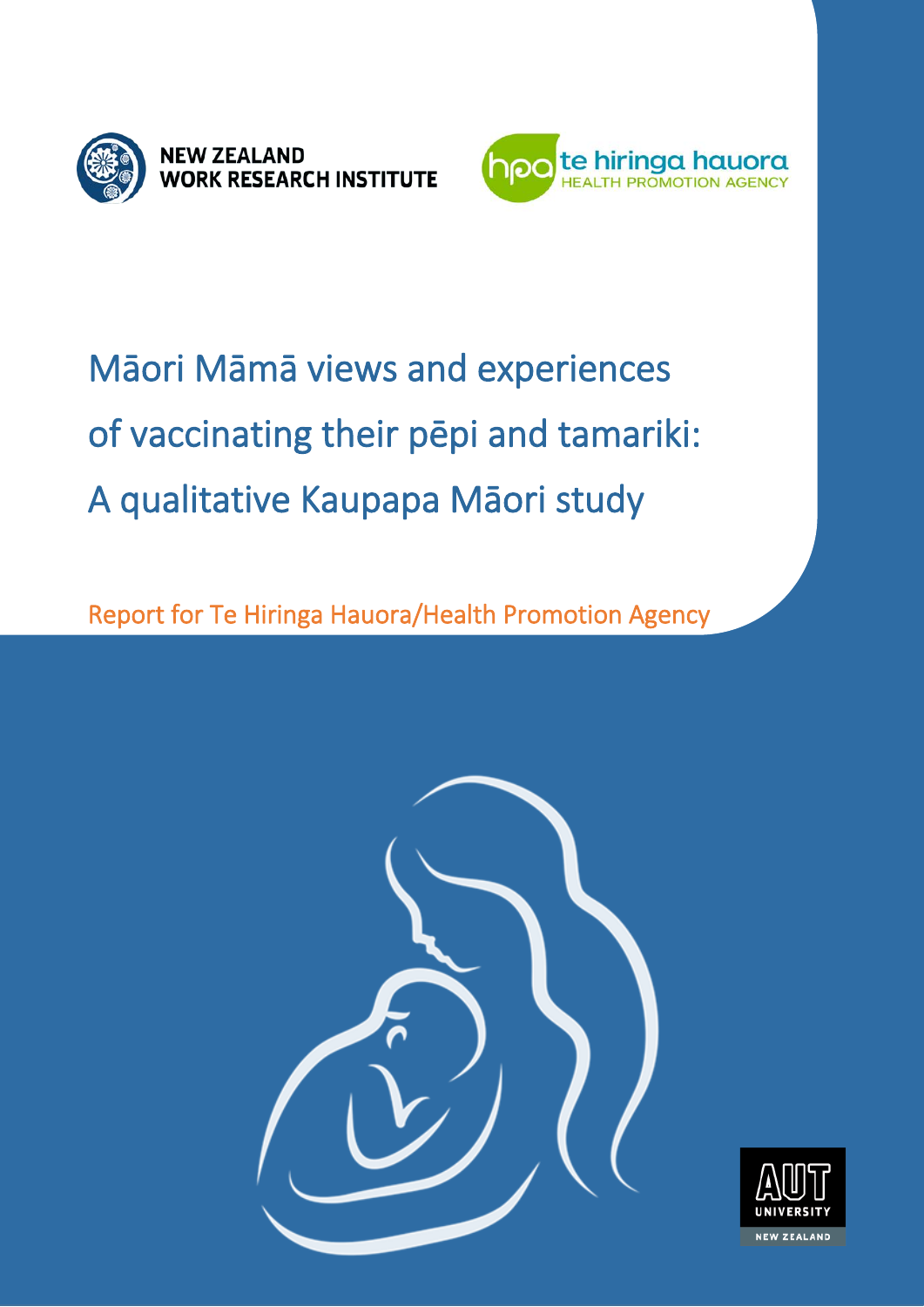### AUTHORS

Shirleyanne Brown (Ngāpuhi; WotMatters), Lorraine Toki (Ngāpuhi; WotMatters) and Terryann Clark (Ngāpuhi; Faculty of Medical and Health Sciences, University of Auckland; Mahitahi Hauora PHO).

### DETAILS OF COLLABORATION

| Researchers:        | Shirleyanne Brown and Lorraine Toki, WotMatters Consulting            |
|---------------------|-----------------------------------------------------------------------|
| Research Lead:      | Dr Terryann Clark, Associate Professor, University of Auckland        |
| Project Leads:      | Dr Nadia Charania, Senior Lecturer, Auckland University of Technology |
|                     | Professor Gail Pacheco, Director, New Zealand Work Research Institute |
| Design Agency Lead: | Miriame Barbarich, Indigenous Design & Innovation Aotearoa            |

WotMatters Consulting and Dr Terryann Clark were engaged to conduct qualitative Kaupapa Māori research with Māori parents/caregivers on Māori childhood immunisations. This report for Te Hiringa Hauora/Health Promotion Agency presents an extension of the *Ethnic differences in the uptake of* healthcare services in New Zealand, a multi-methods study led by Auckland University of Technology and funded by the Health Research Council (HRC) (19/263). The aim of this extension study was to contribute to an evidence base that will underpin and inform a creative communications approach to address decreasing Māori childhood immunisation rates in New Zealand. As such, the formative research is Kaupapa Māori in design, analysis and interpretation. Te Hiringa Hauora/Health Promotion Agency is working alongside Indigenous Design and Innovation Aotearoa (IDIA) as part of this project to increase Māori childhood immunisation rates. The researchers (WotMatters Consulting) and design agency (IDIA) have been procured in parallel by Te Hiringa Hauora/Health Promotion Agency, enabling both providers to work together.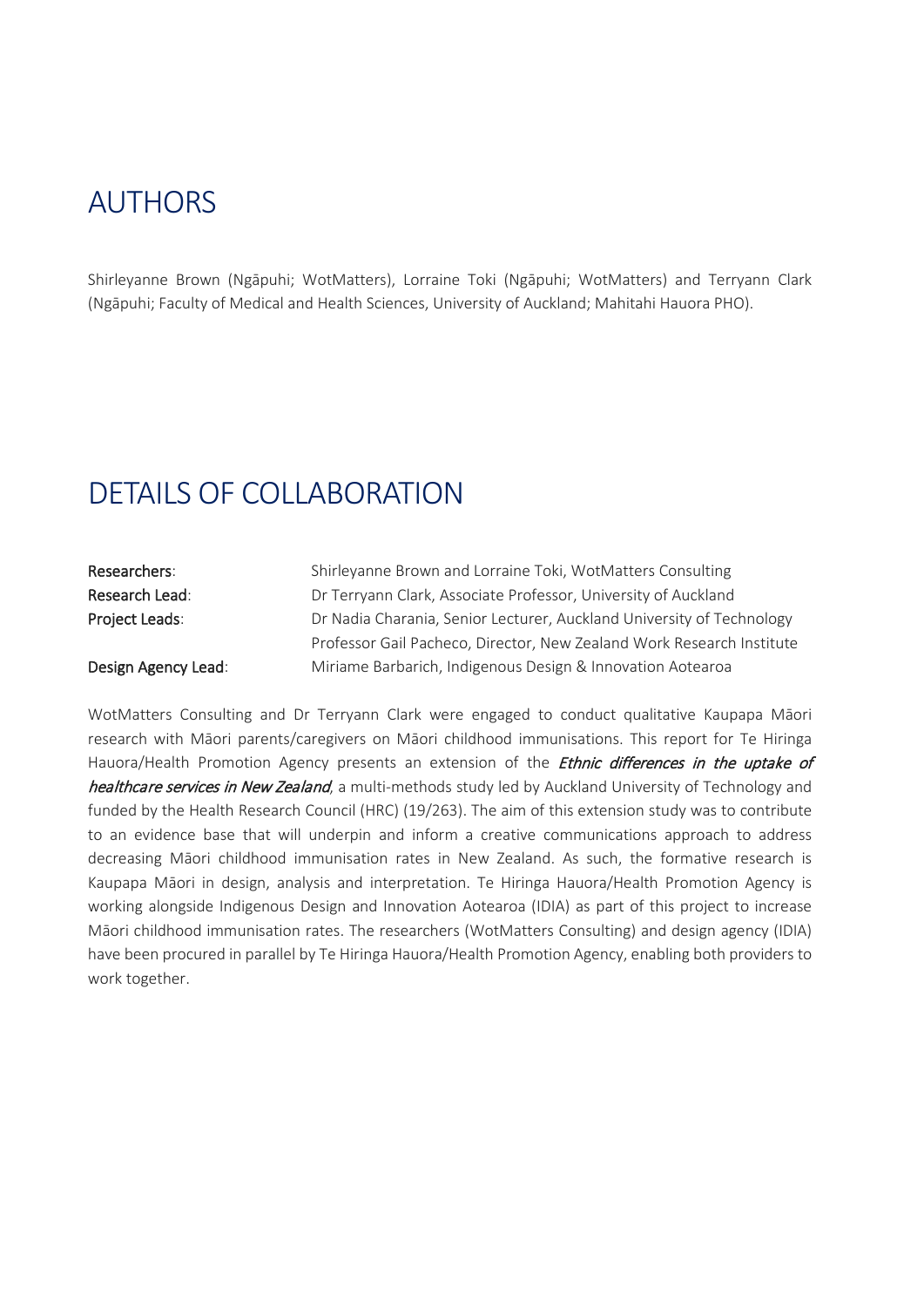### ACKNOWLEDGEMENTS

We have many Tai Tokerau Māmā and caregivers to thank for giving of their time to participate in this research project. This report and research would not have been possible without the support of our Māori Māmā for their enthusiasm, knowledge, and attention to detail. This went a long way to keeping the research authentic and honest. Your knowledge, lived experiences, and solutions will contribute to ensuring our tamariki and your decisions matter. It is our intention to ensure that 'your voice is heard and seen' in this report.

The expertise and generosity of time given by Associate Professor Terryann Clark who oversaw this mahi, enhanced the methodology, helped write and critique this report to improve the academic rigour.

To Miriame Barbarich from Indigenous Design & Innovation Aotearoa (IDIA), your presence and contribution was immediately felt. Embracing our Māmā and reaching out to them on another level was nothing short of inspirational. The 'voices' of our Māmā are in safe hands.

### PUBLISHED

New Zealand Work Research Institute, Auckland, New Zealand ISBN (PDF): 978-1-927184-88-2 2021

Suggested citation: Brown, S., Toki, L. & Clark, T. C. (2021). *Māori Māmā views and experiences of vaccinating their pēpi and tamariki: A qualitative Kaupapa Māori study.* WotMatters Consulting contracted by NZ Work Research Institute, Auckland NZ.

### DISCLAIMER

The views and interpretations in this report are those of the researchers conducting the qualitative research and are not that of Te Hiringa Hauora/Health Promotion Agency.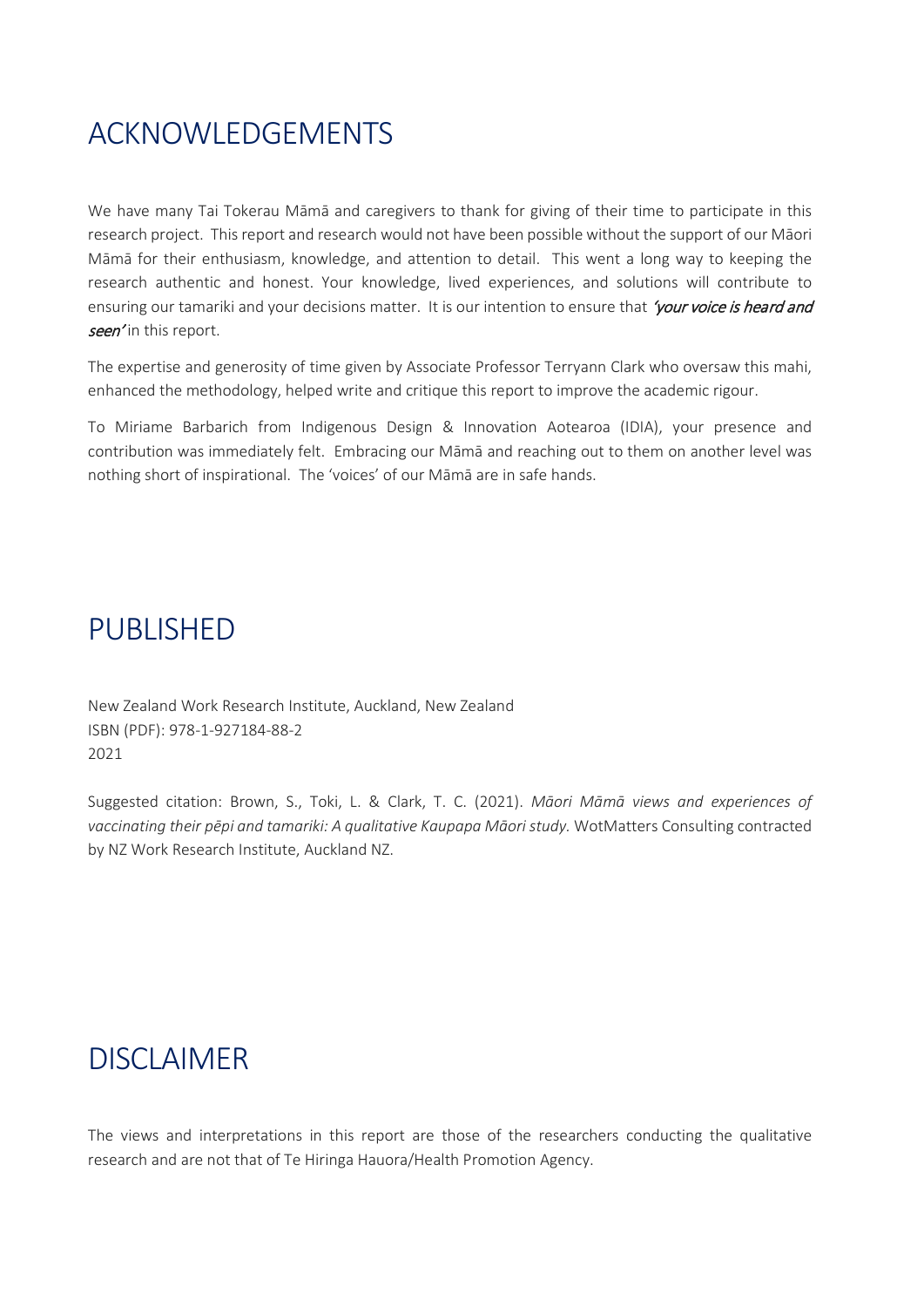# CONTENTS

| $\mathbf 1$    |     |  |
|----------------|-----|--|
| $\overline{2}$ |     |  |
|                | 2.1 |  |
|                | 2.2 |  |
|                | 2.3 |  |
|                | 2.4 |  |
|                | 2.5 |  |
| $\mathsf{3}$   |     |  |
|                | 3.1 |  |
|                | 3.2 |  |
| $\overline{4}$ |     |  |
| 5              |     |  |
|                | 5.1 |  |
|                | 5.2 |  |
|                | 5.3 |  |
|                | 5.4 |  |
|                | 5.5 |  |
|                | 5.6 |  |
| 6              |     |  |
| 7              |     |  |
| 8              |     |  |
| 9              |     |  |
| 10             |     |  |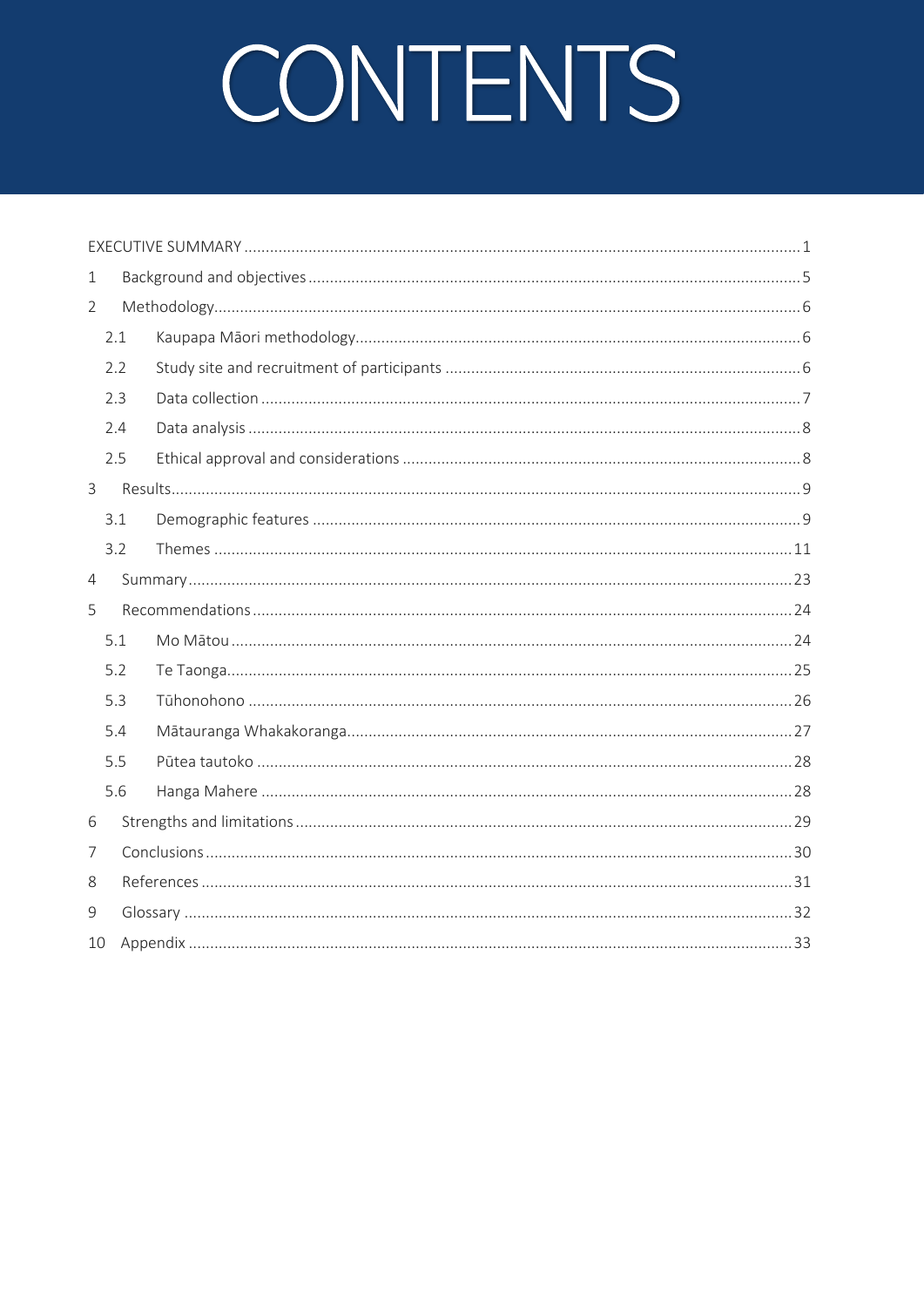### <span id="page-4-0"></span>EXECUTIVE SUMMARY

Disparities in health outcomes by ethnicity in Aotearoa New Zealand (NZ) continue to exist with Māori faring worse in a range of health indicators relative to NZ Europeans. Importantly, inequities continue to exist for Māori tamariki and immunisation rates. Using a qualitative Kaupapa Māori approach, this report presents findings from Māori Māmā and their perspectives about childhood vaccines and immunisation service and delivery for their pēpi and tamariki. These findings are based on focus groups undertaken with 87 Māori Māmā in 2021, by WotMatters Consulting - a Kaupapa Māori communitybased organisation. The main findings are summarised as follows.

Māori Māmā said that vaccinating their tamariki is related to the political, economic, and social fabrics of their communities. This makes communication and understanding of information about immunisation a complex task - Can we trust who delivers the message? What is their agenda? Will they judge me and my whānau? There was stigma around whether their tamariki were vaccinated or not. Not getting their tamariki vaccinated could be associated with judgement, and impact on whether their tamariki could attend early childhood education (ECE) facilities/kura or other opportunities. Hence, immunisation is not just about good quality information, but the ways in which it is communicated, perceived, enforced, and entrenched in New Zealand society.

#### *"If given information and (we) have the opportunity to kōrero NOT be told – you will get a practical response."*

Given Māori have a history of being misled, and discriminated by government agencies and health services, it is not surprising that there is a healthy level of mistrust and the politicisation of healthcare. This has negatively influenced health seeking behaviours of Māori Māmā for their tamariki. Any service delivery and messaging for whānau Māori must consider this 'social fabric' and have a genuine desire to provide trustworthy and culturally centred, culturally safe care. Based on focus groups with Māori Māmā, the following themes were identified:

1. 'We are kaitiaki for our tamariki' - Māmā want the best for their tamariki, they want them to be healthy, happy and loved. Māmā needed to trust their providers before they engaged in care. This included 'knowing' and 'feeling' that the provider shared their values, cared about their pēpi/tamariki, and were genuinely interested in their welfare.

*"Makes it easier for me to give my babies over because I know them now and trust them to care."*

2. 'Vaccination is not a tick box exercise, but an opportunity' - Māmā wanted interactions with health professionals based on genuine whanaungatanga, a time to celebrate their baby, motherhood as well as a time for vaccination. Many Māmā felt it was a missed opportunity to check-in with them to share their joys, concerns, and challenges and to be genuinely interested in the wellbeing of their tamariki as well as their entire whānau. The transactional nature of the vaccination event, being given pamphlets and rushing any questions or concerns, rather than genuinely engaging with Māmā was considered problematic.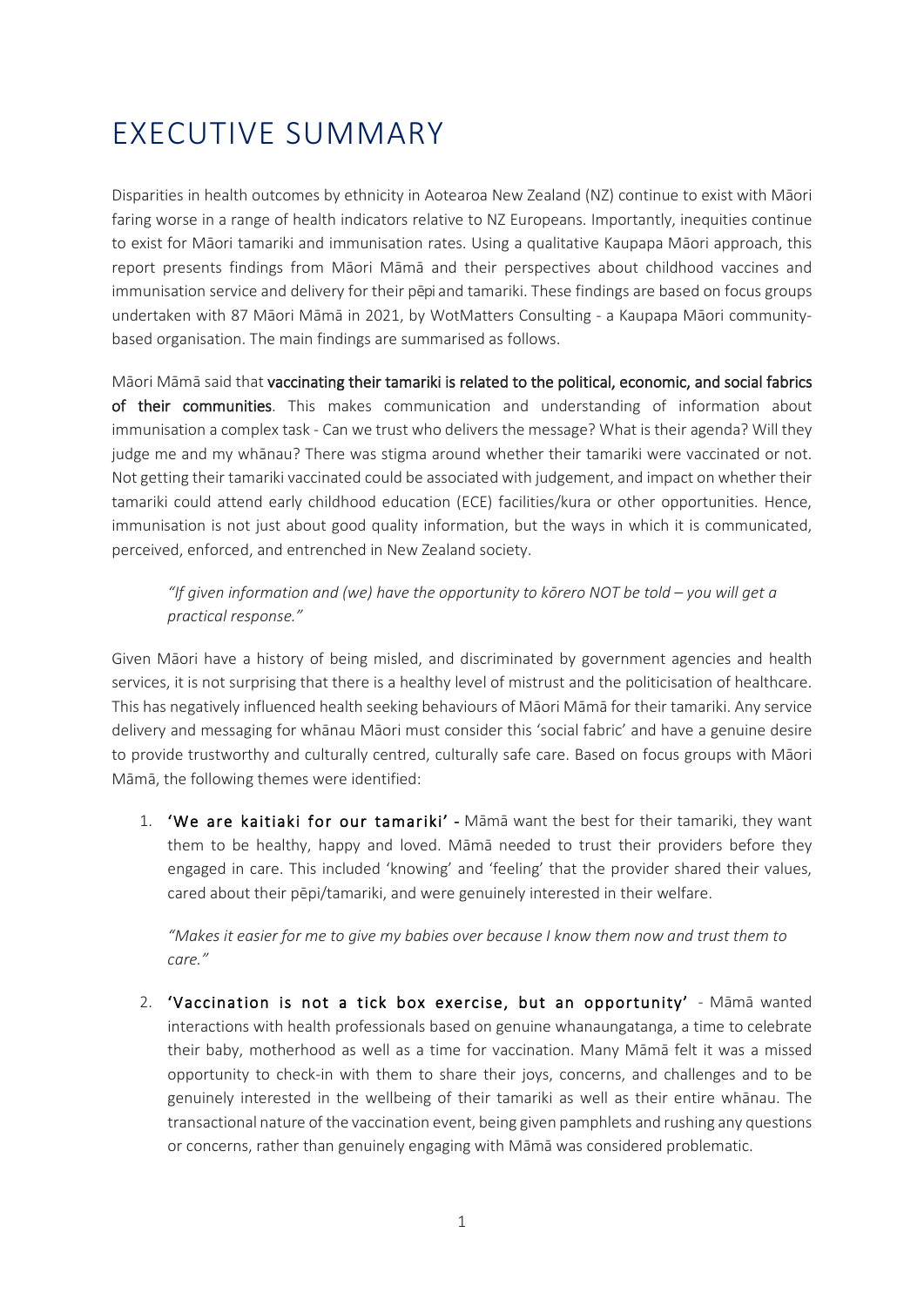*"The people are important. I went through three previous people before I had someone I could relate to. They are coming into* my *space."*

3. 'Not averse to vaccines, averse to oppressive actions' - a Māmā's desire to protect her babies and understand vaccination should be celebrated and supported, not shut down. Overwhelmingly Māori Māmā were not opposed to vaccination per se but were uncomfortable with coercive tactics used to get their tamariki vaccinated. Māmā suggested that providers ask them questions, without judgement or 'emotional blackmail' to maintain their mana and acknowledge their role as kaitiaki/protectors for their children.

*"And I had the mana to decide."* 

4. 'Mātauranga Māori in tandem with Western medicine' – Māmā spoke with knowledge and experience of mātauranga Māori. These practices provided comfort and reassurance when placed alongside Western medicines. In addition, the practices helped Māmā feel that they were contributing to the wellbeing of their pēpi/tamariki during vaccinations, so they were not passive recipients of care. Māmā were often criticised or made to feel ashamed when including traditional Māori practices.

*"We accept the Doctors injecting our kids, so I will accept karakia as well."*

5. 'Kanohi te kanohi, with people like me and my whānau' – Māmā wanted quality information, messages and services delivered by people like them. Pamphlets, posters, and other materials were not well used by Māori Māmā to get information about vaccinations. They wanted to hear the stories of people like them, they wanted honest conversations with people they trusted and health professionals who were willing to take time to explain things to them.

*"It makes a difference to have Māori nurses, they understand us. They do not talk down to you or make you feel uncomfortable or judge you. They're sweet to sit on the floor. It is like having whānau in your home."*

### Recommendations

Our findings support several recommendations for policy, practice, programmes, services, and campaigns related to Māori childhood immunisations. Listed below are a selection of key recommendations (see [Recommendations](#page-27-0) [5](#page-27-0) for a complete list):

- 1. Māmā as kaitiaki If we start from a place of recognising that Māori Māmā want the best for their pēpi/tamariki and are in the role of 'fiercely protecting' their tamariki, we can utilise this knowledge to promote positive messaging, clinical service delivery and policy, that is not deficits focused or shaming. The emphasis on protecting tamariki is an important lever, as Māmā are actively seeking and wanting information and services that meet their needs.
- 2. Māmā need trusting relationships and holistic whānau-centric care **-** Meeting the needs of Māori Māmā must come first, which involves a trusting relationship and a commitment to the whole person, whole whānau, not just parts of them (e.g., vaccinating their tamariki without engaging with other whānau members and their wellbeing). Health services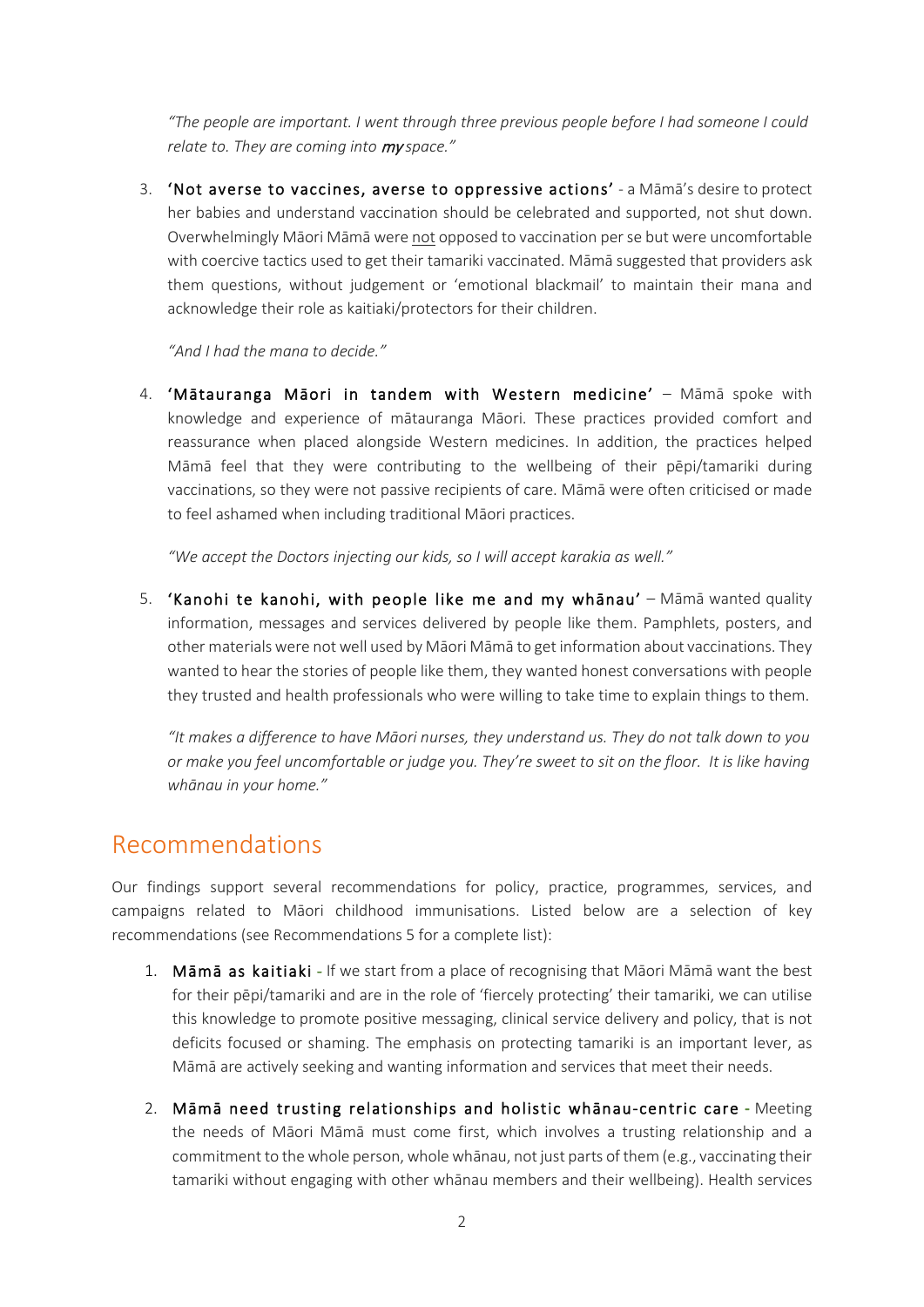and providers must be genuinely interested in the wellbeing of whānau as a whole.

- 3. Māmā have their own networks Māmā are the experts in their own lives, their complexities, challenges, and their strengths - yet health providers and services see Māori Māmā as *passive recipients* of care and information. If Māmā do not have the information they need, they will source it. The first point of contact when they were concerned about the wellbeing of their tamariki was whānau and friends. Utilising these relational and trusted collective networks to share information would be a much more effective strategy, rather than resisting them. Māori Māmā wanted to be involved in sharing information through their own networks – a peer-support type strategy.
- 4. Take time to hear us, to hear our concerns Clinicians and service providers should provide Māmā with opportunities to tell their stories and genuinely engage in dialogue about vaccination. Māori Māmā have all heard both good and bad stories about vaccination. Allow time to ask Māmā about their previous (good and bad) experiences with vaccination, any stories they have heard and concerns they might have. There must be options and choices for vaccinations and whānau health services, Māori Māmā wanted to be able to 'shop around' and seek out people who they felt respected them.
- 5. Kanohi te kanohi, with people like me One of the main findings was the mistrust of the Well Child sector. Nurses, Doctors, and other people working to vaccinate tamariki can act in ways that make Māori Māmā feel inadequate, fearful, resistant, or uncomfortable. This required them to be brave and push back, risking their relationships with health providers. To address mistrust, service providers must develop consistent services and relationships that are ongoing, holistic and listen to the concerns of Māmā. We need the most skilled people working with Māori, and people who look like them. We also need to address the transactional nature of health and wellbeing and seek new ways to engage with whānau.
- 6. Current systems are racist and exclude Māori worldviews The impact of institutional racism and bias in healthcare was painfully evident in the stories Māori Māmā shared, resulting in them disengaging from care or having poor vaccination experiences with their tamariki. Training for health professionals in cultural safety, non-racist systems of care, how to engage in tikanga, and how to engage in healthy conversations is required. This could be done by *strengthening* the capacity and scope of providers, *developing* a workforce with service-worker training, and *including* Māori Māmā to develop and deliver training. Being nice, is not enough.
- 7. Seeking new solutions: Mātauranga Māori and Western healthcare The use of tikanga, rongoā and culturally appropriate practices in health services was associated with greater satisfaction and stronger relational outcomes. There was a strong desire for culturally relevant interventions for the whole whānau rather than individualised, 'tickbox' care. Māori Māmā wanted culturally and clinically safe practices. The whānau ora approach to care was also highly desired – to be seen as a whole person, within the context of their whānau and hapū. Māori Māmā wanted rongoā Māori practices alongside Western/mainstream healthcare.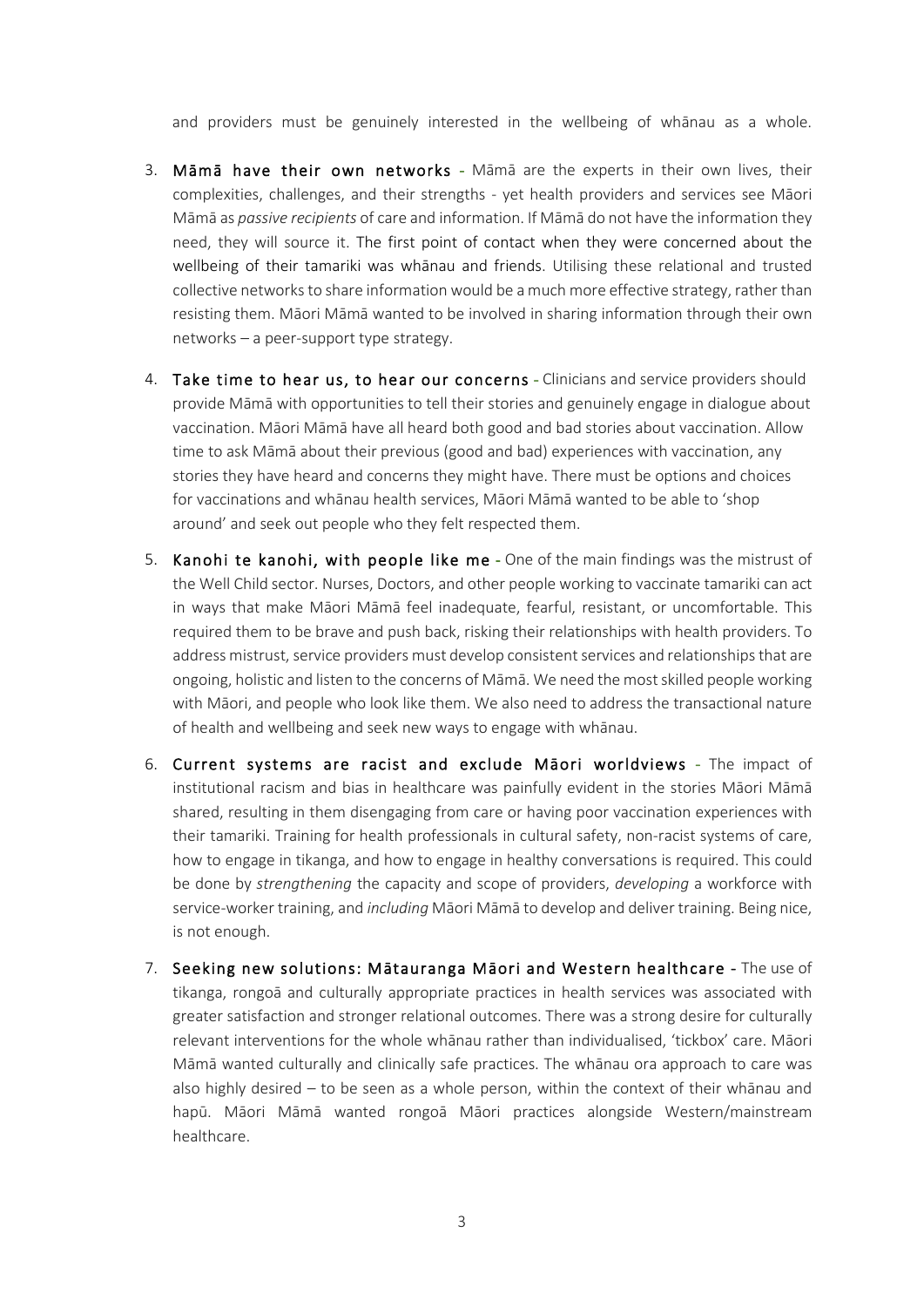8. In pursuit of Mana Motuhake - To achieve Mana Motuhake within a whānau ora setting, several pre-requisites are required. Addressing the social determinants of wellbeing, poverty, housing, food security and discrimination are pre-requisites. Each community should be able to have services that make sense for them, embrace their uniqueness, and see them as collectives who are relational and want the best for their tamariki. This will require a multifaceted and intersectoral approach with the common goal to create and maintain healthy whānau.

In summary, overwhelmingly, Māori Māmā felt that the current way that we approach and communicate about vaccination is judgemental and lacks a political, economic, and social analysis. Their message was clear, don't undermine whānau fears, don't be coercive, don't be racist and provide time for discussions within the context of mutually respectful relationships. They were sick of their tamariki being treated like they are a tick box exercise and being humiliated for asking questions.

Instead Māmā seek holistic, culturally centred, and culturally safe ways to engage in healthcare that embrace them, their tamariki and their whānau aspirations. There was a desire to utilise their own knowledge as Māmā, the collective knowledge of those around them and mātauranga Māori from their tupuna, alongside quality Western/mainstream knowledge systems. Māori Māmā have a desire to be treated as a whole person, that is connected, celebrated, and valued – and they want this to be reflected in the services that they engage with.

We note, many of these findings and learnings could also be transferred to other vaccination programmes, including engaging whānau Maori around Covid-19. Māori Māmā gave this knowledge freely in the hope that it will be integrated transparently into communications strategies and service delivery models to provide more effective health and social outcomes for future Māori Māmā and their whānau – '*they will see their input and hear their voices.'*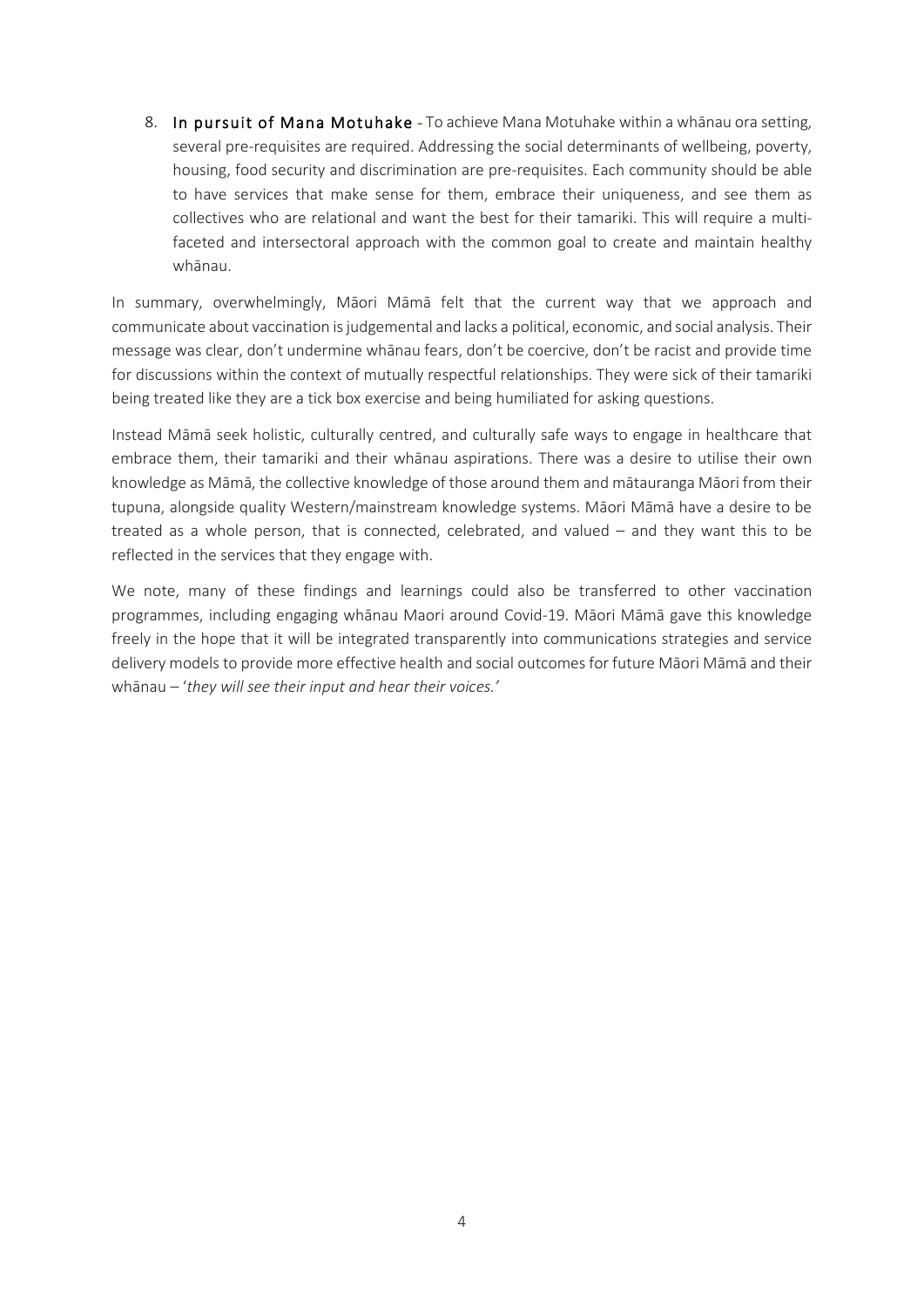### <span id="page-8-0"></span>1 Background and objectives

There are large disparities in health outcomes by ethnicity in Aotearoa New Zealand (henceforth Aotearoa NZ; Aotearoa; and NZ will be used interchangeably), with Māori faring worse in a wide range of health indicators relative to NZ Europeans (Marriot & Sim, 2014). Hobbs et al. (2017) found evidence of increasing rates of infectious disease hospitalisation rates for Māori with delayed immunisation being a factor that was strongly associated with this outcome. Several data sources have been utilised to explore these ethnic differences in health outcomes, particularly for Māori and highlight the importance of the following domains: (i) accessibility (e.g., access to transportation, distance to provider); (ii) mobility (e.g., frequency and distance of residential movement); (iii) socio-economic status (e.g., deprivation index); (iv) parental characteristics (e.g., maternal education, English language proficiency); and (v) child characteristics (e.g., parity, involvement in social groups, etc.) (Walker et al., 2019; Clark et al., 2020; Ministry of Health, 2021). While these quantitative findings provide insight regarding some of the key factors related to vaccination uptake, we do not fully understand the complex social and cultural reasons that Māori may be less likely to engage with vaccination services. Thus, the goal of this qualitative Kaupapa Māori study was to explore these reasons and support Te Hiringa Hauora/Health Promotion Agency to inform a communications strategy to improve vaccine uptake among Māori.

First, we must acknowledge the complex underlying structural and social determinants for whānau Māori. These include the impact of **social exclusions** (e.g., colonisation, cultural alienation, stigma, and media influences), economic conditions (e.g., employment, education, housing, food security and income inequality), policy settings (e.g., government agencies' information and data, Te Tiriti, health policies, equity policies) and social and health support (e.g., health service delivery models, health equity delivery, vaccination schedules). Secondly, there are factors that may be experienced by an individual over the course of a lifetime and likely will influence health care access. These include adverse life experiences (e.g., traumatic events, abuse, violence, adverse childhood experiences), health challenges (e.g., previous bad experiences with health services, observing family difficulties in healthcare), stress related to the social determinants of wellbeing (e.g., poverty, safety, housing) and relational challenges (e.g., partner relationship difficulties, whānau alienation, cultural alienation). This is not an exhaustive summary, but it gives an indication of the areas to be considered when planning activities and interventions for Māori Māmā. These underlying factors make Māori Māmā more vulnerable to poor health outcomes; thus, it is important to explore the levers and factors that might influence childhood vaccine uptake among Māori Māmā.

This research is an extension of an HRC-funded research project - Ethnic differences in the uptake of healthcare services in New Zealand: A qualitative study - which used interviews and focus groups to explore the experiences of parents of different ethnicities (NZ European, Māori, Pacific, and Asian) with accessing health services, specifically GPs, dental checks, and vaccinations, for their children. The objective of this Kaupapa Māori extension study was to explore Māori parents'/caregivers' perspectives about childhood vaccinations. The focus was on engaging Māori caregivers to gain an understanding of their ngākau/thoughts, feelings, and reactions towards childhood immunisations to enable Te Hiringa Hauora/Health Promotion Agency to develop a communications strategy to improve Māori childhood immunisations, as well as contribute to the main research project.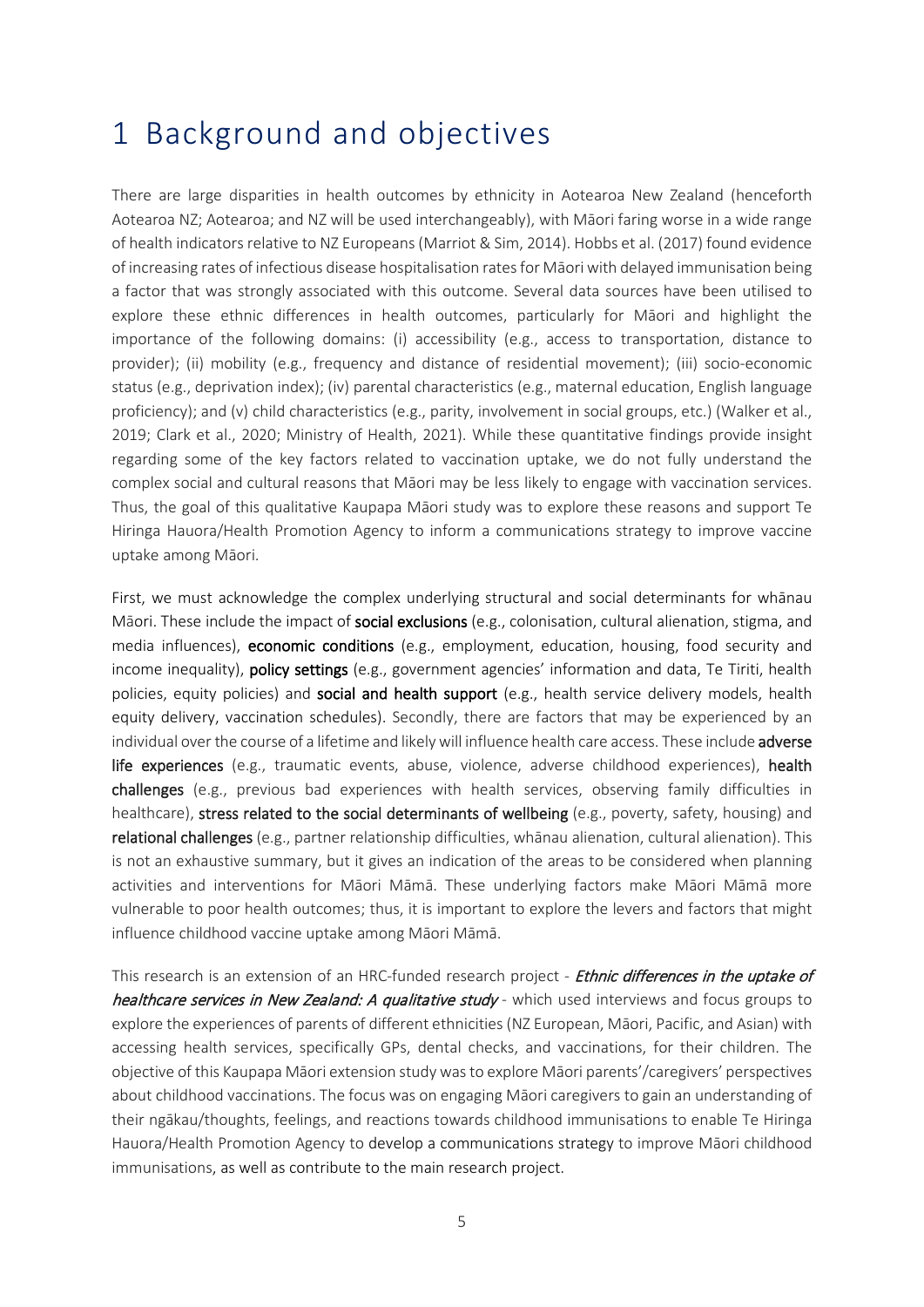### <span id="page-9-0"></span>2 Methodology

### <span id="page-9-1"></span>2.1 Kaupapa Māori methodology

The Kaupapa Māori methodology utilised intentionally engages and values the knowledge, social, political and historical contexts of our whānau. The study was led and facilitated by Māori researchers and representative from IDIA (SB, LT, and MB), and analysed and written up by the authors who are wahine Māori (SB, LT, and TC). Kaupapa Māori research is research by Māori, for Māori and with Māori. It is very different from other forms of research in which Māori may participate, but over which we have no conceptual, methodological, or interpretative control (Pihama, 2010). One of the attributes of Kaupapa Māori methodology is that it intentionally engages and values the work of whānau – Māori parents and caregivers - when working with complex health and social issues. While this rangahau is part of a larger project, the methodology used here is unique and provides a critical Māori lens for the development and incorporation of knowledge that is effective for our communities.

The knowledge generated here can be integrated transparently into programmes, communications strategies and policy that is effective for the intended Māori communities. For this research to be effective and 'real' for Māori Māmā, it is essential that our Māori social fabric has a presence that is real and genuine – *'the participants will see their input and hear their voices'.*

### <span id="page-9-2"></span>2.2 Study site and recruitment of participants

For this research it was fundamental to ensure a geographical spread of Tai Tokerau Māori was included. This enabled the capture of rural and urban 'voices' thereby allowing the researchers to obtain greater input into the experiences of participants and what works well or not related to immunisation service delivery, and factors that may or may not have influenced their children being immunised.

We have a combined network that enabled the recruitment of a diverse group of Māmā. We reached out to existing networks throughout Tai Tokerau who are primarily involved in working with the wellbeing of Māmā and their tamariki. This included Hippy Coordinators, community groups, Church groups and whānau networks. We chose the sites for focus groups based on high proportions of whānau Māori living in each rohe [\(Figure 1](#page-10-1)).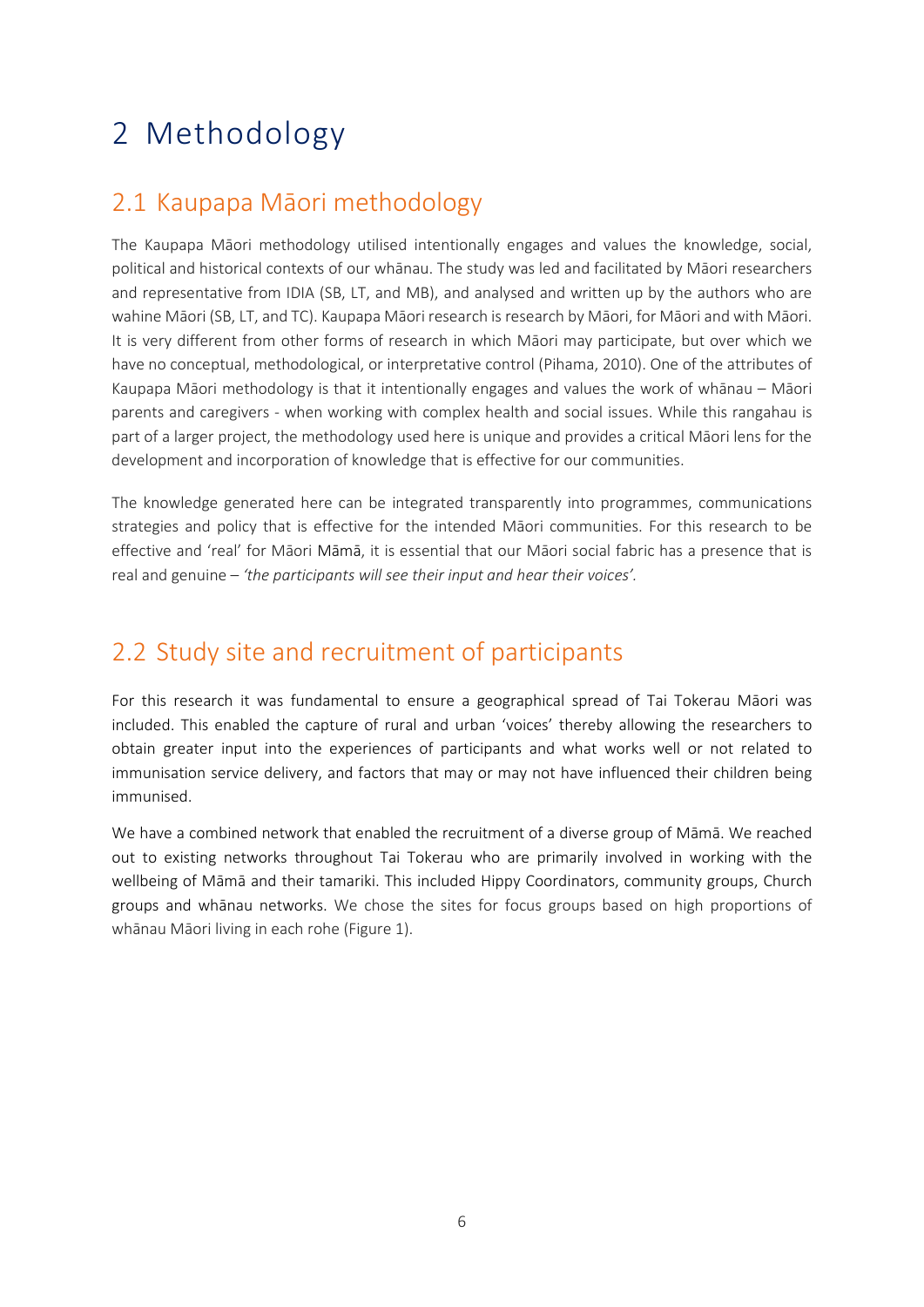<span id="page-10-1"></span>



*Notes*: Map showing concentration (as opposed to absolute numbers) of Māori in Northland districts and towns. *Source*: Orange, C. (2015). *Māori population, Northland, 2013*. Te Ara: The Encyclopaedia of New Zealand. [https://teara.govt.nz/en/map/7530/maori](https://teara.govt.nz/en/map/7530/maori-population-northland-2013)-population-northland-2013.

### <span id="page-10-0"></span>2.3 Data collection

Two wahine Māori researchers (SB and LT) carried out the fieldwork with Māmā and caregivers. Both were present during all focus group discussions – one to facilitate the kōrero and the other took detailed notes verbatim. One other wahine Māori (MB) attended one of the focus groups representing IDIA, the design agency that will utilise these findings for a campaign with Te Hiringa Hauora/Health Promotion Agency. Focus groups began with a karakia and whakawhānaungatanga that included participants and researchers, a briefing on the purpose of the research and the rules of participation. All focus groups had on-site childcare to allow Māmā to participate in the kōrero. This made a difference to the quality of kōrero and engagement.

Focus groups allowed us to explore natural social interaction in comparison to individual interviews as Māmā shared their collective views. Alongside this engagement between participants, we also encouraged participants to consider alternative views and experiences. A semi-structured interview guide was used to generate kōrero for all focus groups. All focus groups were held in venues (e.g.,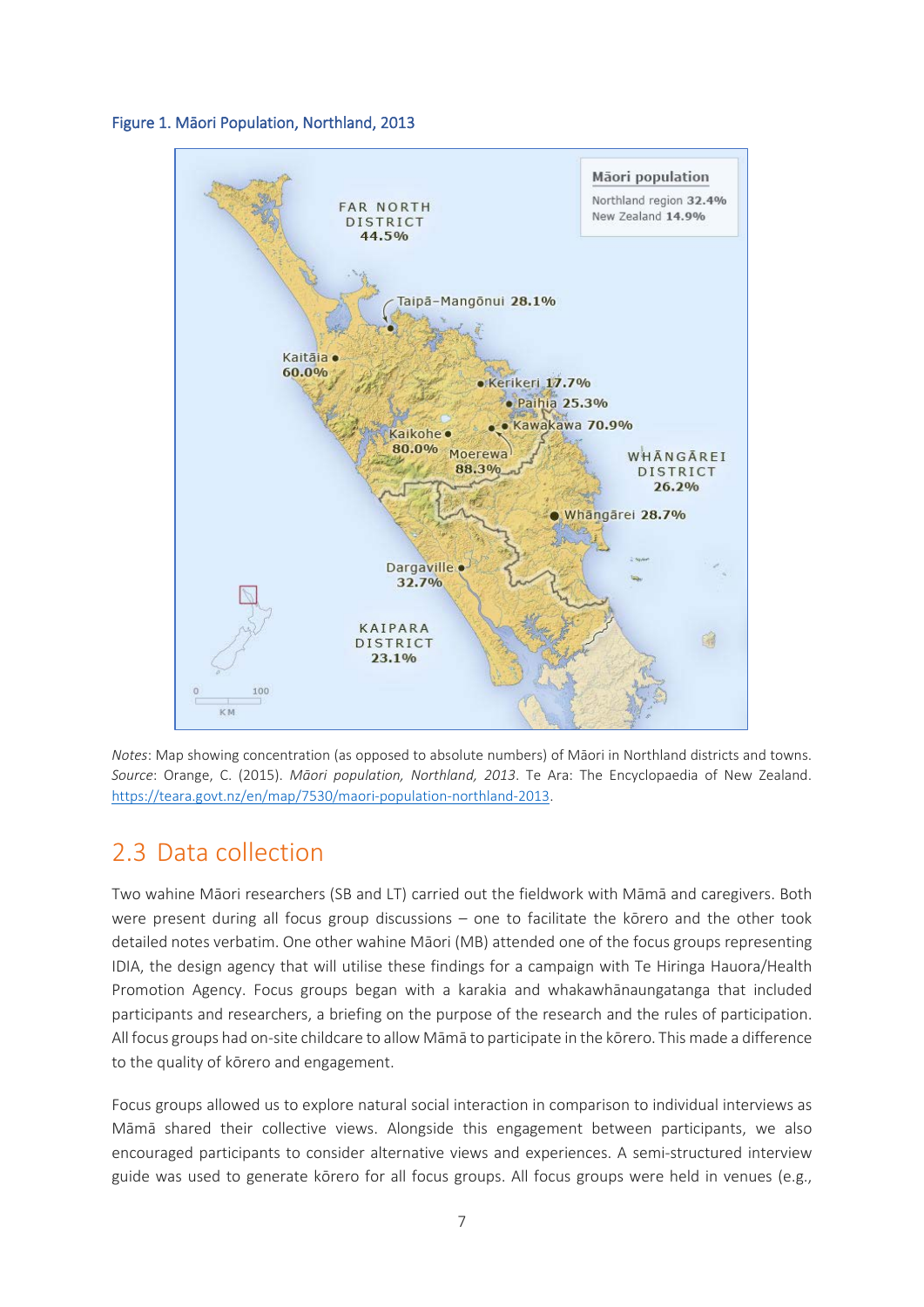Church Hall, community buildings, whare, and library) agreed to by participants. The duration of the focus groups was approximately two to three hours. During the focus groups additional prompts were posed to participants to encourage further comments and elaboration. In some cases, participants' responses did not relate directly to the structured questions, but this was understandable particularly because the subject is familiar to the participating Māmā and caregivers. Participants also completed a brief form to collect basic demographic information.

The total number of participants in the full sample was 103. For the main HRC-funded study, we conducted five focus groups with Māori parents and caregivers, participants ranging from 5 to 31 in each group, for a total of 66 participants. Data collection for the main study took place from February to March 2021. For the Te Hiringa Hauora/Health Promotion Agency extension project, we conducted five additional focus groups with Māori parents and caregivers, with 3 to 13 participants per group, for a total of 37 participants. Data collection for the extension project took place from May to June 2021. The resultant two samples are referred to as the main sample and the HPA booster sample (and when combined – the full sample) in the remainder of this report. While focus groups varied in size and composition, ultimately the themes were fairly consistent across the focus groups.

### <span id="page-11-0"></span>2.4 Data analysis

Data were transcribed verbatim either by us or a transcribing service, and then read and re-read to familiarise ourselves. Utilising notes taken from the focus groups alongside the transcribed data, common threads were identified and grouped. Initial codes were developed and then reviewed and refined as part of the thematic analysis process. Data were analysed and interpreted utilising Braun and Clarke's (2012) method for reflexive thematic analysis, and a Māori social constructionist epistemology that privileges mana wahine worldviews (Le Grice et al., 2017). This method explores the language and social meanings of the stories of Māori Māmā and how these shape their social worlds, including their whānau decisions to engage with healthcare services or not, and how so. These are often foregrounded by historical and current experiences of colonialism, but also of their great desire to protect the wellbeing of their pēpi/tamariki. Interpreting data utilising a Kaupapa Māori methodology requires the researchers to be conscious of Māori systems, knowledge, people, and processes. This includes acknowledging our own knowledge and biases in interpreting and analysing these data.

### <span id="page-11-1"></span>2.5 Ethical approval and considerations

Ethical approval was obtained by the Auckland University of Technology. All participants were provided with a written participant information sheet (PIS) that included details of the purpose of the study, what their involvement entailed and what would happen to the data collected. All participants were advised that partaking in the research was voluntary and that the research team would keep all personal information confidential, ensuring their identity was protected when presenting the data collected. Participants provided informed written consent before participating and were offered a koha (voucher) and kai in recognition of their time and valuable contributions.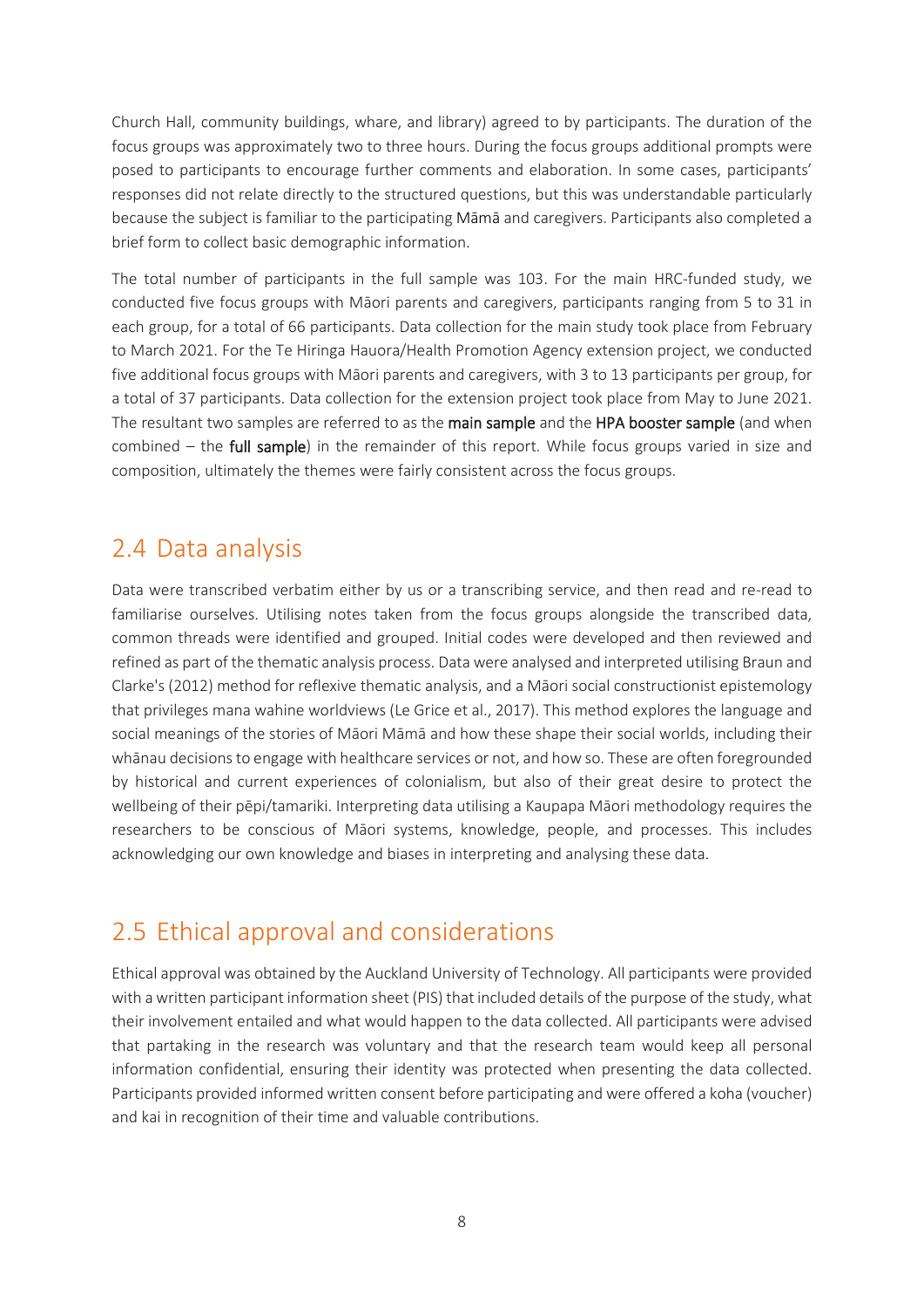### <span id="page-12-0"></span>3 Results

### <span id="page-12-1"></span>3.1 Demographic features

Here we present the demographic details of participants from the main sample (n=66) and the HPA booster sample (n=37) separately. We have then analysed and presented these data together so that we have a larger sample to draw from; however, we only utilised the data from participants who identified as Māori (n=87) from the full sample (N=103). See Table A.1 for full demographic characteristics for the main, HPA booster and full samples.

#### 3.1.1 Characteristics of main sample

For the main sample, we conducted five focus groups with Māori parents and caregivers, participants ranging from 5 to 31 in each group, for a total of 66 participants. Data collection took place from February to March 2021 [\(Table 1](#page-12-2)).

The focus group held at the Papakura Marae had a wide range of ethnic groups, many with Māori plus Pacific whakapapa. In total there were 19 who had Māori whakapapa. There was one Pākehā participant and some participants who were sole Pacific ethnicity. There were also four fathers in this group. Between the participants, they had 104 tamariki in their care. Ages of the parents/caregivers ranged from 18-60+ years.

The Whangarei focus group had 5 participants, all wahine Māori. They had 22 children in their care between them. Ages of these Māmā ranged from 18-49 years old. The Kaikohekohe group had 8 participants, 7 Māori and one Pākehā females. They had 9 tamariki between them, with one hapū first time Māmā. Their ages ranged from 18-29 years old. The Kaitaia group had 9 participants, 8 Māori and 1 Chinese participant. There was one father, and the rest were Māmā or grandmothers. There were 27 tamariki between them and one hapū Māmā. Ages ranged from 18-59 years old. The second focus group held in Whangarei had 13 participants, all females. They cared for 25 tamariki between them and their ages ranged from 18-39 years old.

In total, there were 66 participants in this sample, 52 with whakapapa Māori. Māori participants came from a range of iwi and hapū (participants could choose multiple ethnic groups) [\(Table 2](#page-13-0)). Most participants used English as their preferred language.

| Location       | <b>Date</b> | Participant numbers | No. of children cared<br>for (group total) |
|----------------|-------------|---------------------|--------------------------------------------|
| Papakura Marae | 22-Feb-2021 | 31                  | 104                                        |
| Whāngarei #1   | 10-Feb-2021 |                     | 22                                         |
| Kaikohekohe    | 8-Mar-2021  | 8                   | 10                                         |
| Kaitaia        | 3-Feb-2021  | 9                   | 27                                         |
| Whāngarei #2   | 9-Feb-2021  | 13                  | 25                                         |
| TOTAL          |             | 66                  | 188                                        |

#### <span id="page-12-2"></span>Table 1. Details of focus groups (main study)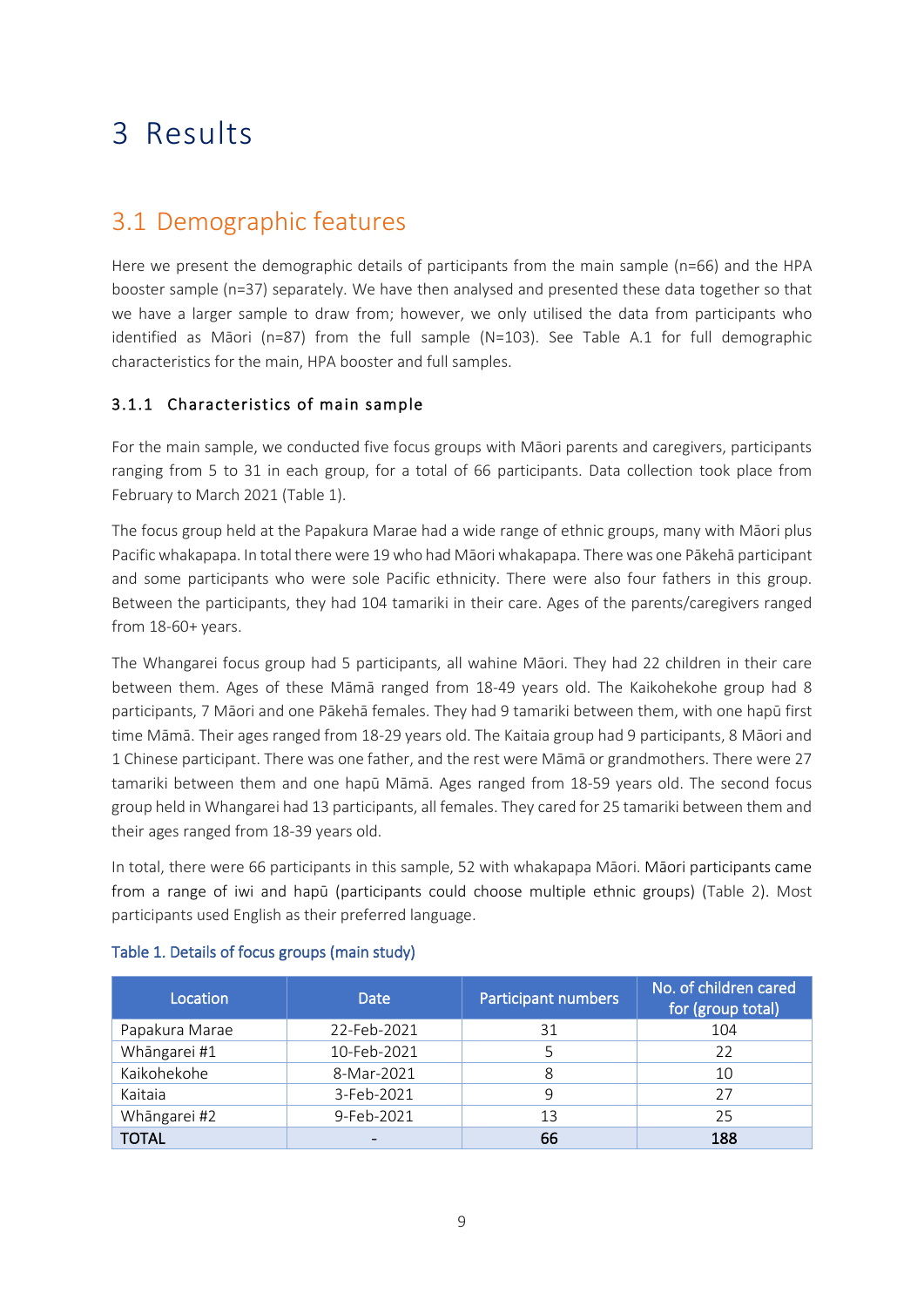| Iwi/Hapū             | Number of people | Iwi/Hapū        | Number of people |
|----------------------|------------------|-----------------|------------------|
| Te Atiawa            | $\mathbf{1}$     | Ngāti Wai       | 4                |
| Tongan               | $\overline{7}$   | Ngāti Hine      | 4                |
| Samoan               | 8                | Niuean          | $\mathbf 1$      |
| Ngāpuhi              | 32               | Te Mahurehure   | $\mathbf 1$      |
| Tainui               | 7                | Ngāti Rehia     | $\mathbf{1}$     |
| Ngāti Kahungunu      | $\overline{2}$   | Te Rarawa       | 4                |
| Cook Islander        | 6                | Ngāti Hau       | $\overline{2}$   |
| Pakeha               | $\overline{2}$   | Te Uri o Tai    | $\mathbf 1$      |
| Tuhoe                | 1                | Ngāti Porou     | 3                |
| Ngāti Maniapoto      | $\mathbf 1$      | Ngai Takoto     | $\mathbf{1}$     |
| Te Arawa             | $\overline{4}$   | Chinese         | $\mathbf{1}$     |
| Māori (no iwi given) | 4                | Ngāti Kawa      | $\mathbf 1$      |
| Ngāti Pāoa           | $\mathbf 1$      | Ngāti Rahiri    | 1                |
| Ngāti Hinemihi       | $\mathbf{1}$     | Ngāti Whakaeke  | 1                |
| Tuhourangi           | 1                | Ngāti Tautahi   | 1                |
| Tutewha              | $\mathbf{1}$     | Te Aupouri      | 1                |
| Tutemohuta           | 1                | Did not specify | 1                |

#### <span id="page-13-0"></span>Table 2. Self-reported ethnicities, iwi and hapū of participants (n=66) (main sample)

*Notes*: Participants could select multiple affiliations.

#### 3.1.2 Characteristics of HPA booster sample

For the HPA booster sample, we conducted five additional focus groups with Māori parents and caregivers throughout Tai Tokerau, with three to 13 participants per group, for a total of 37 participants. Data collection for the extension project took place from May to June 2021.

Across the five focus groups, participants were predominantly Māori Māmā, although there was one Māori male (a brother of one of the participants), and two Pākehā participants. Of the 37 participants, there were 35 Māori participants caring for 94 tamariki between them. There was a range of rural and urban sites and size of groups [\(Table 3](#page-13-1)).

Māori participants came from a range of iwi and hapū (participants could choose multiple ethnic groups) [\(Table 4\)](#page-14-1). All spoke English and approximately 50% spoke te reo Māori. One participant also used sign language for a whānau member who was hearing impaired.

| Location                | <b>Date</b>  | Participant numbers | No. of children cared<br>for (group total) |
|-------------------------|--------------|---------------------|--------------------------------------------|
| Taipa (Far North)       | 19-May-2021  | 13                  | 28                                         |
| Whāngarei               | 20-May-2021  | 3                   | 11                                         |
| Kaikohekohe (Mid North) | 20-May-2021  |                     | 15                                         |
| Whāngarei               | 26-May-2021  |                     | 19                                         |
| Moerewa                 | 23-June-2021 |                     | 24                                         |
| <b>TOTAL</b>            |              | 37                  | 97                                         |

#### <span id="page-13-1"></span>Table 3. Details of focus groups (HPA booster sample)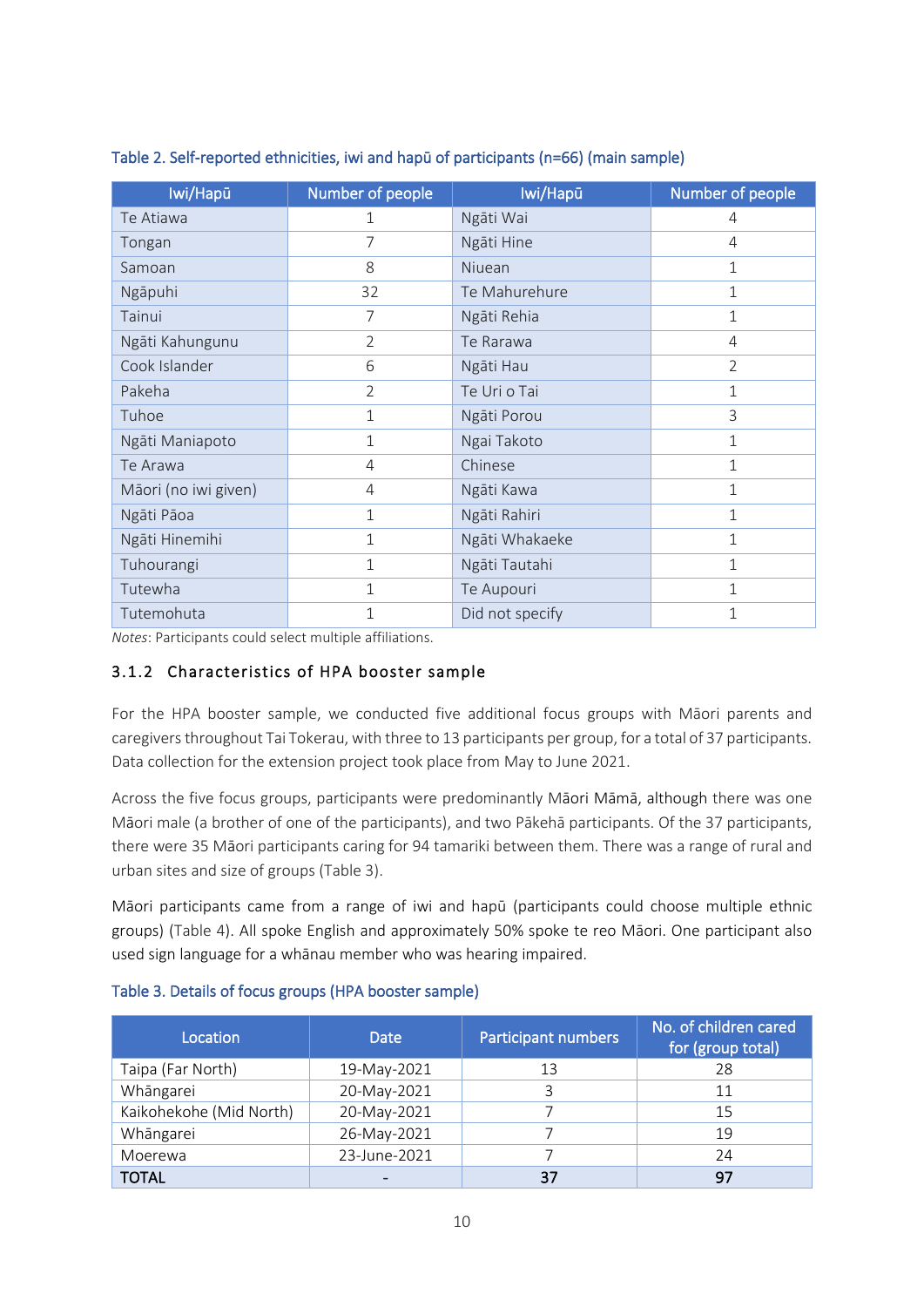| Iwi/Hapū                          | Number of people |
|-----------------------------------|------------------|
| Ngāpuhi                           | 8                |
| Ngāpuhi / Te Rarawa               | 4                |
| Ngāpuhi/ Ngātikahu                | $\mathbf 1$      |
| Ngāpuhi / NgātiManu               | $\overline{2}$   |
| NgātiKahu Ki Whaingaroa           | 1                |
| Ngāpuhi / NgatiHau                | $\overline{2}$   |
| Ngāpuhi / NgātiHao / NgātiHau     | $\mathbf 1$      |
| Ngāpuhi / NgātiRehia / NgātiPorou | $\mathbf 1$      |
| Ngāpuhi / NgātiHine               | 4                |
| Ngāpuhi/ NgātiWai                 | $\overline{2}$   |
| Te Rarawa / TePaatu               | $\mathbf{1}$     |
| Ngāti Hine                        | $\mathbf{1}$     |
| Ngāpuhi / Tangata whenua          | $\mathbf{1}$     |
| Pacifica Ngātitautailu            | $\mathbf 1$      |
| Tainui                            | $\mathbf 1$      |
| Māori (no iwi given)              | 4                |
| NZ European                       | $\overline{2}$   |

#### <span id="page-14-1"></span>Table 4. Self-reported ethnicities, iwi and hapū of participants (n=37) (HPA booster sample)

<span id="page-14-0"></span>*Notes*: Participants could select multiple affiliations.

### 3.2 Themes

The kōrero from the focus groups provided insights and understandings of participants' experiences, good and bad, of health agencies and provider practices, what influenced their decision to immunise their tamariki or not, and how important relationships were when making decisions. The collected data from the focus groups provided rich and nuanced narratives about vaccination for Māori tamariki. We identified 5 key themes that were different yet interconnected [\(Table 5](#page-14-2)). We will discuss each of these themes in more detail using participants' quotes to illustrate key ideas and nuanced meanings.

<span id="page-14-2"></span>

|  |  | Table 5. Key themes and sub-themes from Māori participants in the full sample (n=87) |  |
|--|--|--------------------------------------------------------------------------------------|--|
|  |  |                                                                                      |  |

| <b>Themes</b>                                                   | Sub-themes                                                                                                                     |
|-----------------------------------------------------------------|--------------------------------------------------------------------------------------------------------------------------------|
| 'We are kaitiaki for our tamariki'                              | Kaitiaki Māmā as advocates and protectors<br>$\qquad \qquad -$<br>Respect and trust must be earned, not<br>-<br>assumed        |
| 'Vaccination is not a tick box exercise, but<br>an opportunity' | Transactional nature of vaccination<br>$\overline{\phantom{a}}$<br>programmes<br>Whanaungatanga/Relationships are the key<br>- |
| 'Not averse to vaccines, averse to<br>oppressive actions'       | A place of vulnerability and resistance<br>-<br>Not averse to vaccines, but cautious<br>-                                      |
| 'Mātauranga Māori in tandem with<br>Western medicine'           | We have valuable knowledge<br>$\overline{\phantom{a}}$                                                                         |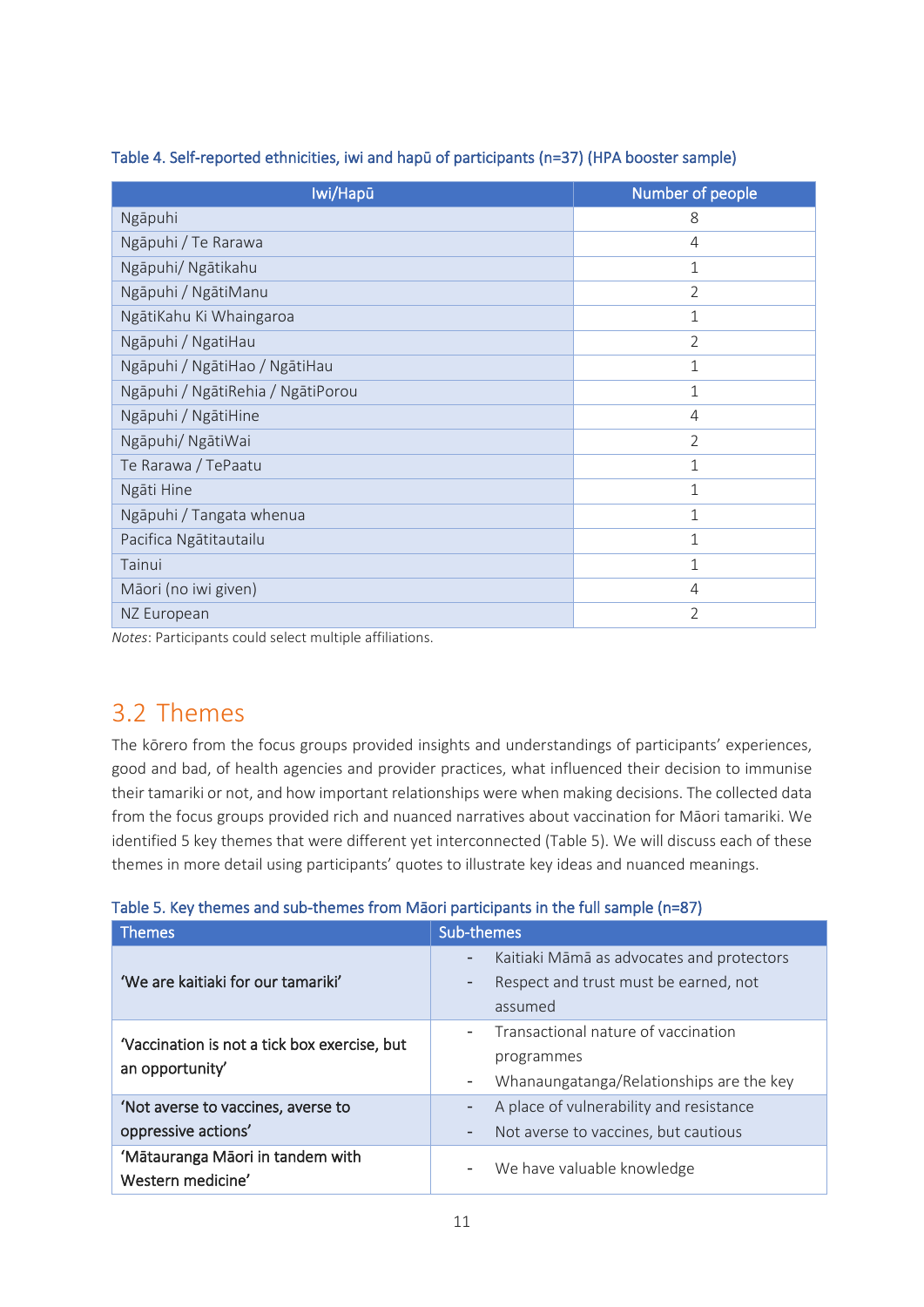|                                                          | Awakening and stepping into our voice<br>$\sim$<br>- We have collective knowledge and power                                                                                                                                            |
|----------------------------------------------------------|----------------------------------------------------------------------------------------------------------------------------------------------------------------------------------------------------------------------------------------|
| 'Kanohi te kanohi, with people like me and<br>my whānau' | People who look and feel like me<br>$\overline{\phantom{a}}$<br>The reality of my life requires flexibility and<br>$\sim 100$<br>understanding<br>I do this for my tamariki, my whānau, my hapū,<br>$\overline{\phantom{a}}$<br>my iwi |

#### 3.2.1 Theme 1: 'We are kaitiaki for our tamariki'

Māori Māmā want the best for their tamariki; they want them to be healthy, happy and loved. Māmā are kaitiaki for their tamariki and needed to trust their providers before they engaged in care. This included 'knowing' and 'feeling' that the provider shared their values, cared about their pēpi/tamariki and were genuinely interested in their welfare.

*"Makes it easier for me to give my babies over because I know them now and trust them to care."*

#### Kaitiaki Māmā as advocates and protectors

The first and overwhelming message in this theme, is that Māori Māmā wanted to emphasise their role as 'kaitiaki' for their tamariki. They wanted to protect their tamariki and be good role models. This included seeking help when needed, to ensure their future generations would flourish.

*"… growing strengths with others, being involved with our tamariki growing, being the best you can be, self-awareness, when to reach out for help when you need to."*

*"If you get your kids immunised, they make you feel like very special. They say, well done. Like you get a certificate. The opposite is not getting a certificate so where's the balance. They try to force you to do it."*

This also meant that they would protect their tamariki by deciding for themselves, what would keep their tamariki safe and healthy. This included being a 'fierce and sceptical kaitiaki' when evaluating the trustworthiness of health professionals and their messages – "can we trust who delivers the message?"

*"I haven't seen the long-term effects. Generationally, it is tried and true. More inclined to test it, but not be the test dummies."*

#### Respect and trust must be earned, not assumed

The second sub-theme was about trust and respect. Respect is generally accepting someone for who they are, their differences and values. It is also about the relationships that are built on the feelings of trust, the safety of one's whānau and wellbeing.

*"… integrity, honesty and being genuine. Lot of people that are full of shit… but if someone lies to you it affects your trust in them."*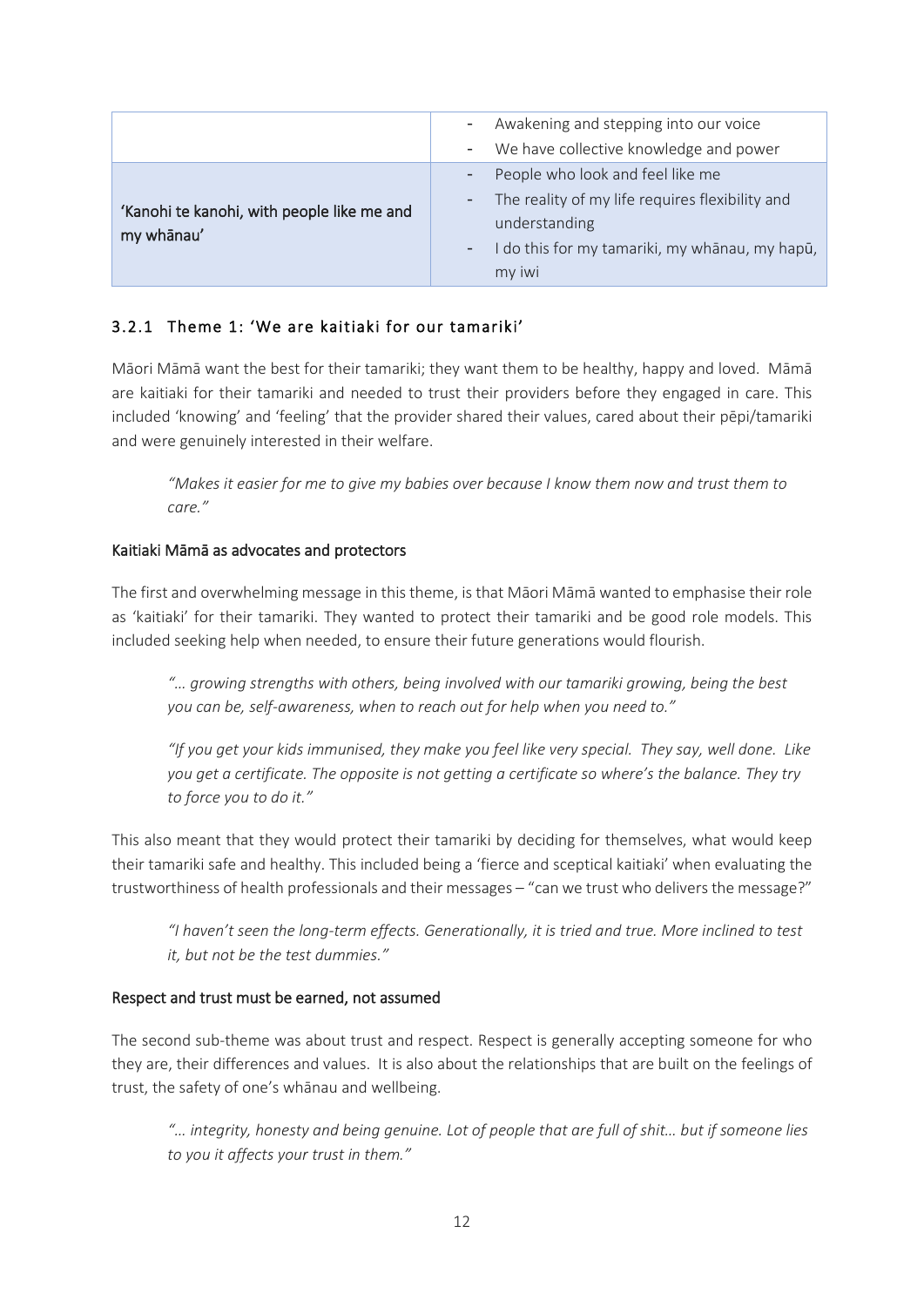*"You feel pressured to immunise, sometimes they turn up at your house."*

Māori Māmā wanted to be respected for their roles as kaitiaki, they needed to trust and have a positive relationship with their providers. However, there were several times when Māmā shared stories of how they were disrespected, making them feel like 'bad parents' with regards to immunisation.

> *"[Doctor] fully judged me for being late. It was a negative experience, she really made me feel like shit for being a week late."*

> *"What stopped me is [Doctor], I don't like her. She calls my kid obese. Fully judged me for being late. It was a negative experience."*

> *"... [I was] bought up with colourful language, but speak nice to people – if nothing nice to say, don't say it at all."*

*"They're pushy…"*

*"I don't like the push – for both sides, that push is everywhere, and it divides. Immunisation is a big divide 'your kids aren't immunised, stay away'. It's vicious."*

What did help establish respect and trust, was a shared sense of values and connection. Māori Māmā spoke of the values that made them feel respected and fostered trust with their health providers. If there was a genuine connection and a shared sense of values - engaging in vaccinations was easier.

*"The certain nurses that I have, they talk to me, not at me or down to me. They're touching our kids but they need to be precious about this, so I've had positive experiences."*

*"Our Doctors these days are learning te ao Māori as well, so you feel more comfortable, even a 'kia ora' is good."*

#### 3.2.2 Theme 2: Vaccination is not a tick box exercise, but an opportunity

The transactional nature of vaccination, using pamphlets as a sole source of information and rushing any questions or concerns, rather than engaging with Māmā was problematic. Māmā wanted interactions with health professionals to be based on genuine whanaungatanga, a time to celebrate their baby, motherhood, as well as a time for vaccination. Many felt it was a missed opportunity to check-in with Māmā about their joys, concerns and challenges and genuinely be interested in the wellbeing of their tamariki.

*"… you have to look after the family, not just thinking about ticking a box."*

#### Transactional nature of vaccination programmes

Māori Māmā felt the current approach by service providers was cold and transactional. The procedural nature of immunisations, rather than a genuine check-in and opportunity to connect with them and their tamariki was viewed as problematic. This 'tick a box' concept also extended to midwives, Well Child providers and General Practices – there was a perception that none of the services knew what the others was doing and they were only vaccinating to fulfil their contracts.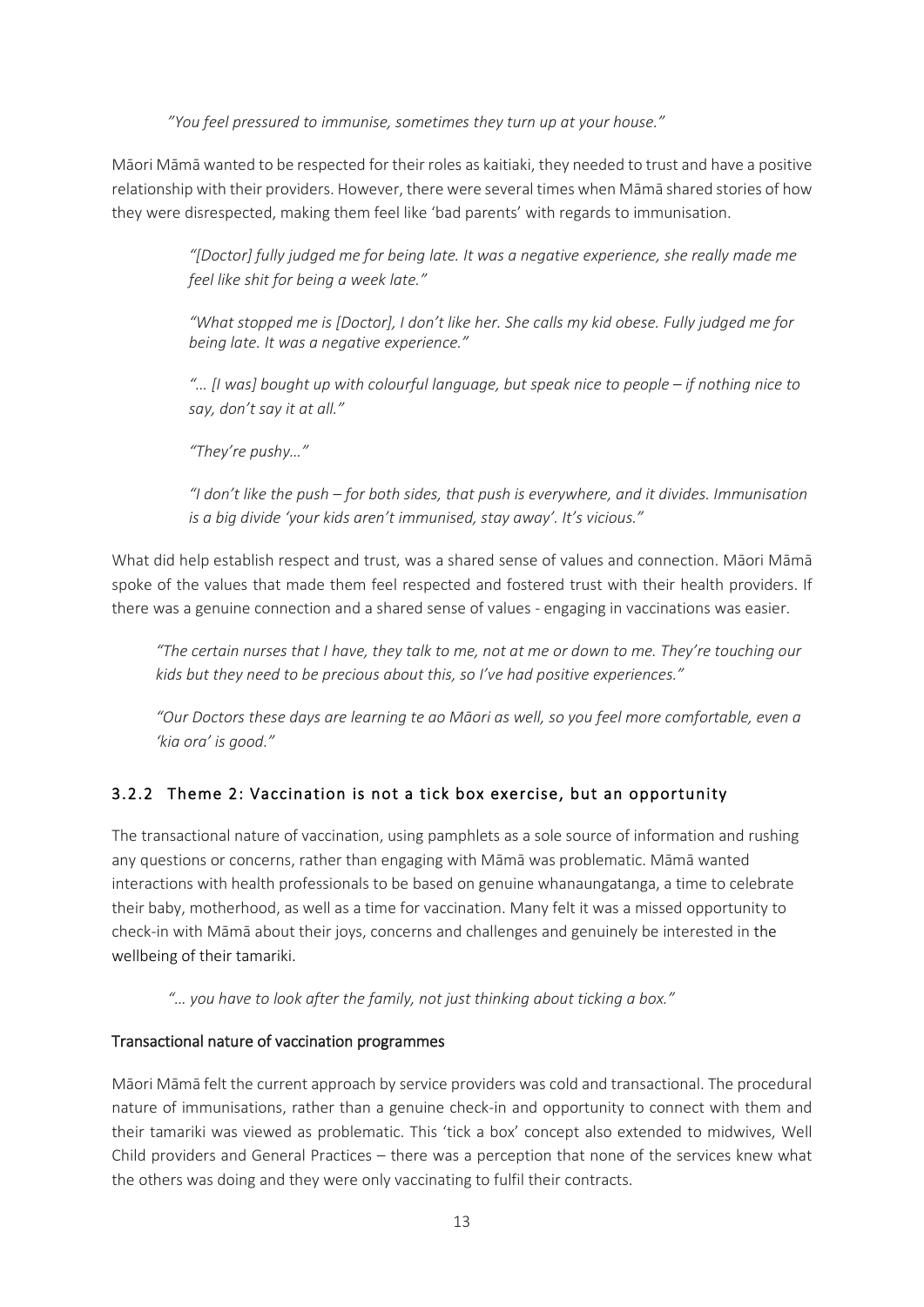*"They care about your kids if they've got kids, and if they don't have kids, they're kind of just like, 'Oh, yep. So you're here for this, tick. You need this, tick'.*"

*"It wasn't an active decision, I was a tired new mum, it was the thing to do. I didn't have another plan to go the other way."*

*"I was feeling uncomfortable, made to feel like I'm not doing my baby any favours. Plunket nurse had no kids – could tell…"*

Tai Tokerau has a large and diverse Māori population, some of whom live in hard-to-reach rural communities. They described great variability in the approach and implementation of vaccination programmes. Reducing inconsistent service approaches to Māori Māmā health included both experiences of non-Māori and Māori service providers. If they felt that their values were not being reflected by their health providers, they would disengage or seek out other health providers. They emphasised the importance of trust, open relationships, and respect, referring to having an experience that had no hint of racism or discrimination where they were accepted for who they were – and not being judged.

*"I didn't know you could pick and choose."*

*"We have so many decisions to make, my brain goes crazy."*

*"Tamariki ora and Plunket aren't the same, you have to choose one. I had both coming into my house. And they were asked to tell me what they can do for me, then I used both of them and they had to sort out between them who was doing what."*

Māori Māmā were often unaware of their right to choose their provider, they were just busy being a new Māmā and the information was not easy to access – who do they turn to? There was often a lack of choice in providers, and as kaitiaki, Māori Māmā would 'shop around.' If they were unhappy with the service, exercising their Mana Motuhake as kaitiaki meant they would try and find someone else they felt comfortable with, and who they trusted. There must be choice, and some Māmā had limited options.

*"The people are important. I went through three previous people before I had someone I could relate to. They are coming into* my *space."*

#### Whanaungatanga/Relationships are the key

The second sub-theme, which threaded through all the focus groups, was about the missed opportunity to connect through whanaungatanga. Supporting Māori Māmā to participate in all levels of care is about whanaungatanga - effective relationships within their communities, with their primary health provider, midwife, or Well Child provider.

*"Whānau Doctors matter. Feel like if have a relationship with our Doctor they care, a locum ticks boxes and kicks you out the door."*

*"She is a nurse and trust her more than a Doctor, they rotate Doctor – She is always there, it's constant."*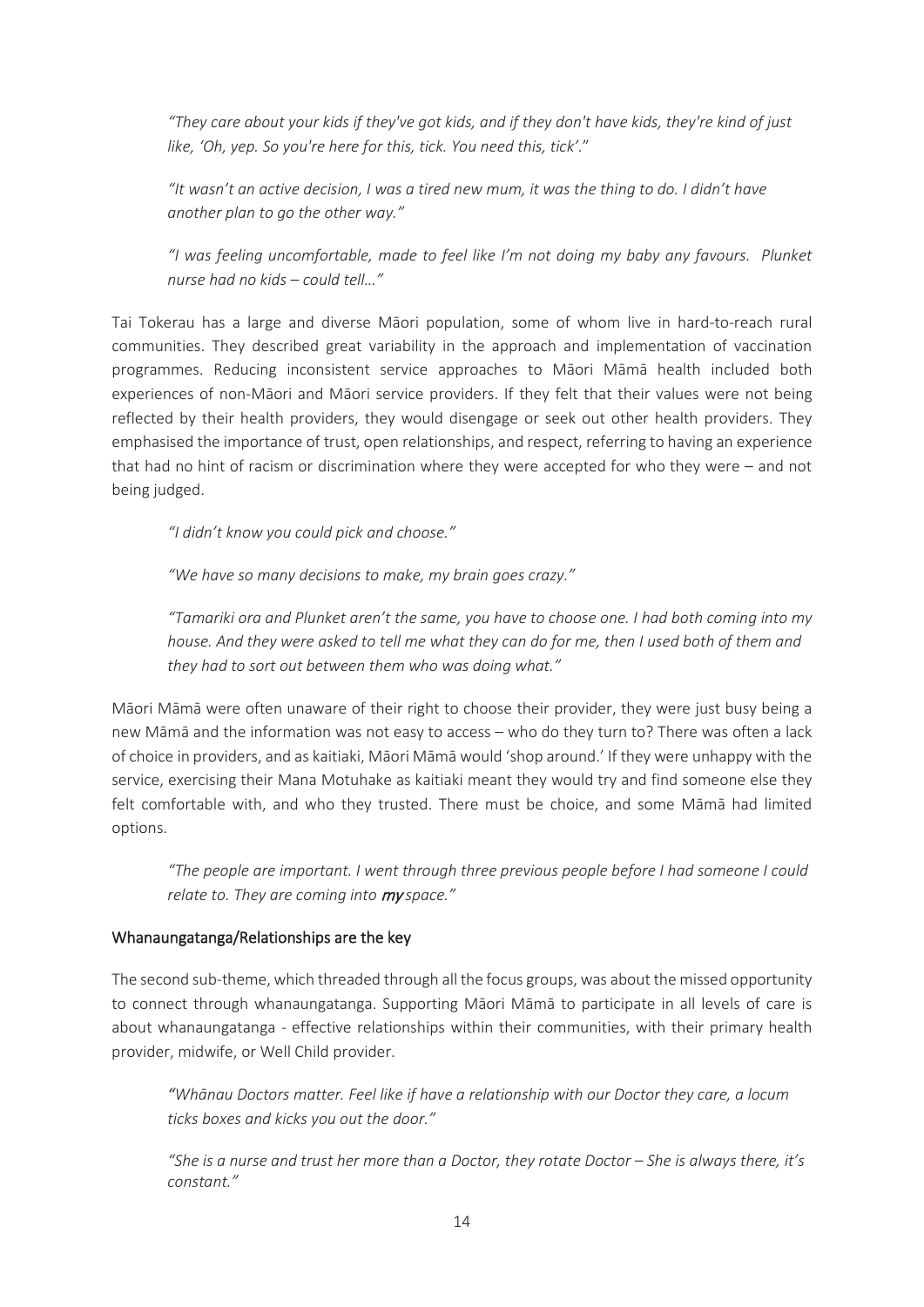*"Whakapapa – to be connected, all connections through mahi and relationships, knowing who you are and proud about where you are going. To give tamariki a sense of who they are."*

A theme that continues to be present is the major role respect, trust and relationships play in how a decision is made. Importantly, this can have a positive or negative impact – for instance, decision making could be restricted by what information is available or who is providing the advice.

*"Met a woman in Kaitaia. She talked about immunisation, came from a place of love, gave information as is, loved how she delivered it. Can tell a person's knowledge."*

*"Some Mums are more demanding than others, so you don't get much time. They're there for the baby, but also looking for post-natal depression."*

They also spoke of the strength and support offered by the natural support systems within whānau, hapū and marae (and other social fabrics). These collective systems can positively impact Māori Māmā and their whānau, but are often unrecognised and under-utilised.

*"Everyone is different. I'm adopted, don't know who my parents are, my blood line are my kids. Not about blood, it's about heart, family is what you make it, spirit resilience, heritage could be people you meet on the journey, morals, values, religions and compromise."*

#### 3.2.3 Theme 3: 'Not averse to vaccines, averse to oppressive actions'

The desire of a Māmā to protect her pēpi and understand vaccination should be celebrated and supported, not shut down. Overwhelmingly, Māori Māmā were not opposed to vaccination per se but were uncomfortable with coercive tactics used to get their tamariki vaccinated. Māmā wanted to ask questions, without judgement or 'emotional blackmail' and for services to acknowledge their role as kaitiaki/protectors for their children.

#### A place of vulnerability and resistance

Māmā in all focus groups identified a feeling of vulnerability when faced with a decision to have their tamariki vaccinated. When they did try to ask questions, they were dismissed or made to feel 'stupid' or 'oppositional.' Also, when professionals asked questions that they felt were too nosey, it made them feel suspicious about the reasons for those questions. This led to Māmā feeling coerced and stigmatised when talking to health professionals or when seeking information about immunisations.

*"Plunket… they're not great. I have had bad experiences. When I had my first baby they were supposed to come and see me, but they said come in and see them. Then they said I look highly likely to harm my baby because I looked tired. I didn't see Plunket for about a year."*

*"Sometimes I feel when you ring Healthline, they ask you questions – dumb questions. They want to know personal details and you don't want to have to do that."*

*"I don't know, I'm paranoid, but feel like they ask too many questions and I am wondering why."*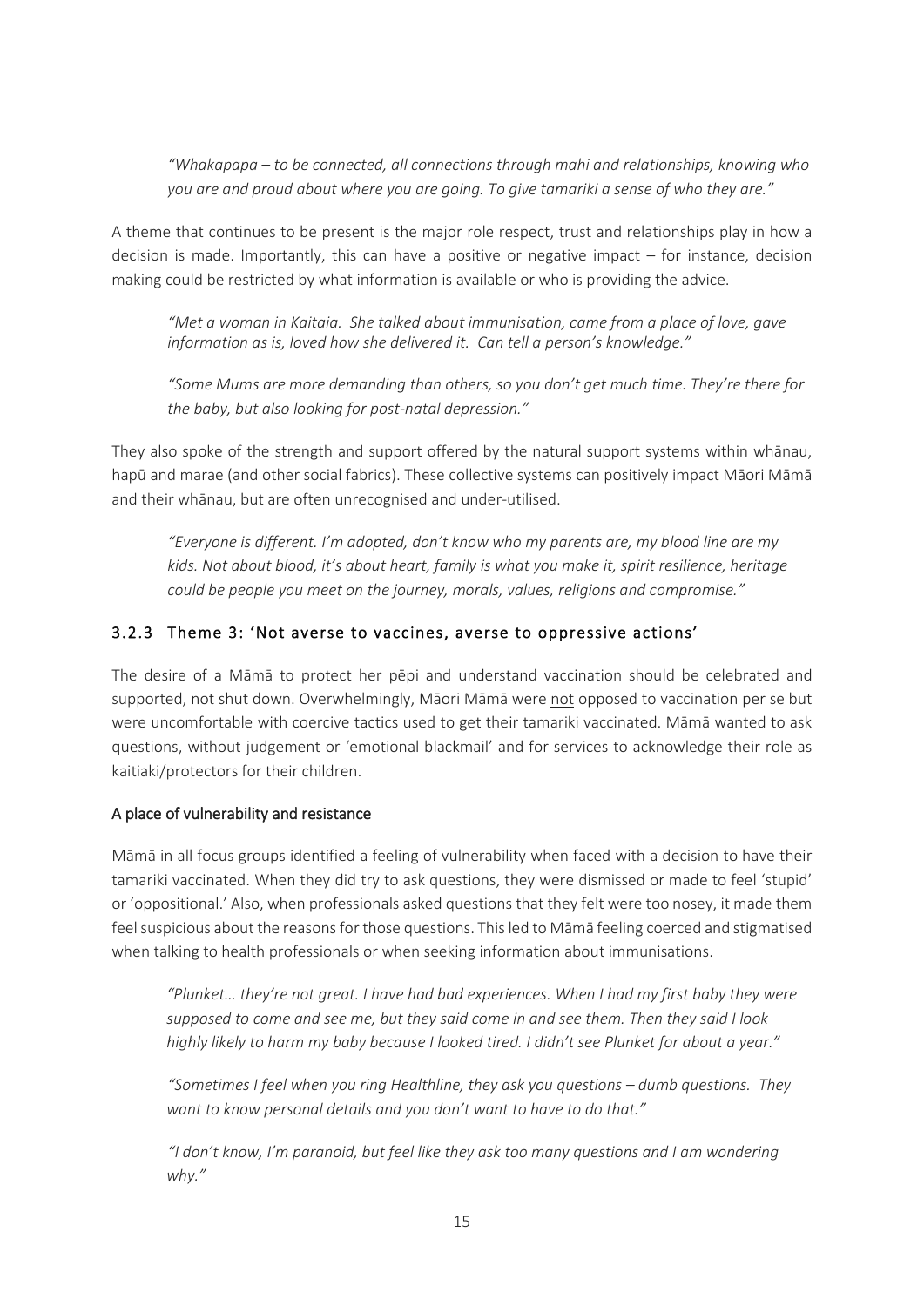Māmā often felt they lacked information and there were examples throughout the focus groups of vaccination misinformation and myths. They were suspicious of professionals that were not willing to have open and honest conversations with them so that they were informed. Generally, Māori Māmā wanted quality information and wanted to have conversations about vaccination, side effects, their fears - but often felt rushed or 'talked to' rather than 'talked with.'

*"We don't know what's in it [vaccines]. Just told this is going to help our kids." "I decided to because everyone else was doing it, that's what you do. When I think about it now I did it because I got a paper to say do it. No thoughts or questions asked – for all my boys."* 

*"The internet, google, Doctor Google. The Doctor, Mum, asked whānau first, friends with kids/children. When you have more and more, you know the signs and confident to assess things yourself. People with kids who are older have heaps of experience and better to ask them than the Doctor."*

Māori Māmā accessed information from a range of settings and people including the internet and Facebook. However, there were some rural Māmā who did not have access to the internet or reliable phone signal/data. They actively sought stories and advice from other Māmā about their tamariki wellbeing and wanted to have real and honest conversations with health professionals.

> *"Google – people post symptoms, pictures and others have their opinion – this is on Māmā pages. It's pretty good, you get alternatives like panipani etc for eczema."*

*"… be open, have a conversation about it, an honest one."*

Māori Māmā spoke of the stigma around whether their children are vaccinated or not. This impacted on whether their tamariki were allowed to attend early childhood education (ECE) facilities – and often meant they felt forced into vaccination if they wanted to their tamariki in kohanga reo or ECE. When faced with blame and shame around their parenting practices, Māori Māmā responded with resistance, as an act of self-determination. If Mana Motuhake was eroded, then Māmā would disengage from services.

*"Society has impacted my decision to get my girl immunised – she can't go to that school because not immunised. Society plays a big impact on what I do as a parent. I'm not informing myself and learning. COVID, not informed enough yet to get it done. I can't go on holiday unless immunised."*

*"If given information and [we] have the opportunity to kōrero NOT be told – you will get a practical response."*

*"It's part of being colonised – you do it or else."*

Some Māmā talked about their difficult relationships with Oranga Tamariki – Ministry for Children, and the fear that not vaccinating their tamariki would be seen as another reason to call them bad mothers or remove their children.

*"Oranga Tamariki say the children have to be immunised. They don't check but it says in the plan that we have to immunise. It's a national standard by Oranga Tamariki but it might affect*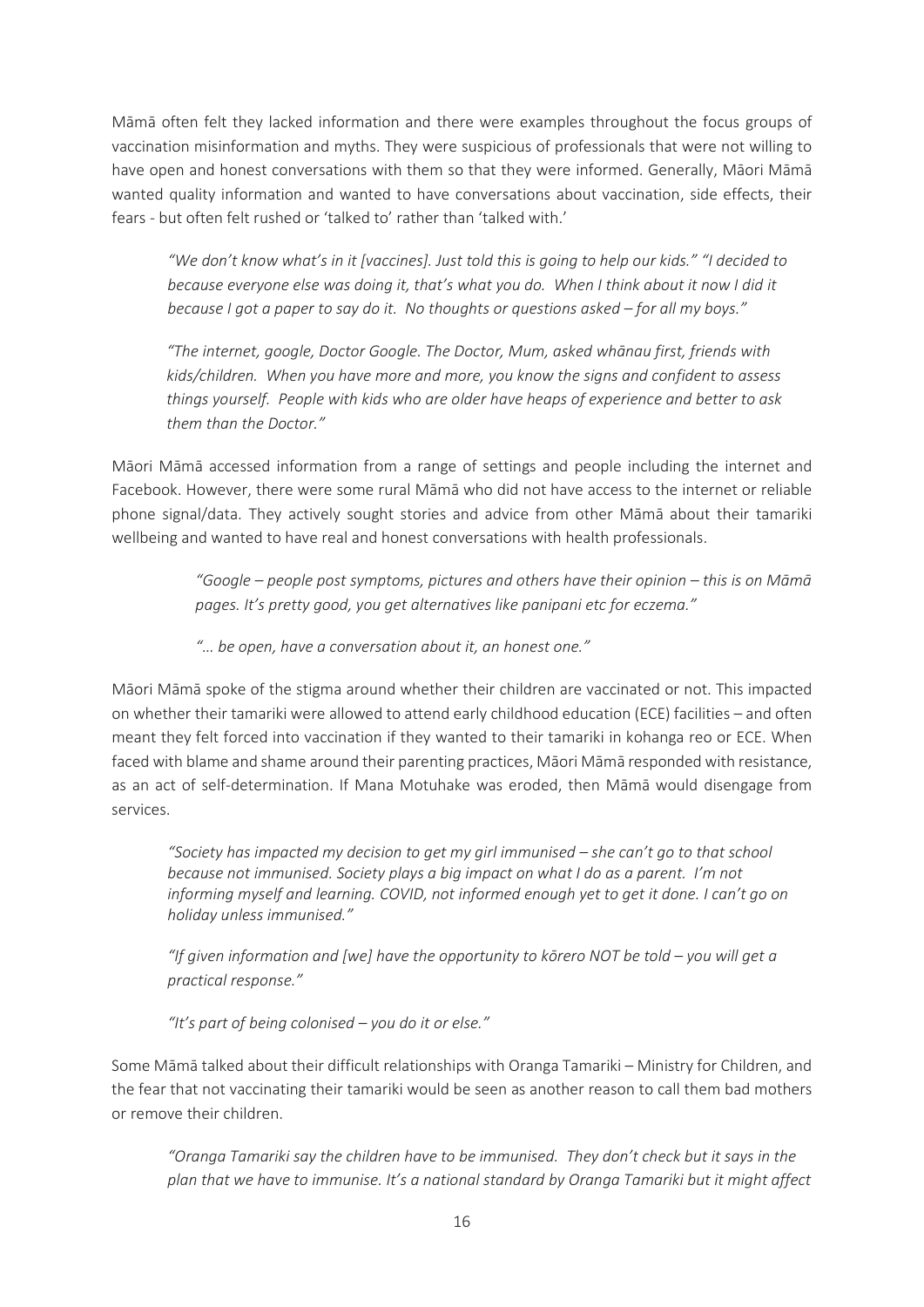*their ability to be parents. Then you have the kid's lawyers who say that we shouldn't have had them immunised without the permission of the parents."*

*"There are a lot of families in situations where domestic violence, drug and alcohol is involved and you don't want them to come to your home because you get judged, they might take baby."* 

#### Not averse to vaccines, but cautious

Māori Māmā in these focus groups were not opposed to vaccinations per se – rather they were wary of information and the coercive actions by health professionals to convey this information and to get their tamariki vaccinated.

*"I'm not averse to vaccines, I'm averse to oppressive actions."*

They felt that health professionals' focus tended to be on getting the tamariki vaccinated rather than supporting Māmā to make an informed decision - how the information is packaged and who shares that information was equally important.

*"The Doctor was good, I asked him for his personal opinion, he said he is going through it with his own daughter and her children – she hasn't decided, and he hopes she gets her baby immunised, can't force you. Made it relatable."* 

Māmā in the focus groups shared their experiences and stories of serious side effects and the lifechanging impact on tamariki and whānau as a whole. These stories ranged from their tamariki feeling unwell, to seizures and death. Māmā also described the timing of the vaccinations being associated with a change in health with their tamariki. This made them cautious about future vaccinations, especially if they had not been told about possible side-effects.

*"Pono, tika – not just the benefits, but the side effects. They don't tell you."* 

*"Because my sister died after getting her first vaccination, she died that night. She had a weak immunity system."*

*"Just in the media around autism, but not anyone I know."*

Another common concern was the timing of vaccinations. Māori Māmā were unsure why six weeks was the timing of the first vaccination. To them, it seemed their pēpi were too young, small, and vulnerable to be vaccinated at such a young age.

*"Six weeks is the youngest [vaccination]. It is too young."* 

The Māmā had a sense of responsibility as kaitiaki to be informed before making a decision about immunising their tamariki. There was no suggestion that Māmā in the focus groups were vaccine hesitant, rather they just wanted to have the conversations without coercion, shame or being made to feel stupid.

*"Babies are so vulnerable, so you do things to protect them on schedule."*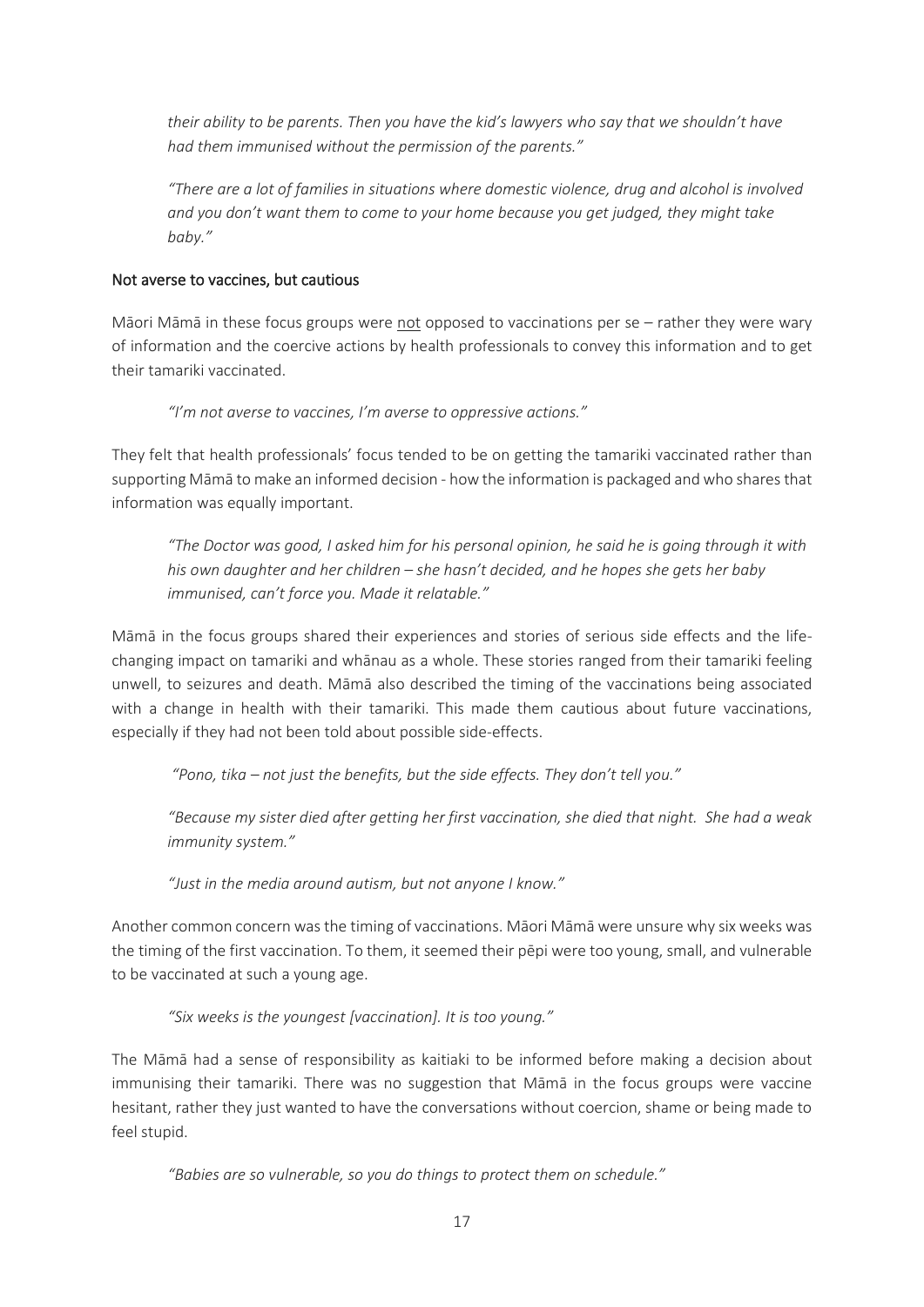*"My reason for vaccinating is to prevent the disease. As far as I know, it's been around long enough. These are known due to generations, COVID is different."*

First time Māori Māmā felt like they needed more time, conversations with whānau, friends and others to feel reassured and okay about their decision. Māmā were generally more confident after having their second or third child and had personal positive immunisation experience.

*"I got a fright when I took my son to the nurse, she immunised him and then said, 'that's a new one, we don't normally do that'."* 

#### 3.2.4 Theme 4: Mātauranga Māori in tandem with Western medicine

Māmā spoke with knowledge and experience of mātauranga Māori. These practices added value when placed alongside Western medicines and practices, and helped Māmā feel that they were contributing to their baby's wellbeing during vaccinations. Māmā were often criticised or made to feel ashamed when including traditional practices. Māmā also spoke of their collective knowledges and impact when harnessed.

*"My Dad, he is the Doctor, growing up we always used rongoā, we ask him first."*

#### We have valuable knowledge

Doctors and service providers are often elevated to a degree of 'godliness' where their knowledge is seen as more important. Western/mainstream services often place themselves as the experts in wellbeing; however, Māori Māmā understand the collective nature of knowledge. Mātauranga Māori has existed for centuries and can sit alongside the Western knowledge systems. Māori Māmā felt that mātauranga Māori would add value to current Western/mainstream services and make them more acceptable and holistic.

*"The ideal, would be a tikanga Māori research-based rongoā that can back-up a vaccine – a whakaaro Māori perspective."*

*"Vaccination, cleanse the wairua – karakia the vaccination, clear it and karakia. Clear babies wairua, provide a safe space. I'm okay with being me, some others aren't."*

*"Our family Doctor is cool and likes the rongoā."*

*"The young new Doctors coming through are very aware of Māori rongoā. I can prescribe you this and it's synthetic, it will work within this time, rongoā Māori is natural and may take some time.* And I had the mana to decide*."*

They wanted a more holistic strategy that acknowledged the mana of whānau, them and their tamariki. They described times when they were able to combine mātauranga Māori with Western/mainstream care with good outcomes.

*"Have seen this in practice. Mum took hapū [pregnant] Māmā, we experienced this, it helps. It's beautiful when it is done properly, involved kai, and gifts, had rongoā Māori, had toi Māori*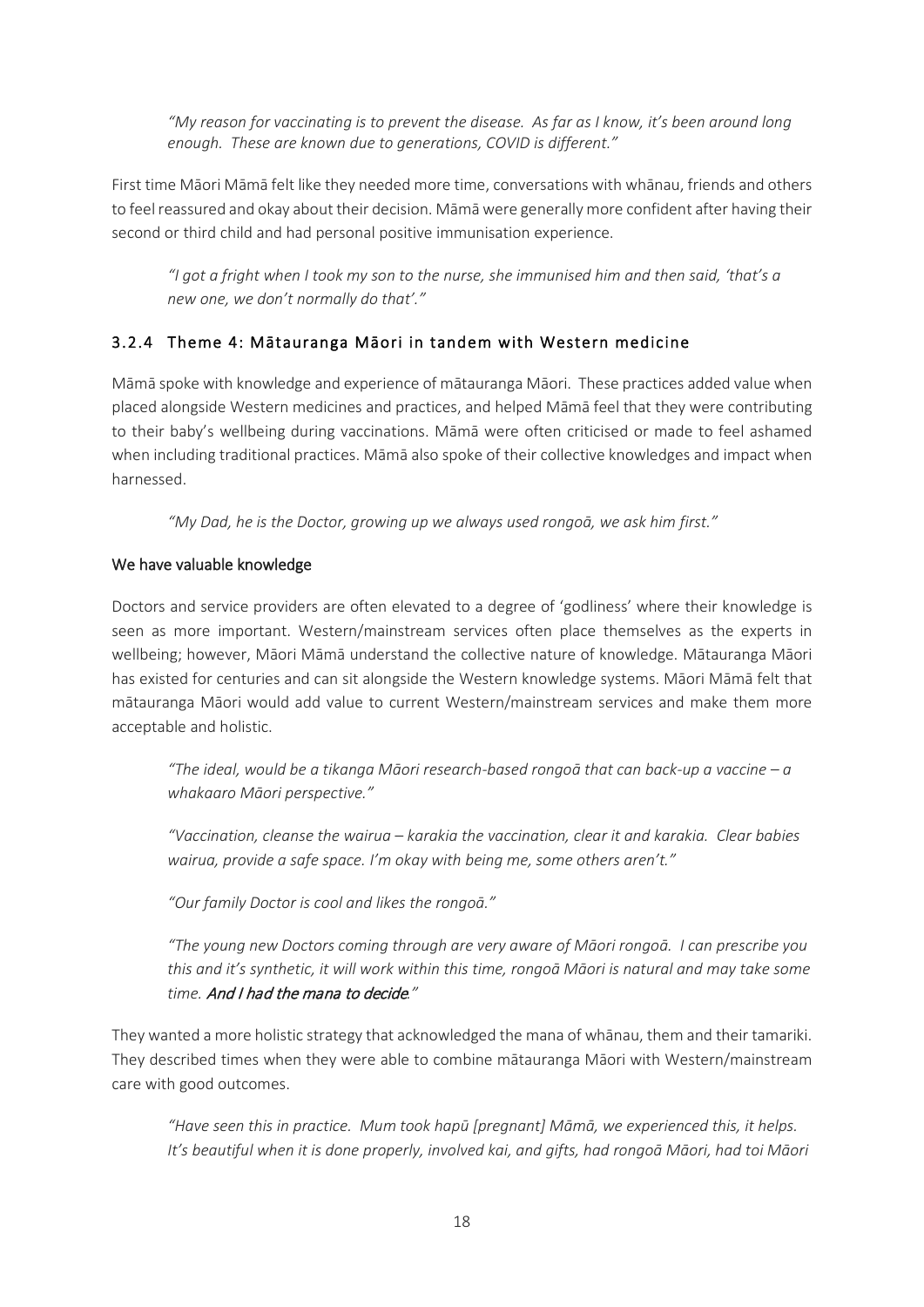*and had people coming in to share their experience and we could all connect." (referring to Ngā Tātai Ihorangi – a hapūtanga [pregnancy] programme in Taitokerau)*

Māori Māmā agreed that rongoā practices alongside mainstream practices were useful and for some, essential. They said that policy and legislation did not recognise mātauranga Māori in this context although it is widely accepted that rongoā Māori has a place in improving the wellbeing of whānau and indeed mainstream Aotearoa New Zealand. This is demonstrated by the increasing number of rongoā being marketed and distributed globally and some District Health Boards (DHBs) and Māori providers establishing Rongoā Māori clinics.

#### Awakening and stepping into our voice

Awakening their role as Māmā and kaitiaki meant sometimes being resistant to Western processes and services. When they were questioned about their tamariki, made to feel like bad mothers, or they felt people were being coercive about their care – this required 'stepping into their voice'. This involved challenging the system and 'the way things are done', the racism and judgements, and required significant strength by Māmā.

*"They [Māmā] have permission to be open about it. Don't tell anyone that we're doing karakia. My Nan lost her job for doing rongoā."*

*"She [Nan] taught us about the Tohunga Suppression Act. They weren't allowed to practice."* 

Māori Māmā described a sadness and reluctance at stepping into a 'resistance space' to protect their tamariki, because they knew they would be labelled as difficult and perhaps damage their relationship with their health providers.

*"Have a big trust issue – baby got first three vax [vaccines], meant to have six. Only because had a liver transplant. Now she needs the next ones, Doctor said vaccination – told him he was colonised. He got upset that I said that. He spoke to my nurse about it. My nurse doesn't agree with vax [vaccines], but needed to get it because of her employment. I don't trust…. I just need to be safe."*

*"They told me to put my baby on the bed, I didn't like that. I refused but they said it was easier for them, but told them I would breast feed while they immunised. The nurse said its never done like that but said to her that's how I have always done this."* 

There was also resistance required in dealing with whānau members who might not agree with vaccination. When Māmā had decided to get their tamariki vaccinated against the wishes of other whānau members, they had to figure out ways to maintain whānau relationships, but also do what was right for their tamariki.

*"My Nan is always against immunising. She taught us about the Tohunga Suppression Act… This is part of colonisation – there are natural things. If my Nan was here, it would be mirimiri because that's what she did, there's a link to Te Ao Wairua. I immunise my babies and say sorry to Nan. If they say immunise, I do, it makes me feel safe. I feel bad because of my Nan."*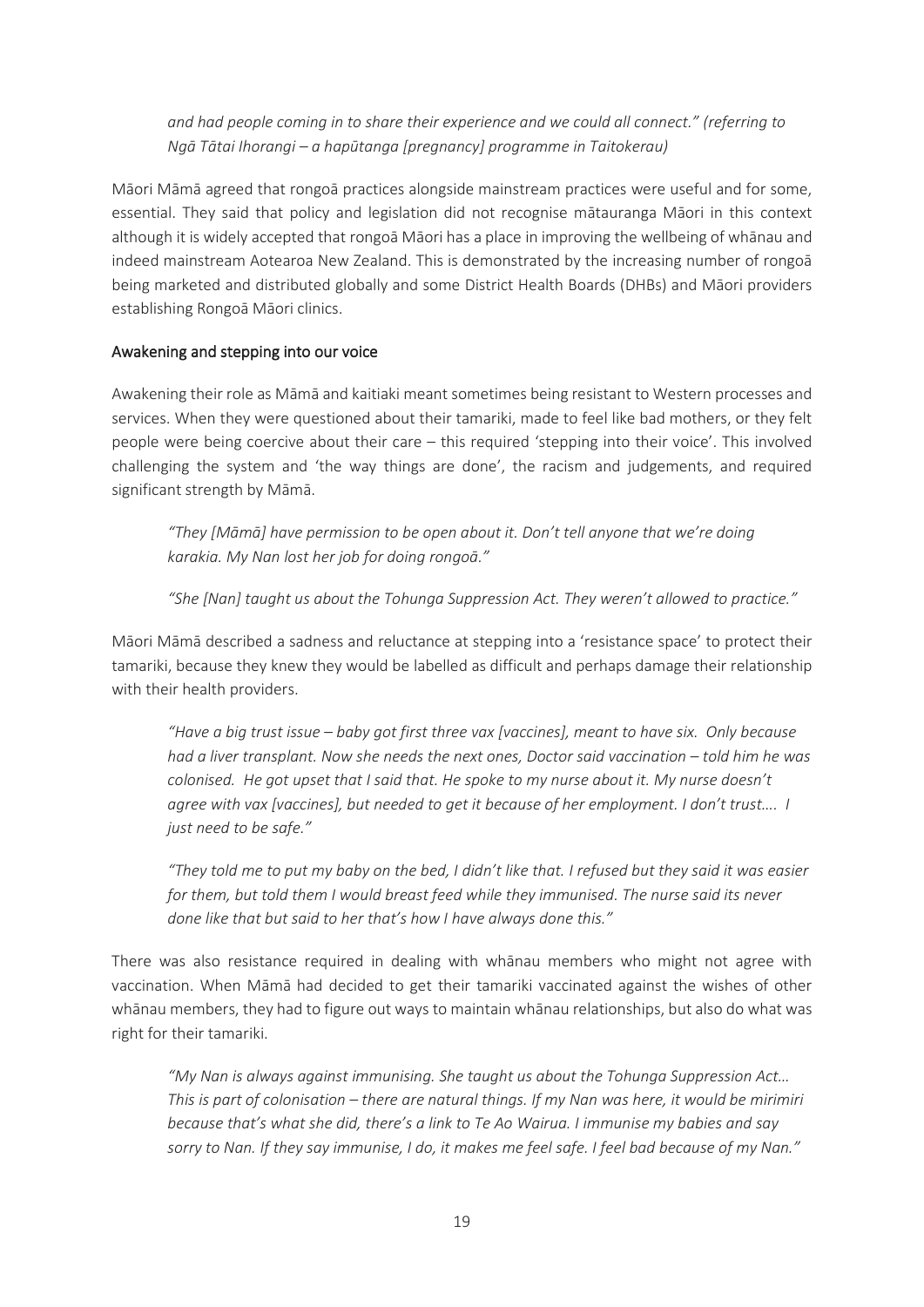#### We have collective knowledge and power

The first place Māori Māmā said they sought information from was their whānau and friends who had 'lived experience' with their own tamariki. It is this collective commitment of whānau problem-solving issues that is not well understood by Western/mainstream services. Māori do not exist in isolation of whānau and whakapapa and are therefore not likely to achieve whānau ora if they are individuals in isolation from their wider collectives.

*"Vaccinations have always been an open dialogue in my whānau. My Nan is always against it. The conversations have always been around this. When I was immunised, I had a seizure. My cousin died of meningitis – my Nan said the vaccine would not have helped her. She taught us about the Tohunga Suppression Act. They weren't allowed to practice. That was designed to take Māori practice out and to give Māori penicillin. It hasn't been practiced in recent years; it's just been removed from the Act. This is part of the colonisation – there are natural things."*

*"Maybe if there is a clinic that only does these immunisations and tie it up with the Plunket visits – all child services together. Have a hub/pop-up."*

Māori Māmā spoke to this 'collective impact' of whānau, and how these knowledge systems should be seen as a vehicle for engaging a broad range of whānau within Māori communities. These knowledge systems are often under-mined by health professionals, yet they are relational and carry more weight.

*"Kotahitanga is vital for us to be on the same page as information comes in."*

*"Empowering Mums is so important. Even in schools not taught to be sure."*

#### 3.2.5 Theme 5: Kanohi te kanohi, with people like me and my whānau

#### People who look and feel like me

Māori Māmā wanted quality information, messages and services delivered by people like them. They wanted to hear the stories of people like them, they wanted honest conversations with people they trusted, and when they spoke to health professionals – they wanted them to be willing to take time to explain things to them thoroughly and not dismiss their concerns.

*"You can trust those who have had kids."*

Pamphlets, posters, and other materials were generally not used by Māori Māmā to get information about vaccinations. Awareness of vaccinations alone was not enough to influence meaningful engagement with Māmā and their tamariki. Health providers, mainstream and Māori, require a consistent and tailored approach when working with Māmā. This involves closing the information gap between what Māmā 'know' and 'feel' about vaccinations and helping them weigh the benefits and risks without minimising their fears for their tamariki. They need the people delivering the message and the messages themselves to be meaningful to them, tailored to them.

*"Knowing and having information. Comes down to personal experience. If seen someone that has had a disease, there is an immunisation. My son got meningitis, no vaccines in those*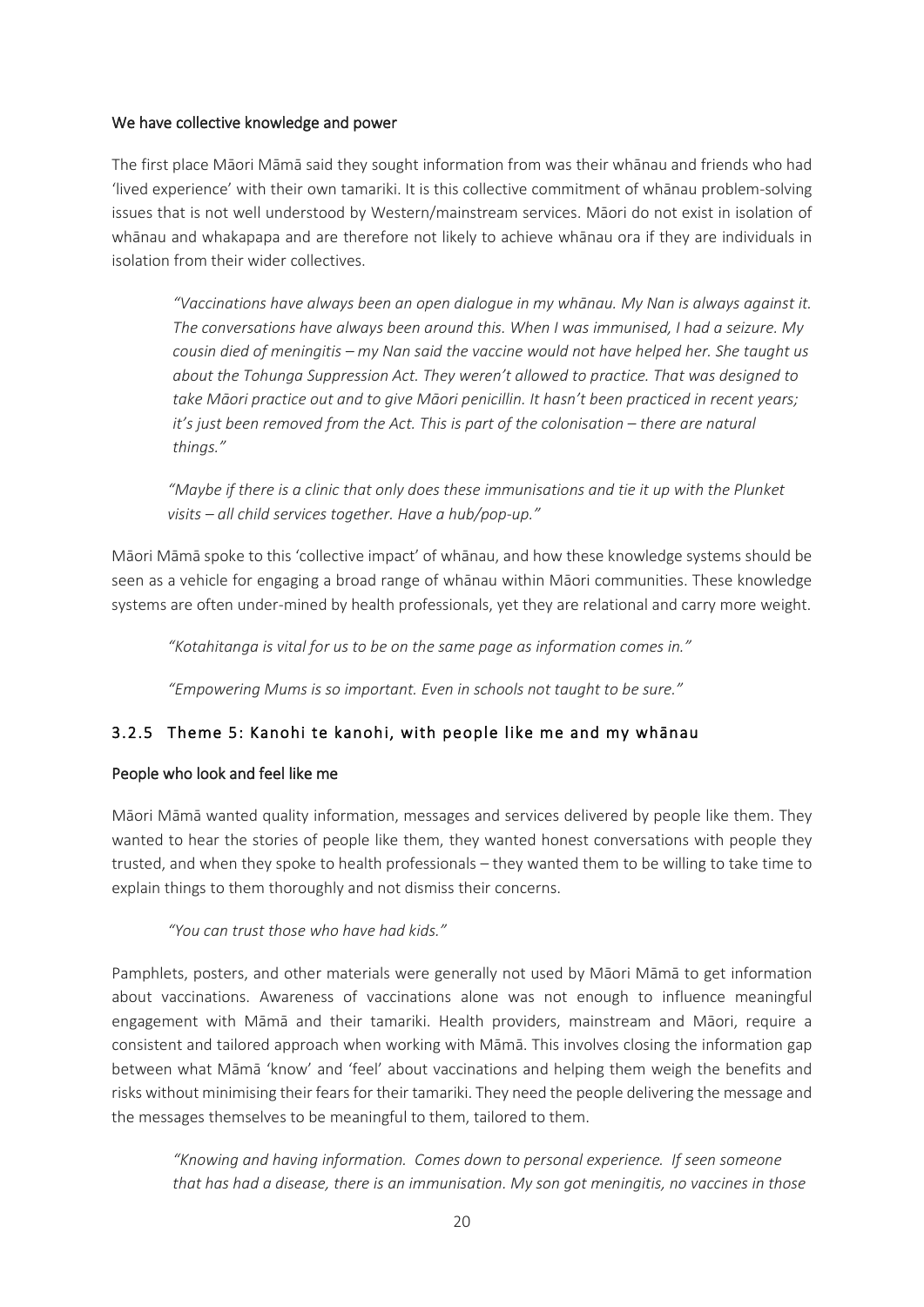*days. Now we have these vaccines and I'm particular on the meningitis vaccine because of what I went through. A personal experience puts another perspective on it."*

There is an expectation by participants that Māori service providers are ideally better placed to work with whānau in a holistic way. The experience of the practice and approach differs from this expectation, with some Māmā commenting that funding has seen a drop in the quality and consistent application of service, often when they (participants) are at their most vulnerable. However, several Māori Māmā also had good experiences with Western/Mainstream providers as well.

*"It makes a difference to have Māori nurses, they understand us. They do not talk down to you or make you feel uncomfortable or judge you. They're sweet to sit on the floor. It is like having whānau in your home."*

*"Nurses are under paid for that job."*

#### The reality of my life requires flexibility and understanding

Alongside needing messaging by people like them – Māmā described the importance of programmes, services and messaging reflecting their lives. The impacts of discrimination, poverty, and colonisation are daily struggles for many Māmā.

#### *"It is so white, and we have become accustomed to that."*

It was important for them to be able to make appointments that fitted in with their lives, that didn't make them 'jump through hoops' or feel judged if other things came up. Also, the cost of gas and managing other children and whānau members who were sick often meant that healthy children who were not vaccinated had to wait a bit longer to get vaccinated. A flexible system that came to them and that addressed all their issues in a whānau – not just one child – would be ideal.

*"Home visits with nappies"*

*"Offer something for our more needy whānau, they don't have cars, where they don't want people in their homes, a safe place."*

#### I do this for my tamariki, my whanau, my hapū, my iwi

Māmā described the decision-making to get immunised was easier when they had witnessed personal whānau experiences of vaccine preventable diseases. Several Māmā described the impact of not having the vaccination or vaccines available (e.g., meningococcal vaccine) for whānau members.

*"My son got meningitis, no vaccines in those days. Now we have these vaccines and I'm particular on the meningitis vaccine because of what I went through. A personal experience puts another perspective on it."*

*"Measles outbreak made it easier to get it. My brother had meningitis and is deaf from that. That's what made me feel my kids needed that vaccination."*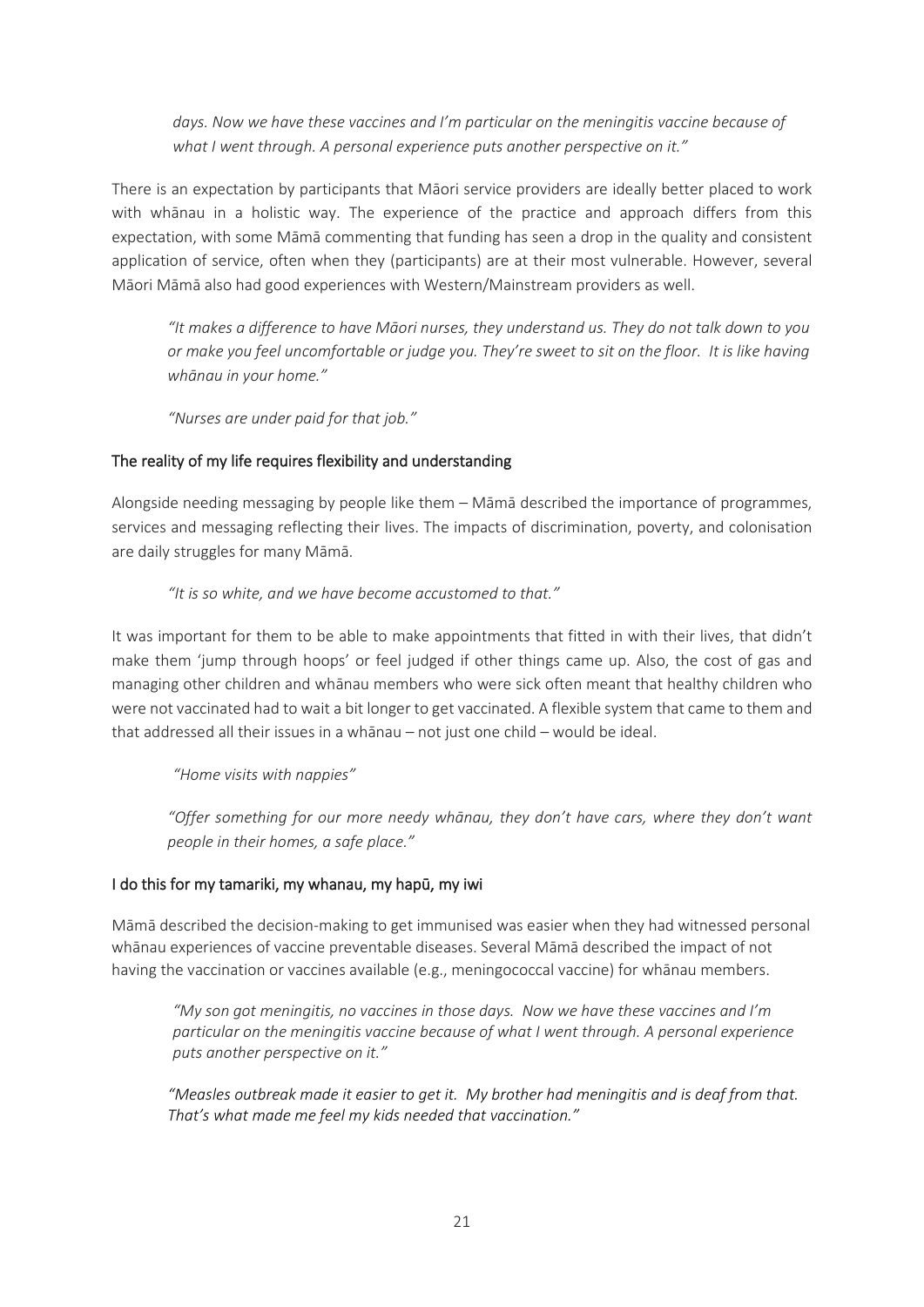Finally, the collectivist nature of whānau Maori, recognises the collective responsibility to look after each other, and to act in ways that support the wider wellbeing of whānau, hapū and iwi. Māmā gave examples of how whakapapa and wider whānau and hapū influenced their health decisions.

*"Whakapapa – everything starts with whakapapa; your mind is healthy when your whakapapa is healthy. Our kids constantly interact through Kura and Kohanga. We can lean on our own vines that spread out and interact."*

*"I'm pro-vaccine. No family illnesses. Normal process for both sides of our family. Normal way to go as long as all okay. Vaccines all on time."*

*"Tamariki thrive when there's a grandmother on every corner. That's like a village brings up a child."*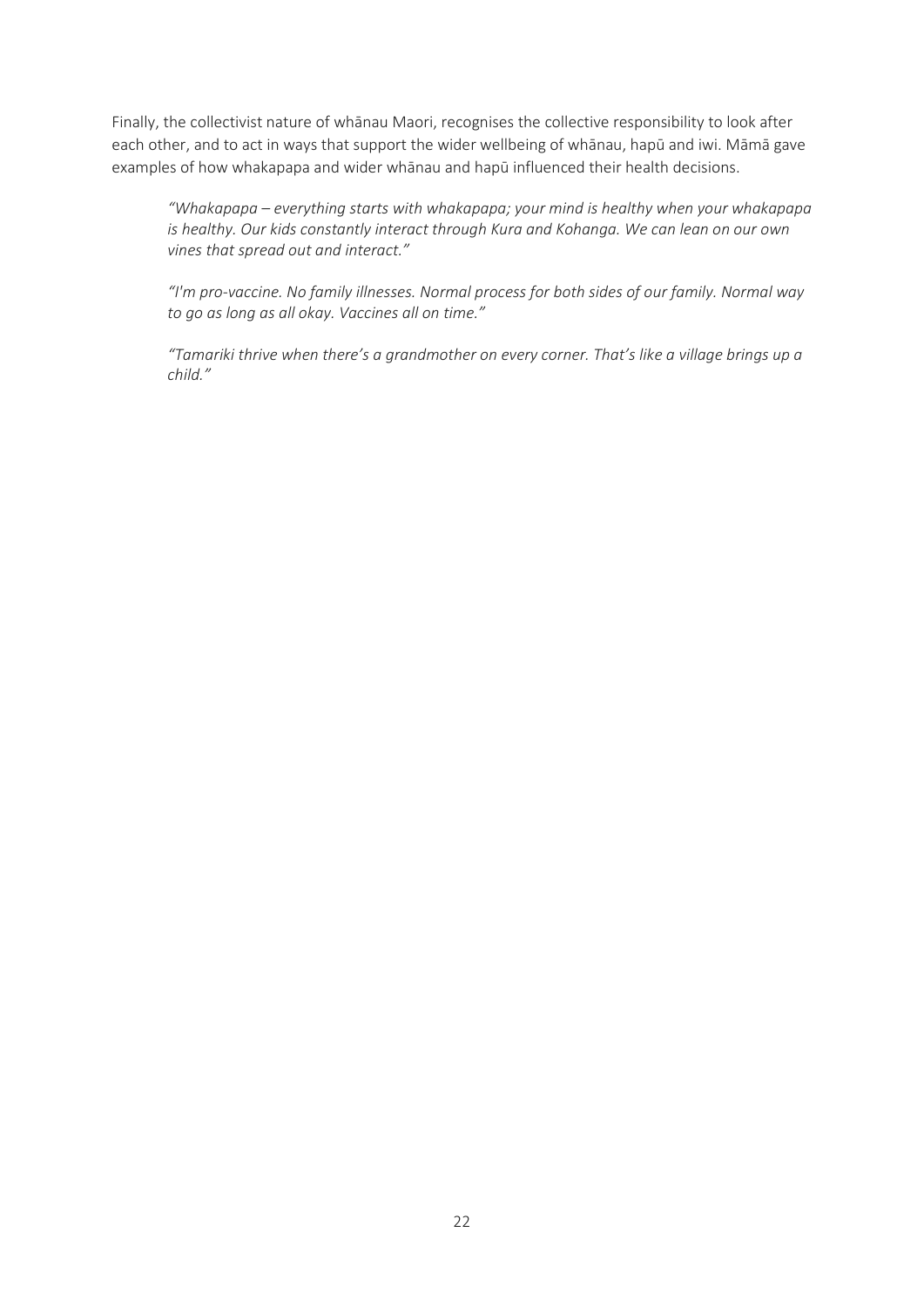### <span id="page-26-0"></span>4 Summary

Māori Māmā had expectations that immunisation and Well Child services would be consistently delivered, by providers who were familiar, genuinely interested, culturally appropriate and of the highest clinical quality.

Māori Māmā felt that the current systems that govern their child's wellbeing undermined their Mana Motuhake/self-determination as kaitiaki for their tamariki. Māori Māmā wanted the best for their tamariki, however the procedural nature of vaccinations, coercive communications and actions about vaccinations, lack of consideration for mātauranga Māori and whakawhānaungatanga meant that trust was eroded.

Despite these concerns, none of the participating Māori Māmā were against vaccinations per se, instead they had a healthy wariness and scepticism in the absence of quality conversations with health professionals. They wanted to hear stories from people they trusted, that looked like them. They wanted open and honest conversations about vaccinations with trusted and familiar health professionals, and to be able to choose their preferences and receive consistent care. This should involve the participation of our Māori Māmā at all levels.

Finally, there was a desire to utilise their own knowledge of their tamariki, the collective knowledge of those around them and mātauranga Māori from their tupuna, alongside quality Western/mainstream knowledge systems. Māori Māmā have a desire to be treated as a whole person, that is connected, celebrated, and valued – and they want this to be reflected in the services that they engage with.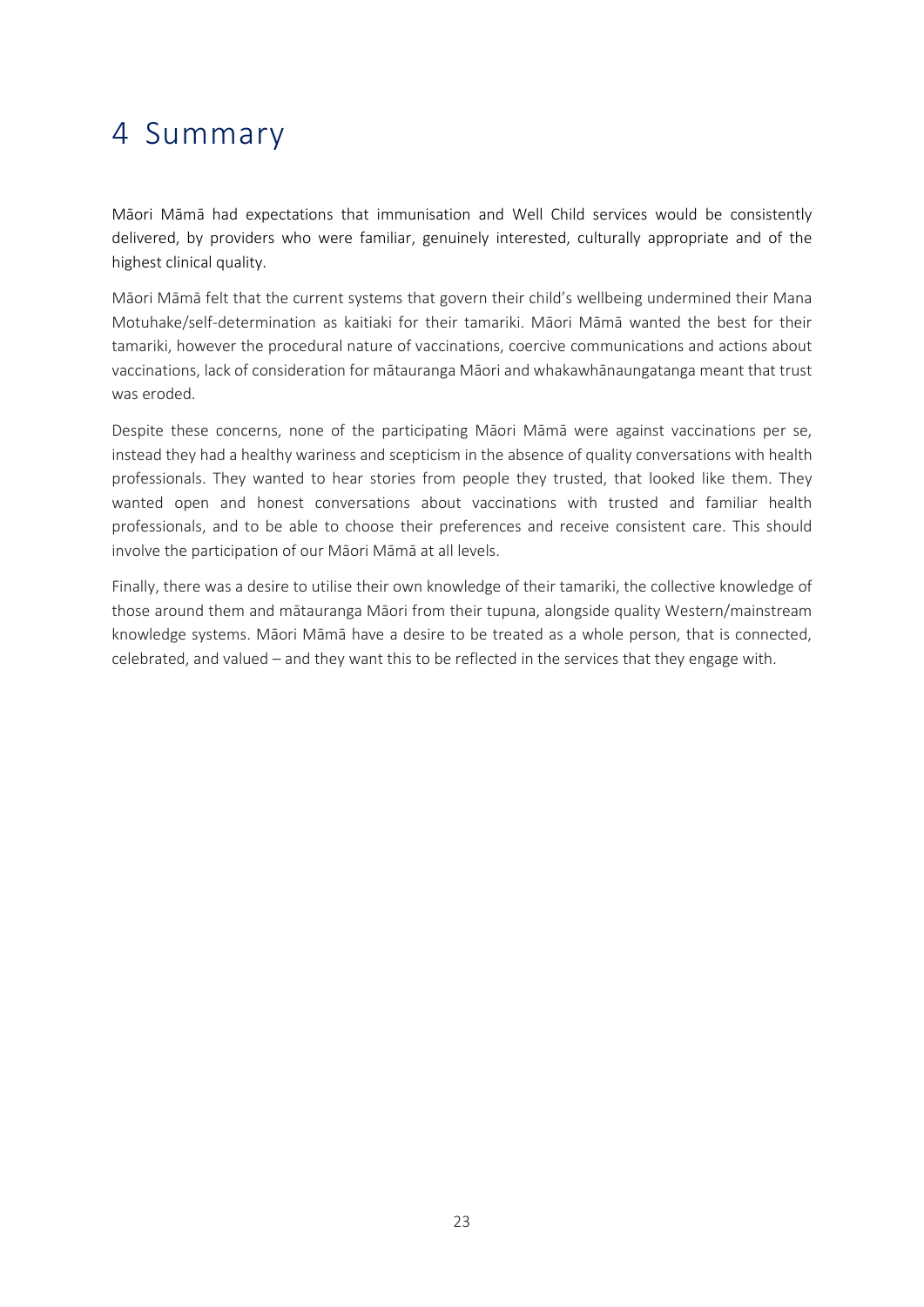### <span id="page-27-0"></span>5 Recommendations

Based on these findings we will now discuss the recommendations for policy, practice, service delivery and communications for Māori Māmā around childhood immunisations. The following kupu have been framed in a manner that captures the essence of kōrero with participating Māori Māmā:

- 1. Mo Mātou find out who we are, what we want and how we can work together;
- 2. Te Taonga provide opportunities for us to tell our stories;
- 3. Tūhonohono connect to our culture, mātauranga (knowledge systems), rongoā (healing practices) and ensure unfettered access to choices in care;
- 4. Mātauranga Whakakoranga learning and training opportunities to share knowledge;
- 5. Pūtea tautoko resource Māori Māmā to participate and engage; and
- 6. Hanga Mahere develop tools and models of engagement.

<span id="page-27-1"></span>We will now discuss each of these recommendations in more detail.

### 5.1 Mo Mātou

#### 5.1.1 Māmā as kaitiaki

If we start from a place of recognising that Māori Māmā want the best for their tamariki and are in the role of 'fiercely protecting' their pēpi/tamariki - we can utilise this knowledge to promote positive messaging, clinical service delivery and policy, that is not deficits focused or shaming. The emphasis on protecting tamariki is an important lever as Māmā are actively seeking and wanting information and services that meet their needs.

#### 5.1.2 Māmā need trusting relationships and holistic whānau-centric care

Meeting the needs of Māori Māmā must first involve a trusting relationship and commitment to the whole person, not just parts of them (i.e., vaccinating their tamariki). Services must be genuinely interested in the wellbeing of whānau, as a whole. An example of a whole of whānau approach is whānau ora. Whānau ora as an outcome, is defined as a "vibrant and flourishing whānau, who are economically secure, culturally confident, educated in both te Ao Māori and te ao Pākehā, and making a meaningful contribution to our society"; in other words, whānau ora refers to our *aspirations as Māori to thrive as Māori* (Te Puni Kōkiri, 2016).

Further, whānau ora is not another government policy or programme that has contracted out, instead it is a way of 'being and working' that Māori naturally adopt because Māori work collectively to support each other to achieve Mana Motuhake. In the context of this research, it is about Māori Māmā, determining what their aspirations are, and the achievement of those aspirations without having to compromise being Māori. It is about Māori Māmā determining their own visions for the wellbeing of their whānau and being supported to achieve those aspirations, in a way that best suits them.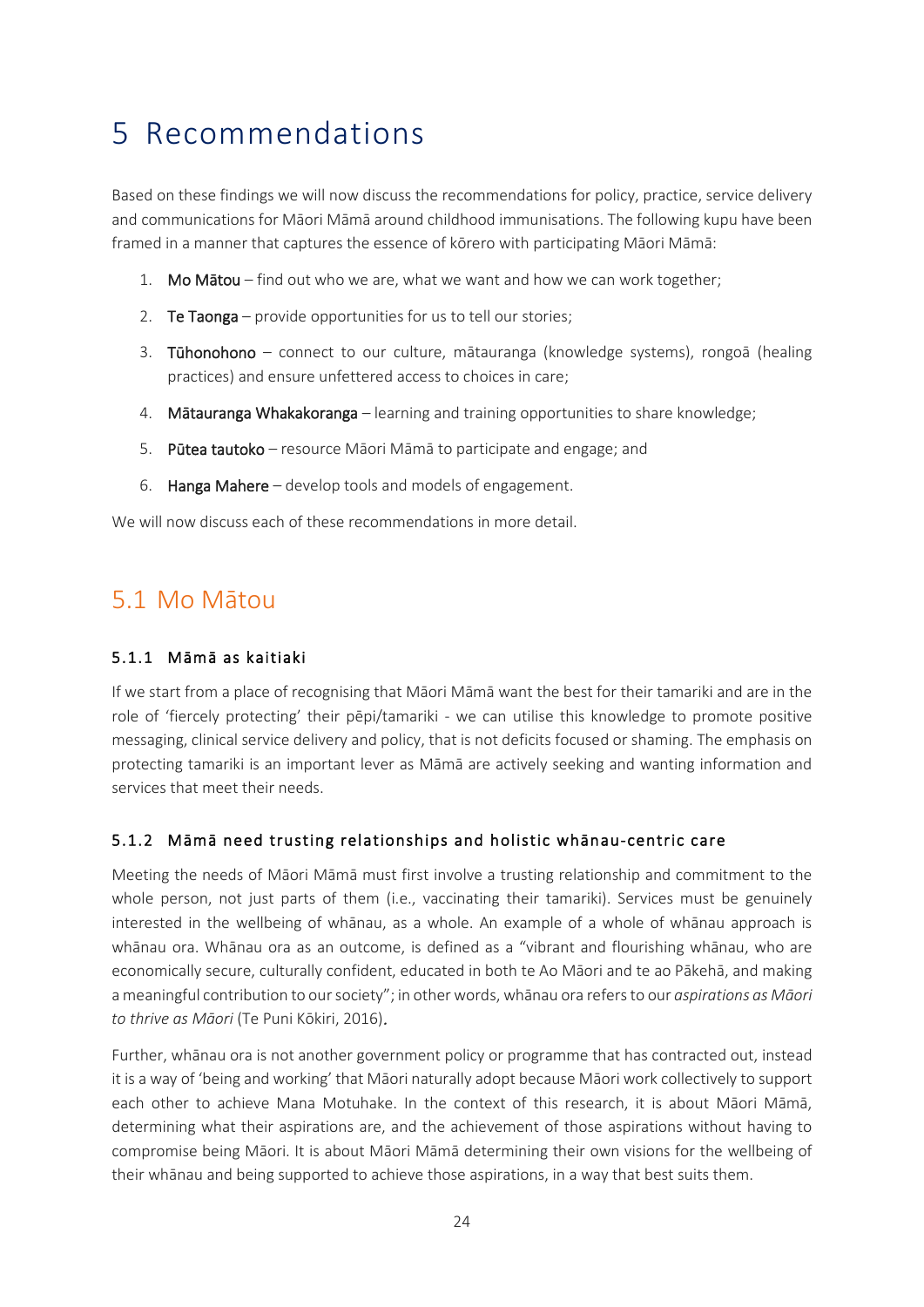#### 5.1.3 Māmā have their own networks

Māmā are experts in their own lives, their complexities, challenges, and their strengths - yet health providers and services view Māori Māmā as *passive recipients* of care and health information. If Māmā do not have the information they need, they will source it elsewhere. For most participants, the first point of contact when they were concerned about the wellbeing of their tamariki was whānau and friends (e.g., their mothers, partners, nannies, koro, aunties, and other Māmā). Utilising these relational and trusted collective networks to share information would be a much more effective strategy than fighting against (i.e., myth-busting) these natural ways of sourcing knowledge. These Māmā wanted to be involved in sharing information through their own networks – a peer-support type strategy. These findings should be central in health promotion campaigns and when considering contracting practices, health and social service delivery for Māori Māmā.

### <span id="page-28-0"></span>5.2 Te Taonga

#### 5.2.1 Take time to hear us, to hear our concerns

Clinicians and service providers should provide Māmā with opportunities to tell their stories and genuinely engage in a dialogue about vaccinations. Māori Māmā have heard good and bad stories about vaccinations. So, it is vital to allow time to ask Māmā about their previous (good and bad) experiences with vaccination, any stories they have heard, and/or concerns they have. Their fears and questioning should be seen as strong indicators of kaitiakitanga, expressions of love, rather than seen as being 'vaccine resistant'.

This is evident in other areas; for instance, Alan Merry, Chairman of the Health Quality and Safety Commission noted, "that Māori children with asthma have more prescriptions for reliever medications contributing to the 30 per cent higher rate of hospitalisation" (Jones, 2019). He also noted that Māori consistently rated the communication with hospital staff and doctors lower than other groups. This was linked to experiences of racism and discrimination by whānau Māori. Don't undermine whānau fears, don't be coercive, don't be racist and provide time for discussions.

#### 5.2.2 Kanohi te kanohi, with people like me

Communications about vaccination should be focused on relational factors, with people who look like them, with discussions about how these factors influence whānau whakapapa. The content should be factual and address the positive aspects (e.g., benefits, etc.), concerns (e.g., side effects, etc.), fears about vaccination, timing of vaccinations (e.g., explain why vaccinations are given so early/at six weeks) and how mātauranga Māori can be utilised in this context (e.g., a story of a Māmā Māori who used mātauranga Māori in tandem with vaccinations). There must be options for Well Child care. Māori Māmā wanted to be able to 'shop around' and seek out people who they felt respected them and listened to them. There should be conversations about expectations of quality service and how Māmā can move to another provider if they are not getting their needs met, or services are undermining their Mana Motuhake. These communications should be easily consumable, short, fun and engaging on various digital platforms.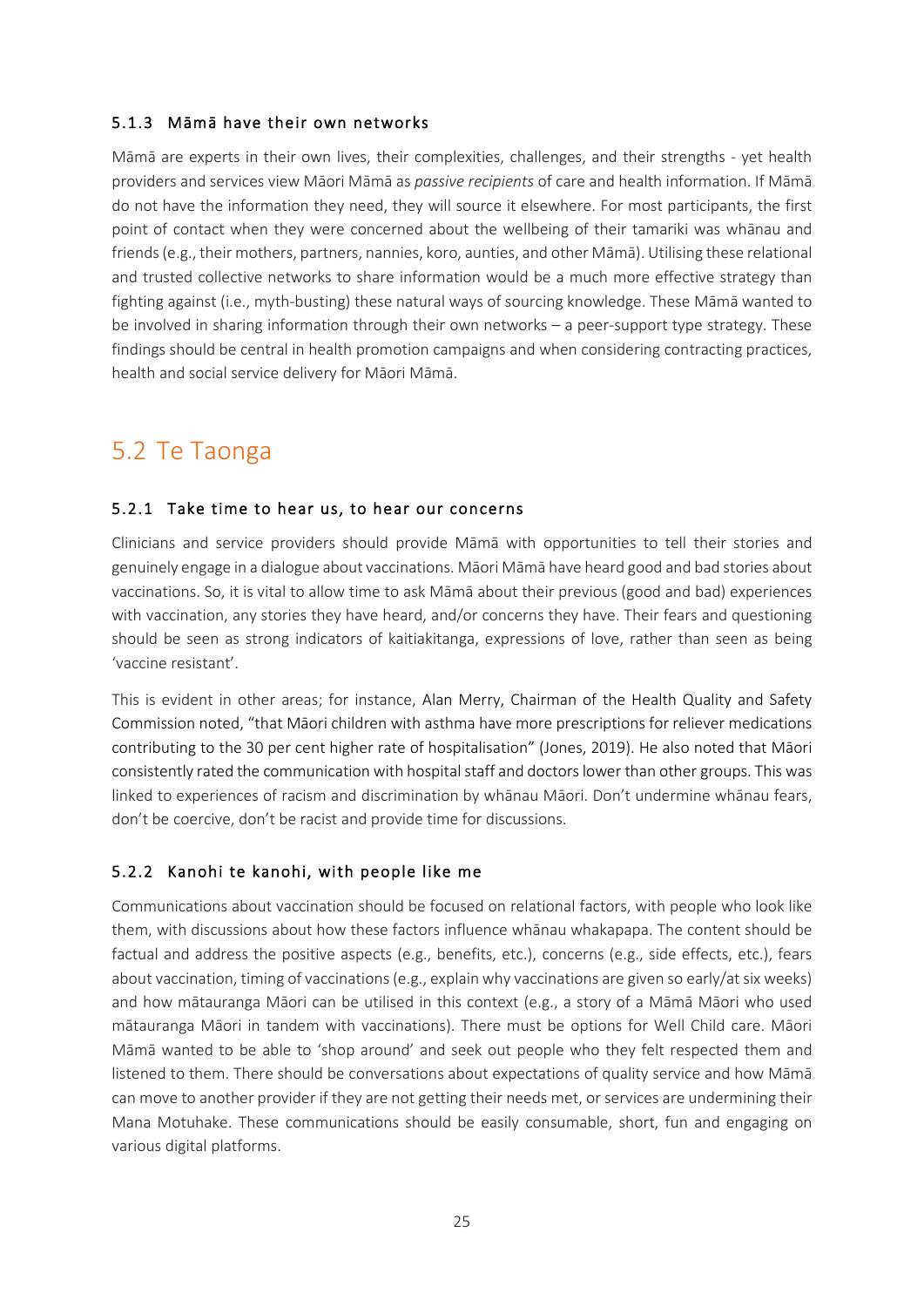#### 5.2.3 Māmā have their own networks

Again, as a public health strategy, utilising the natural information networks of Māori Māmā was suggested. They wanted to build safe collective networks that encourage the participation of interested Māmā; to engage in safe storytelling – whakawhitiwhiti kōrero, kōrero, whakapapa, reconnecting and healing. For example, the majority of Māmā had their tamariki enrolled in Kohanga reo/early childhood education. Māmā felt that holding wānanga to share information on vaccinations would benefit Māmā, tamariki and whānau in general. Day-care providers, caregivers, grandparents, and others are involved in the care of tamariki and are important to share information and have conversations with, as the Māmā see them and value them as sources of reliable information. Sharing of information that was correct by Māmā themselves, rather than perpetuating myths and fears fostered in social media networks. The distribution of resources in relation to these factors can be best achieved by working with the community and across agencies to ameliorate or change approaches to have a greater impact. What was important was how the information was packaged, presented and who delivered/facilitated the sharing of information.

### <span id="page-29-0"></span>5.3 Tūhonohono

#### 5.3.1 Current systems are racist and exclude Māori worldviews

The impact of institutionalised racism and bias in healthcare was painfully evident in the stories Māori Māmā shared, resulting in them disengaging from care or having poor vaccination experiences with their tamariki. Māori are entitled to non-racist healthcare as partners in Te Tiriti o Waitangi (Came-Friar et al., 2019; Durie, 1998). Alongside Te Tiriti o Waitangi, there are other legislative policies that support the rights to non-racist care as noted in the Human Rights Act (1993) in general accordance with United Nations Covenants and Conventions on Human Rights, the New Zealand Public Health and Disability Act 2000, the Health and Disability Services (Safety) Act 2001, the Health Practitioners Competence Assurance Act 2003, the Health Act 1956 and others.

Being overrepresented in deficit health statistics is not because of employment, education or economic factors, it is a result of systemic institutionalised racism within our health system that is supported by racist policies. There are numerous studies showing that people exposed to racism have poorer health outcomes, alongside reduced access to health care and poorer patient experiences. Strategies, policies, and programmes that address racism and resist the colonising influence of 'policing our tamariki' are required for Māori Māmā to trust health services. Supporting Māori health providers to engage fully and holistically with whānau Māori is required.

#### 5.3.2 Seeking new solutions: Mātauranga Māori and Western healthcare

The use of tikanga and culturally appropriate practices in health services was associated with greater satisfaction and stronger relational outcomes. There was a strong desire for culturally relevant interventions for the whole whānau rather than individualised, 'tickbox' care. Māori Māmā wanted culturally and clinically safe practices. The whānau ora approach to care, was also highly desired – to be seen as a whole person, within the context of their whānau and hapū. Māori Māmā wanted rongoā Māori practices alongside mainstream healthcare. Although Māori Māmā felt rongoā Māori was gaining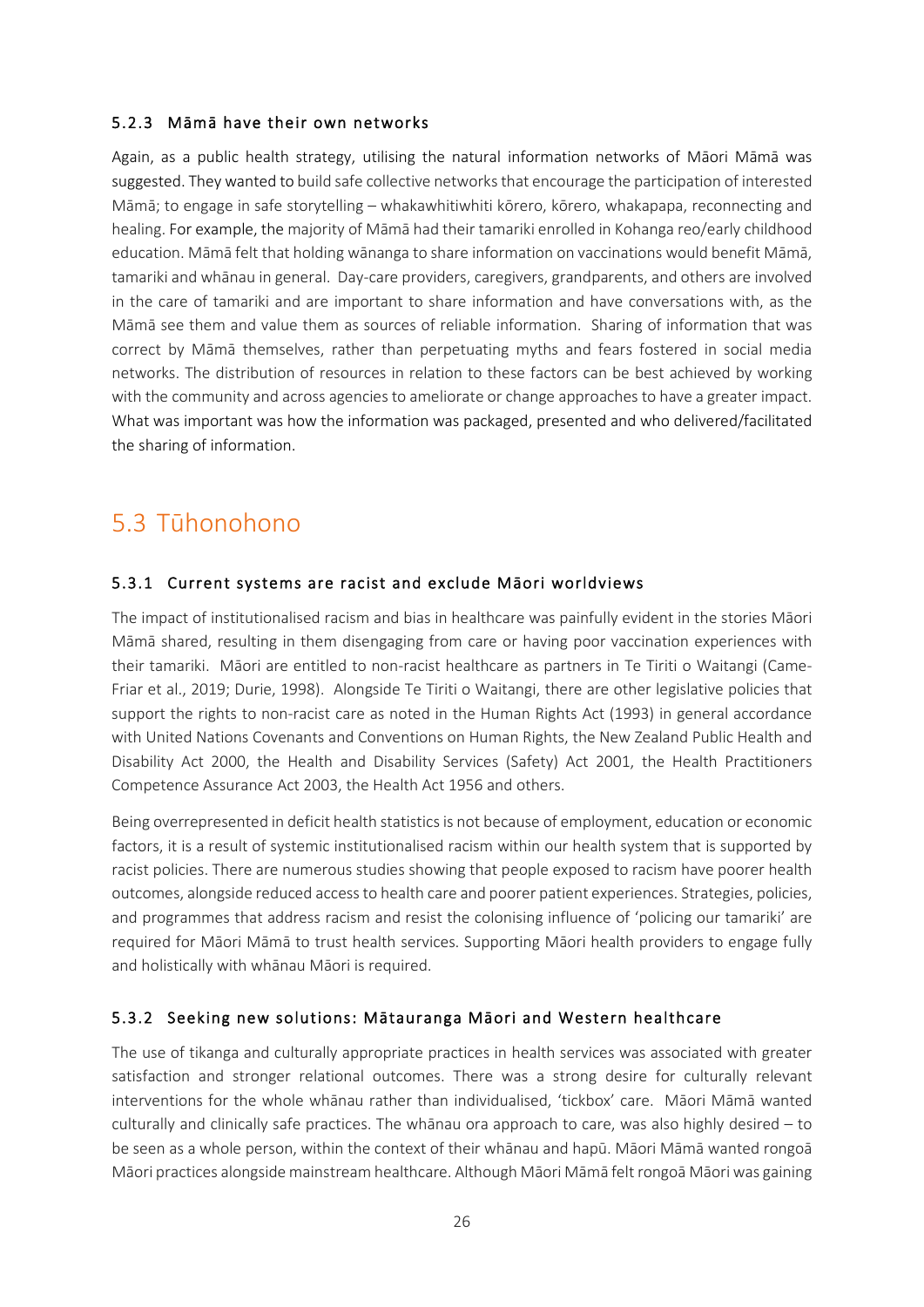acceptance in Western healthcare systems (e.g., some health clinics engaging in rongoā Māori), there were still few options where this was happening with vaccination.

An understanding that Māori do not exist in isolation of whānau and whakapapa and are therefore not likely to achieve whānau ora if treated as individuals in isolation from their wider collectives. Collectives may be whakapapa-based (whānau, hapū or iwi), organisational or community-based or based around sports teams or other collective structures.

#### 5.3.3 In pursuit of Mana Motuhake

First, to achieve one's Mana Motuhake within a whānau ora setting, several pre-requisites are required. That is, whānau ora (the wellbeing of a family) will not occur nor be achieved without the basic conditions being met. Addressing the social determinants of wellbeing, poverty, housing, food security and discrimination are pre-requisites. This will require a multi-faceted and intersectoral approach with the common goal to create and maintain healthy whānau.

Secondly, health providers, Māori and non-Māori, must be able to respond to whānau needs, and consider solutions from a position of the collective. What is required to address and achieve participation by Māori Māmā and achieve their aspirations? Each community should be able to respond to this question in ways that make sense for them, embrace their uniqueness, and sees them as collectives who are relational and want the best for their tamariki.

### <span id="page-30-0"></span>5.4 Mātauranga Whakakoranga

#### 5.4.1 Address mistrust

One of the main findings was the general mistrust of the Well Child sector. Nurses, Doctors, and other people working to vaccinate tamariki can act in ways that make Māori Māmā feel inadequate, fearful, resistant, or uncomfortable. This required them to be brave and push back, risking their relationships with health providers. To address mistrust, service providers must develop consistent services and relationships that are ongoing, holistic and involve listening to the concerns of Māmā. We need the most skilled people working with Māori, and people who look like them. We also need to address the transactional nature of health and wellbeing and seek new ways to engage with whānau.

#### 5.4.2 Non-racist workforce

Despite the Crown's commitment to honouring Te Tiriti o Waitangi, New Zealand's health system still practices inequity, inequality and racism – also referred to as systemic racism. Training for health professionals in cultural safety, non-racist care, how to engage in tikanga, and how to engage in healthy conversations is required. This would require the Ministry of Health to accept Māori Māmā taking responsibility for services being delivered in ways that are culturally acceptable, appropriate and of the highest quality. This would include mātauranga Māori, rongoā and Western medicine sitting side by side and sharing two common goals – to improve the health and wellbeing of whānau and tamariki in Aotearoa New Zealand with the consistent coordination and delivery of services to Aotearoa New Zealand communities.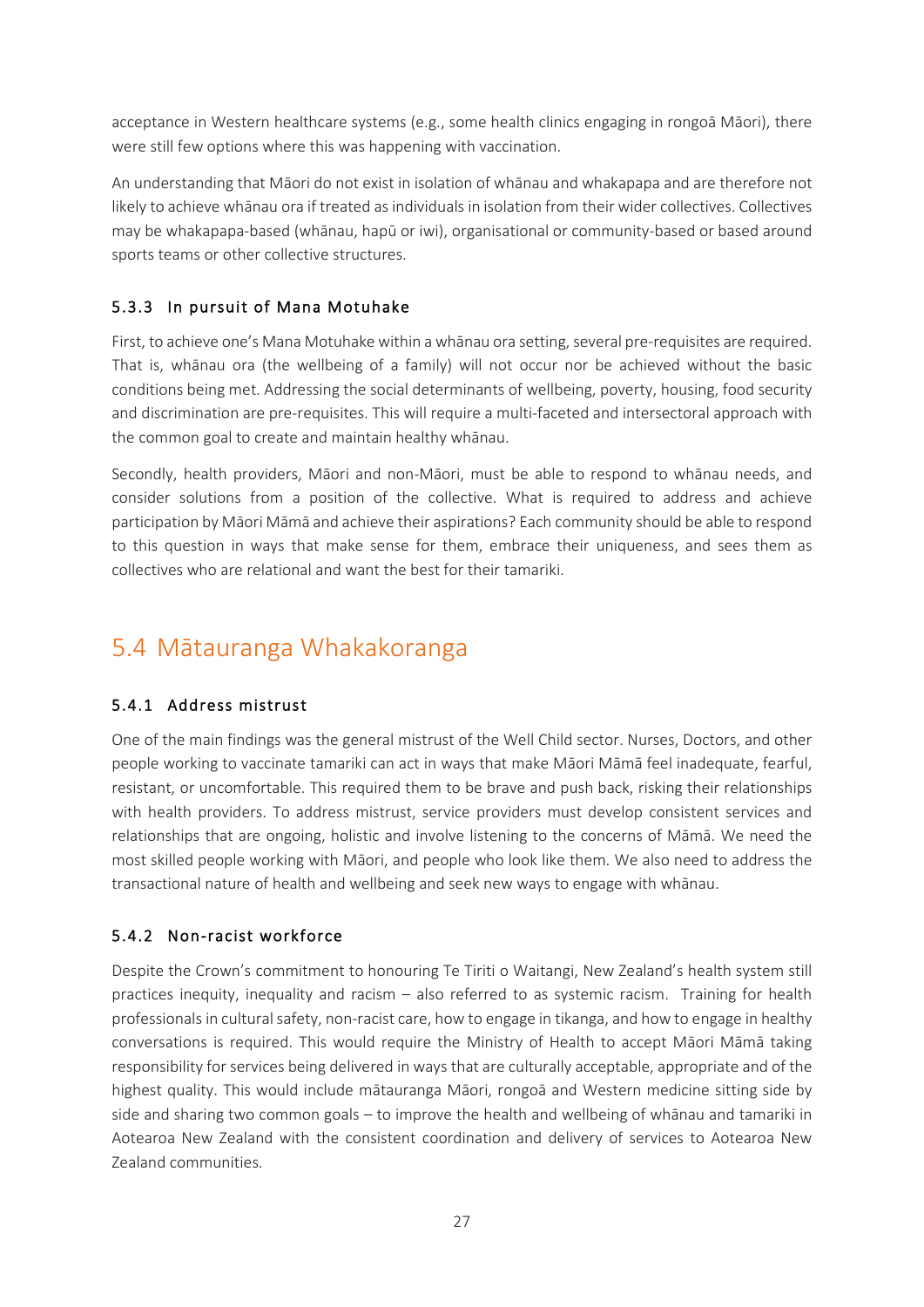This could be done by *strengthening* the capacity and scope of providers, *developing* a workforce with service-worker training and *including* Māori Māmā to develop and deliver training. This should be core competency for anyone working in communities and primary care with whānau Māori. Being nice, is not enough.

#### 5.4.3 Increase Māori workforce and Māori health providers training

More Māori clinicians are required who are skilled in providing whānau ora care. While there was poor service in both Māori and Western service providers, Māmā preferred a whānau ora approach to care. Some felt that Māori providers were becoming contract-driven with regards to vaccinations, much like mainstream providers. A whānau ora approach requires strong generalist skills, so that clinicians are competent to deal with whatever health issues arise within the whānau. We recommend that specific specialised training is delivered so that Māori clinicians working in the 'whānau ora' space are competent in providing care in tandem with mātauranga Māori modalities. To be experts in both types of knowledge will require our most skilled clinicians to work with Māori. In this regard, Māori providers and nurses require at least pay equity and should be acknowledged for their specialised skills.

### <span id="page-31-0"></span>5.5 Pūtea tautoko

Again, Māori Māmā who participated in these focus groups were eager to share their knowledge and be part of campaigns to share their knowledge for the benefit of whānau and other Māori Māmā. They wanted to be involved and provide peer support, education, and reassurance around this kaupapa. There are networks of Māmā around Aotearoa New Zealand, who are keen to do this mahi with some support and education. We should be utilising this network of Māmā, investing in their education and training – especially given the shortage of Māori health workforce. We recommend training to support Māori community workers and peer leaders as a genuine strategy to improve knowledge in Māori communities, but also increase the Māori health workforce.

### <span id="page-31-1"></span>5.6 Hanga Mahere

There are examples of how whānau ora models of care can be rolled out with urgency. For example, Covid-19 demonstrated how Māori providers with high trust following a whānau ora approach can deliver on holistic outcomes for whānau Māori. As part of the lockdown, the Government developed a Māori response package focussed on supporting hard-to-reach and vulnerable whānau. The initial focus was on supporting health and social service providers to help whānau stay at home to break the chain of transmission of the virus. To support this package, a deliberate policy decision was made to take advantage of those institutions in Te Ao Māori best placed to deliver to care and services to whānau.

Throughout the lockdown, 132 Māori health and social service providers became the primary delivery agents to whānau and hapū across the motu. The Whānau Ora Commissioning Agencies were also involved, delivering over 100,000 care and hygiene packages to whānau. While to date there has been no formal evaluation of the 'Māori response,' what is known is that through these Māori-led initiatives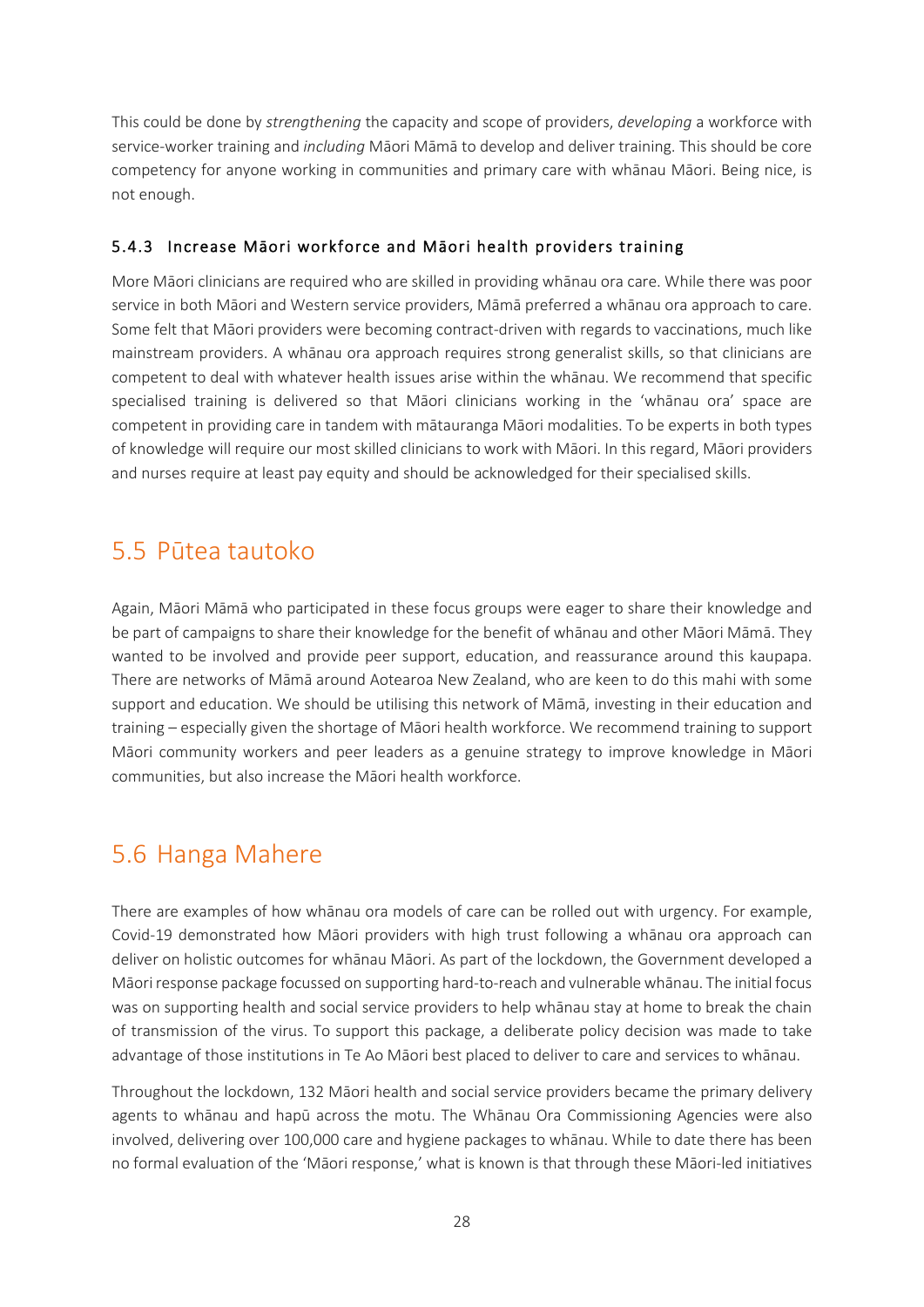many whānau, who would otherwise have received little or no targeted support during the pandemic, had their immediate physical, emotional, and spiritual needs met as iwi and urban groups mobilised resources, including online karakia, food parcels and even firewood.

What is also of interest is just how effective and efficient whānau, hapū, iwi, marae and local Māori providers were when officials worked with a sense of urgency, a shared mission and gave way to local decision-making. It shows the sort of handbrake the kāwanatanga can be on Mana Motuhake when it is moving at its own pace and working in its silos. Before the pandemic, the conventional wisdom was that decisions needed to be made in Wellington, by senior officials. What appears to have worked well is flexible, shorter, and more local decision-making chains and acceptance that 'by Māori, for Māori' initiatives have worked well (Boulton & Te Kawa, 2020).

### <span id="page-32-0"></span>5.7 Strengths and limitations

This report is based on data collected from 10 focus groups primarily across Tai Tokerau with 87 Māori Māmā. Participants came from a range of settings and demographic features. There was a diverse representation of rural, small town and urban participants. They had a range of educational qualifications, with most having completed high school. There were a range of whānau experiences from first time mothers to very experienced mothers with 10 children. There was a range of experiences with various healthcare providers throughout the region and varying experiences with vaccination. Thus, the findings in this report relate to the experiences and thoughts of a diverse group of Māori Māmā. However, it should be noted that this region has its own unique landscape of healthcare providers and some of this information may not be generalisable. Despite this caveat, we have identified key factors that support a communications strategy informed by Māori Māmā that will likely resonate with other Māori Māmā and whānau throughout Aotearoa New Zealand.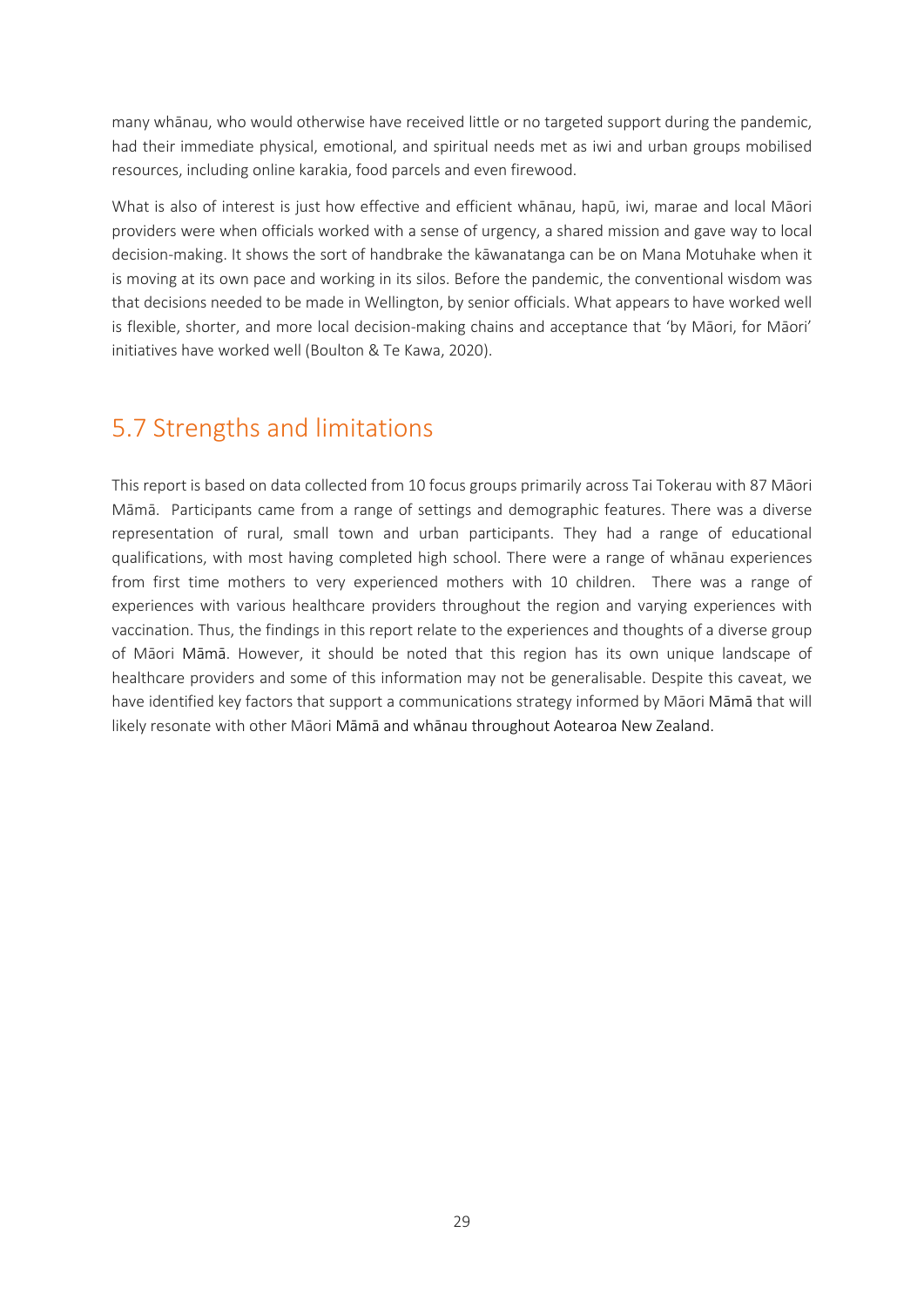### <span id="page-33-0"></span>6 Conclusions

These findings highlight the complex social lives of Māori Māmā and how these factors influence their decisions to vaccinate their pēpi/tamariki. Māori Māmā had expectations that vaccination and Well Child services would be delivered consistently, with providers who were familiar, genuinely interested, culturally appropriate and of the highest clinical quality. We also think there are learnings presented herein that can be transferred to the Covid-19 vaccine roll-out for whānau Māori.

Māori Māmā felt that current systems that govern their child's wellbeing undermined their Mana Motuhake (self-determination) as kaitiaki for their tamariki. Māori Māmā wanted the best for their tamariki; however, the procedural nature of vaccination, coercive communications and actions about vaccinations, lack of consideration for mātauranga Māori and whakawhānaungatanga, meant that trust was eroded. Furthermore, the wider social determinants of wellbeing, including institutional racism, poverty and poor access to healthcare eroded their ability to access services for their whānau wellbeing. The detrimental effects of institutional racism, racism in the media and subtle or symbolic racism against Māori have been thoroughly documented.

Despite these concerns, Māori Māmā were not against vaccinations per se – instead they had a healthy wariness and scepticism in the absence of quality conversations with health professionals. They wanted to hear stories from people they trusted, that looked like them. They wanted open and honest conversations about vaccinations with trusted and familiar health professionals, to choose their preferences and have some consistency. Māori Māmā wanted control of the wellbeing of their tamariki and wanted to be involved in 'how that looked' at all levels.

There was a desire to utilise their own knowledge of their tamariki, the collective knowledge of those around them and mātauranga Māori from their tupuna, alongside quality Western/mainstream knowledge systems. Māori Māmā have a desire to be treated as a whole person, who is connected, celebrated, and valued – and they want this to be reflected in the services and professionals that they engage with.

Finally, the right to have good self-determined lives should be a basic human right for Māori Māmā and their whānau. Flexible, consistent health and holistic models of vaccination that value mātauranga Māori and the natural networks and collectiveness of whānau are required. These findings highlight the many strategies, agencies, and services that will be required to address the current shortfalls in service provision. Weaving these many strands together will require cooperation and genuinely placingwhānau at the centre of any model.

*'Mā Whero, Mā Pango, ka oti te mahi' – With the red thread, and the black thread, the work will be completed'.*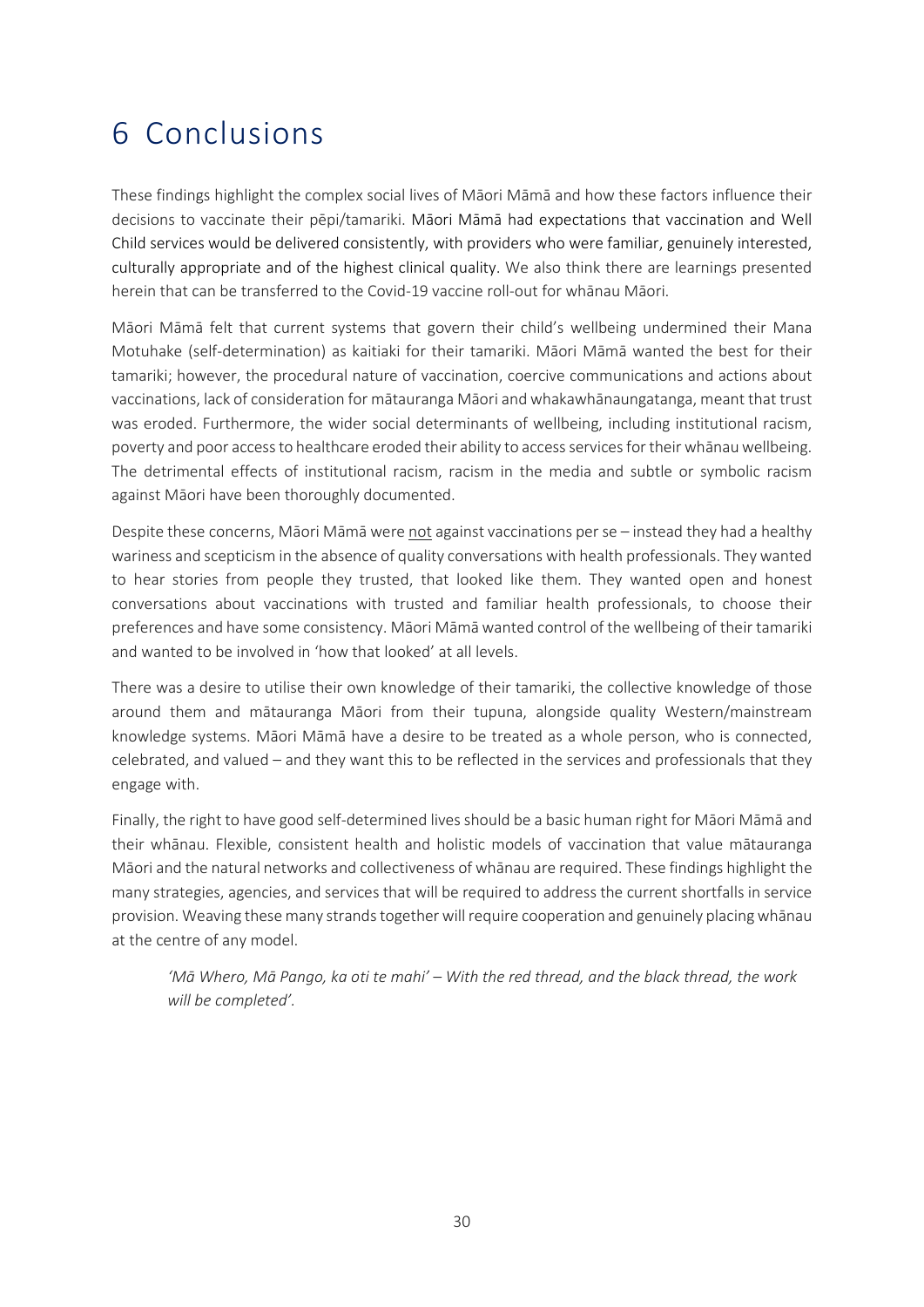### <span id="page-34-0"></span>7 References

- Boulton, A., & Te Kawa, D. (2020). *Progressive Thinking: Raising waka, and not just yachts*. [https://www.psa.org.nz/assets/Uploads/ProgressiveThinking](https://www.psa.org.nz/assets/Uploads/ProgressiveThinking-Dr-Amohia-Deb-Te-Kawa-Raising-Waka-edited.pdf)-Dr-Amohia-Deb-Te-Kawa-Raising-Waka-[edited.pdf](https://www.psa.org.nz/assets/Uploads/ProgressiveThinking-Dr-Amohia-Deb-Te-Kawa-Raising-Waka-edited.pdf)
- Braun, V., & Clarke, V. (2012). Thematic analysis. In H. Cooper, P. M. Camic, D. L. Long, A. T. Panter, D. Rindskopf, K. J. Sher (Eds.). *APA Handbook of Research Methods in Psychology, Vol 2. Research Designs: Quantitative, Qualitative, Neuropsychological and Biological (pp. 57-71). Washington:* American Psychological Association. [https://doi.org/10.1037/13620](https://doi.org/10.1037/13620-004)-004
- Came-Friar, H., McCreanor, T., Manson, L., & Nuku, K. (2019). Upholding Te Tiriti, ending institutional racism and Crown inaction on health equity. *New Zealand Medical Journal*, *132*(1492), 62-66.
- Clark, T., Dasgupta, K., Lewycka, S., Pacheco, G. & Plum, A. (2020). *Ethnic differences in the use and experience of child healthcare services in NZ: An empirical examination*. New Zealand Work Research Institute, Auckland, New Zealand.<https://bit.ly/3FMo96b>
- Durie, M. H. (1998). *Te Mana, Te Kāwanatanga: the politics of self determination*. Auckland, Oxford University Press.
- Hobbs, M.R., et al., (2017). Ethnic disparities in infectious disease hospitalisations in the first year of life in New Zealand. *Journal of Paediatrics and Child Health*, 53(3), 223-231.
- Jones, N. (2019). Urgent need for action: institutional racism killing and harming Māori, says Health Quality & Safety Commission. *New Zealand Herald*. <https://bit.ly/3uErRKb>
- Le Grice, J., Braun, V., & Wetherell, M. (2017). "What I reckon is, is that like the love you give to your kids they'll give to someone else and so on and so on": Whānaungatanga and mātauranga Māori in practice. *New Zealand Journal of Psychology*, *46*(3), 88-97.
- Ministry of Health. (2021). *National and DHB immunisation data*. Immunisation. [https://www.health.govt.nz/our](https://www.health.govt.nz/our-work/preventative-health-wellness/immunisation/immunisation-coverage/national-and-dhb-immunisation-data)-work/preventative-health[wellness/immunisation/immunisation](https://www.health.govt.nz/our-work/preventative-health-wellness/immunisation/immunisation-coverage/national-and-dhb-immunisation-data)-coverage/national-and-dhb-immunisation-data
- Marriot, L. & Sim, D. (2014). *Indicators of inequality for Māori and Pacific People*. Victoria Business School. <https://bit.ly/3BDU2M1>
- Pihama, L. (2010). Kaupapa Māori theory: transforming theory in Aotearoa. *He Pukenga*, 9(2), 5-15.
- Te Puni Kōkiri. (2016). The whānau ora outcomes framework: empowering whanau into the future. Te Puni Kōkiri. [https://www.tpk.govt.nz/docs/tpk](https://www.tpk.govt.nz/docs/tpk-wo-outcomesframework-aug2016.pdf)-wo-outcomesframework-aug2016.pdf
- Walker, L., Ward, E., & Gambitsis, D. (2019). *Improving New Zealand's childhood immunisation rates: Evidence Review 5 July 2019*. Allen + Clarke. <https://bit.ly/3BQGqgc>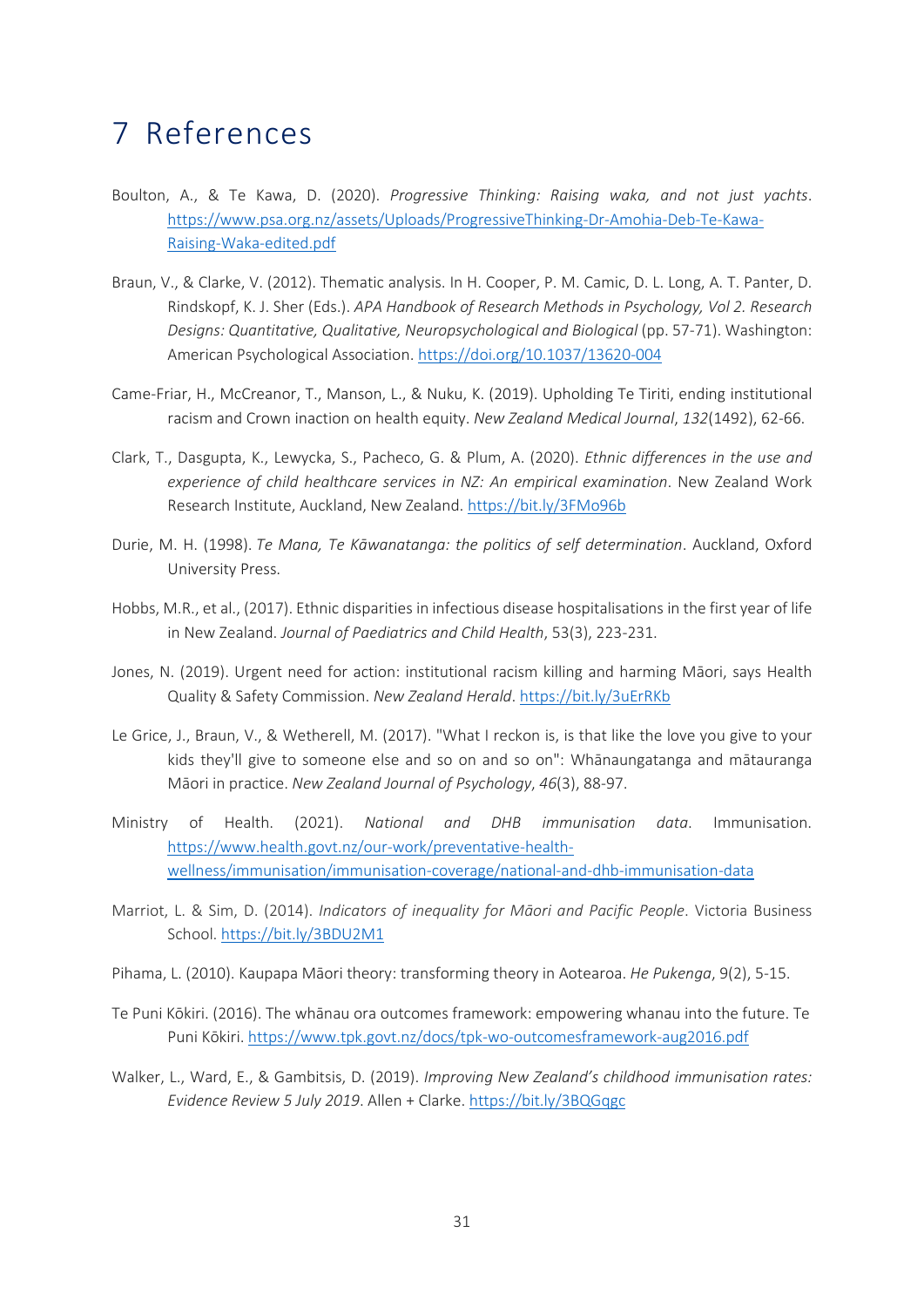### <span id="page-35-0"></span>8 Glossary[1](#page-35-1)

| Reo                    | <b>Meaning</b>                                                          |
|------------------------|-------------------------------------------------------------------------|
| Aotearoa               | New Zealand                                                             |
| Hapū                   | Kinship group, clan, tribe, subtribe                                    |
| Hapū Māmā              | Pregnant, expectant with child                                          |
| Kaitiaki               | Trustee, minder, guard, custodian, guardian, caregiver, keeper, steward |
| Kanohi te kanohi       | Face to face, in person                                                 |
| Karakia                | To recite a prayer                                                      |
| Kāwanatanga            | Government, dominion, rule, authority, governorship, province           |
| Kohanga reo            | Early childhood education, Māori language preschool                     |
| Körero                 | Talking together                                                        |
| Koro                   | Elderly man, grandfather, grandad, grandpa                              |
| Kotahitanga            | Unity, togetherness, solidarity, collective action                      |
| Kupu                   | Words, to speak                                                         |
| <b>Kura</b>            | School, education, learning gathering                                   |
| Māmā                   | Mother                                                                  |
| Mana                   | Power and status                                                        |
| Mana Motuhake          | Self-determination                                                      |
| Māori                  | Indigenous people of Aotearoa New Zealand                               |
|                        | Māori knowledge - the body of knowledge originating from Māori          |
| Mātauranga Māori       | ancestors, including the Māori world view and perspectives, Māori       |
|                        | creativity and cultural practices                                       |
| Mirimiri               | Massage                                                                 |
| Motu                   | Island, country, land, nation                                           |
| Ngākau                 | Affections, heart, soul                                                 |
| Pēpi                   | Baby, infant                                                            |
| Rangahau               | Research                                                                |
| Rohe                   | Boundary, district                                                      |
| Rongoā                 | Remedy, treatment, solution, medication                                 |
| Tamariki               | Children, used in the plural                                            |
| Te Ao Wairua           | The spiritual world                                                     |
| Te Tiriti o Waitangi   | The Treaty of Waitangi (founding document of Aotearoa)                  |
| Tikanga                | Customary system of values and practices                                |
| Toi Māori              | Māori arts                                                              |
| Tupuna                 | Grandparent or ancestor                                                 |
| Wairua                 | Spirit, soul, essence                                                   |
| Wānanga                | To meet and discuss                                                     |
| Whakapapa              | Genealogy                                                               |
| Whakawhānaungatanga    | Process of establishing relationships, relating well to others          |
| Whakawhitiwhiti korero | To discuss, deliberate, negotiate, communicate                          |
| Whānau                 | Family group, extended family                                           |
| Whānau ora             | Healthy, wellbeing of family                                            |
| Whānaungatanga         | Sense of being together, relationship through shared experiences        |
| Whare                  | House, building, residence                                              |

<span id="page-35-1"></span> $1$  Te Aka Māori-English; English Māori Dictionary Website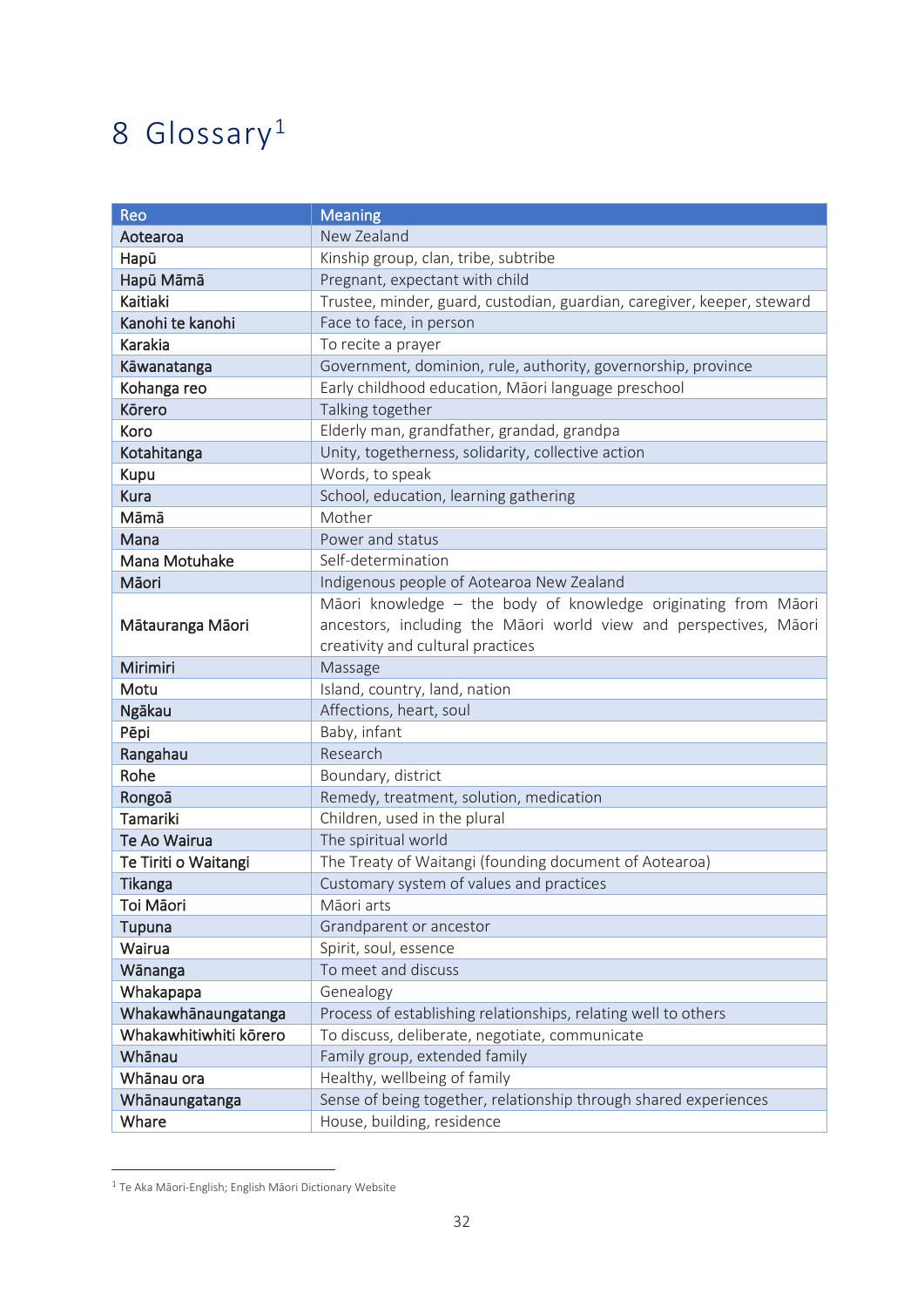### <span id="page-36-0"></span>9 Appendix

#### Table A 1. Demographic characteristics across samples

|                            | <b>Full sample</b> |      | Main sample         |      | <b>HPA</b> booster sample |       |
|----------------------------|--------------------|------|---------------------|------|---------------------------|-------|
|                            | Count              | %    | Count               | %    | Count                     | %     |
| Age bracket (years)        |                    |      |                     |      |                           |       |
| 18-29                      | 36                 | 35.0 | 25                  | 37.9 | 11                        | 29.7  |
| 30-39                      | 52                 | 50.5 | 32                  | 48.5 | 20                        | 54.1  |
| 40-49                      | 9                  | 8.7  | 5                   | 7.6  | $\overline{4}$            | 10.8  |
| 50-59                      | $\overline{4}$     | 3.9  | 3                   | 4.5  | $\mathbf 1$               | 2.7   |
| $60+$                      | $\overline{2}$     | 1.9  | $\mathbf 1$         | 1.5  | $\mathbf 1$               | 2.7   |
| Gender                     |                    |      |                     |      |                           |       |
| Female                     | 98                 | 95.1 | 61                  | 92.4 | 37                        | 100.0 |
| Male                       | 5                  | 4.9  | 5                   | 7.6  | $\overline{0}$            | 0.0   |
| Languages spoken           |                    |      |                     |      |                           |       |
| English                    | 100                | 97.1 | 63                  | 95.4 | 37                        | 100.0 |
| Te Reo                     | 37                 | 35.9 | 16                  | 24.2 | 21                        | 56.8  |
| Other                      | 15                 | 14.6 | 13                  | 19.7 | $\overline{2}$            | 5.4   |
| <b>Education</b>           |                    |      |                     |      |                           |       |
| School certificate         | 59                 | 57.3 | 40                  | 60.6 | 19                        | 51.4  |
| Trade qualification        | 16                 | 15.5 | 10                  | 15.2 | 6                         | 16.2  |
| Bachelor's degree          | $\overline{2}$     | 1.9  | $\mathbf 1$         | 1.5  | $\mathbf 1$               | 2.7   |
| Post-graduate degree       | 5                  | 4.9  | $\overline{4}$      | 6.1  | $\mathbf 1$               | 2.7   |
| Other                      | 16                 | 15.5 | 8                   | 12.1 | 8                         | 21.6  |
| Missing                    | 3                  | 2.9  | 3                   | 4.5  | $\mathsf{O}\xspace$       | 0.0   |
| Occupation                 |                    |      |                     |      |                           |       |
| At-home parent             | 42                 | 40.8 | 29                  | 43.9 | 13                        | 35.1  |
| Student                    | 8                  | 7.8  | 8                   | 12.1 | $\mathbf 0$               | 0.0   |
| Unemployed                 | 11                 | 10.7 | $\overline{7}$      | 10.6 | 4                         | 10.8  |
| Employed                   | 34                 | 33.0 | 16                  | 24.2 | 18                        | 48.6  |
| Missing                    | 8                  | 7.8  | 6                   | 9.1  | $\overline{2}$            | 5.4   |
| Family type                |                    |      |                     |      |                           |       |
| Couple with children       | 57                 | 55.3 | 36                  | 54.5 | 21                        | 56.8  |
| Single parent              | 34                 | 33.0 | 25                  | 37.9 | 9                         | 24.3  |
| Legal guardian             | 5                  | 4.9  | 3                   | 4.5  | $\overline{2}$            | 5.4   |
| Other                      | 5                  | 4.9  | $\overline{2}$      | 3.0  | $\mathsf{3}$              | 8.1   |
| Missing                    | $\overline{2}$     | 1.9  | $\mathsf{O}\xspace$ | 0.0  | $\overline{2}$            | 5.4   |
| Born in NZ                 |                    |      |                     |      |                           |       |
| Yes                        | 96                 | 93.2 | 59                  | 89.4 | 37                        | 100.0 |
| <b>No</b>                  | $\overline{7}$     | 6.8  | 7                   | 10.6 | $\overline{0}$            | 0.0   |
| Number of children in care |                    |      |                     |      |                           |       |
| One                        | 29                 | 28.2 | 18                  | 27.3 | 11                        | 29.7  |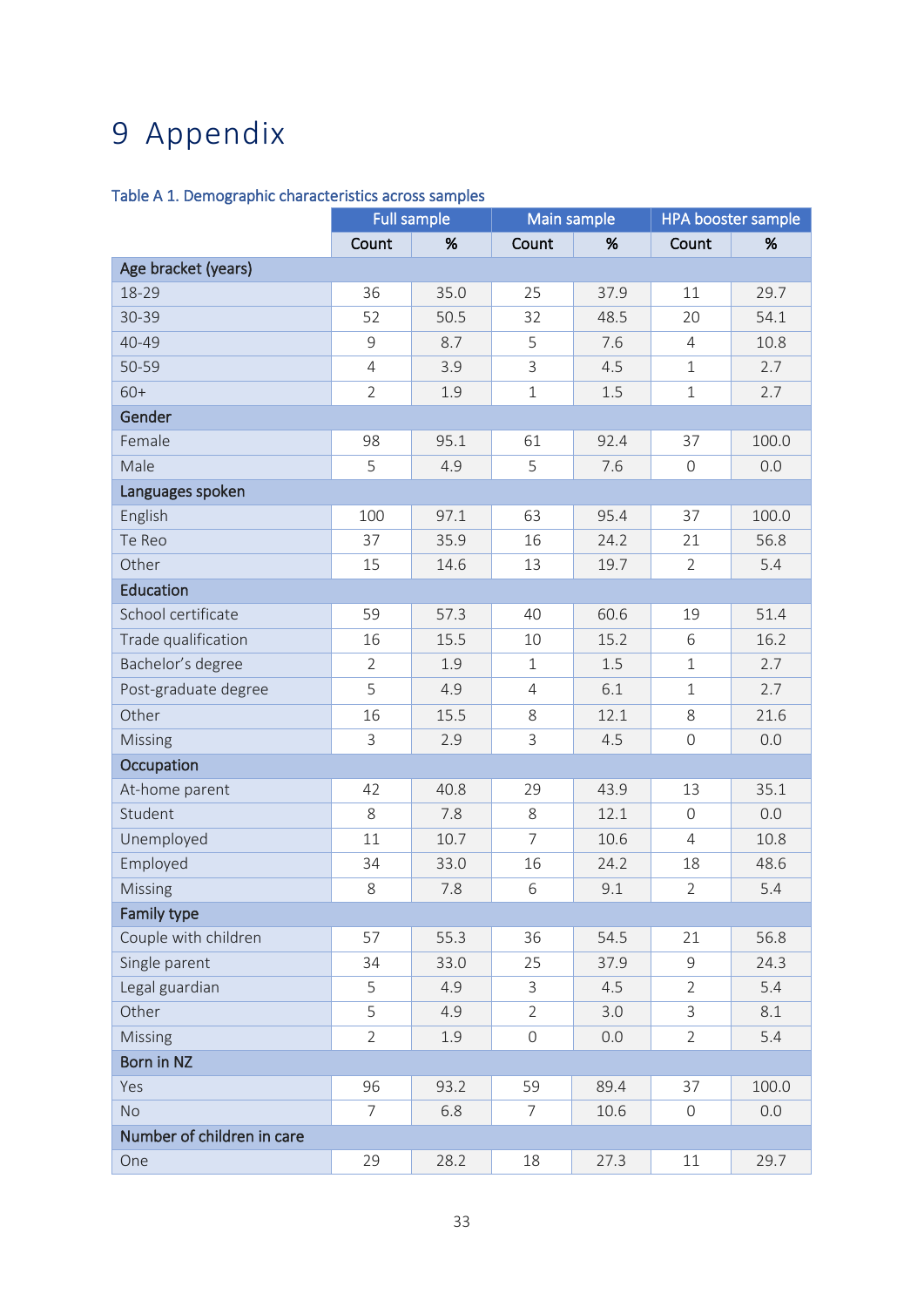| Two                           | 20                       | 19.4                     | 11                       | 16.7                     | 9              | 24.3 |
|-------------------------------|--------------------------|--------------------------|--------------------------|--------------------------|----------------|------|
| Three                         | 25                       | 24.3                     | 17                       | 25.8                     | 8              | 21.6 |
| Four                          | 13                       | 12.6                     | $\mathsf 9$              | 13.6                     | $\overline{4}$ | 10.8 |
| Five                          | 8                        | 7.8                      | $\overline{4}$           | 6.1                      | $\overline{4}$ | 10.8 |
| Six or more                   | $\overline{7}$           | 6.7                      | 6                        | 9.1                      | $\mathbf 1$    | 2.7  |
| Missing                       | $\mathbf{1}$             | 1.0                      | $\mathbf 1$              | 1.5                      | $\mathsf{O}$   | 0.0  |
| Number of people in household |                          |                          |                          |                          |                |      |
| Two                           | 4                        | 3.9                      | $\overline{2}$           | 3.1                      | $\overline{2}$ | 5.4  |
| Three                         | 18                       | 17.6                     | $\overline{9}$           | 13.6                     | 9              | 24.3 |
| Four                          | 16                       | 15.5                     | $\overline{9}$           | 13.6                     | $\overline{7}$ | 18.9 |
| Five                          | 21                       | 20.3                     | 14                       | 21.2                     | 7              | 18.9 |
| Six or more                   | 43                       | 41.7                     | 32                       | 48.5                     | 11             | 29.7 |
| Missing                       | $\mathbf 1$              | 1.0                      | $\mathsf{O}\xspace$      | 0.0                      | $\mathbf 1$    | 2.7  |
| Household income              |                          |                          |                          |                          |                |      |
| $<$ 25,000                    | 32                       | 31.1                     | 25                       | 37.9                     | $\overline{7}$ | 18.9 |
| 26,000-50,000                 | 26                       | 25.2                     | 13                       | 19.7                     | 13             | 35.1 |
| 51,000-75,000                 | 16                       | 15.5                     | 11                       | 16.7                     | 5              | 13.5 |
| 76,000-100,000                | 9                        | 8.7                      | 8                        | 12.1                     | $\mathbf 1$    | 2.7  |
| 100,000+                      | 6                        | 5.8                      | $\overline{4}$           | 6.1                      | $\overline{2}$ | 5.4  |
| Missing                       | 14                       | 13.6                     | 5                        | 7.6                      | $\mathsf 9$    | 24.3 |
| <b>Enrolled in ECE</b>        |                          |                          |                          |                          |                |      |
| Yes                           | 58                       | 56.3                     | 32                       | 48.5                     | 26             | 70.3 |
| <b>No</b>                     | 43                       | 41.7                     | 33                       | 50.0                     | 10             | 27.0 |
| Missing                       | $\overline{2}$           | 1.9                      | $\mathbf 1$              | $1.5\,$                  | $\mathbf 1$    | 2.7  |
| <b>Vaccination status</b>     |                          |                          |                          |                          |                |      |
| Fully vaccinated              | 77                       | 74.8                     | 48                       | 72.7                     | 29             | 43.9 |
| Partially vaccinated          | 15                       | 14.6                     | 10                       | 15.2                     | 5              | 7.6  |
| Not vaccinated                | $\overline{2}$           | 1.9                      | $\overline{2}$           | 3.0                      | $\mathbf 0$    | 0.0  |
| Do not know                   | $\mathsf{3}$             | 2.9                      | $\overline{2}$           | 3.0                      | $\mathbf{1}$   | 1.5  |
| Missing                       | 6                        | 5.8                      | $\overline{4}$           | 6.1                      | $\overline{2}$ | 3.0  |
| Received vaccinations on time |                          |                          |                          |                          |                |      |
| Yes                           | $\bar{\phantom{a}}$      | $\qquad \qquad -$        | $\overline{\phantom{a}}$ | $\overline{\phantom{0}}$ | 21             | 56.8 |
| <b>No</b>                     |                          |                          |                          |                          | 13             | 35.1 |
| Do not know                   |                          | $\overline{\phantom{0}}$ | $\overline{\phantom{0}}$ | $\overline{a}$           | $\overline{2}$ | 5.4  |
| Missing                       | $\overline{\phantom{a}}$ | $\qquad \qquad -$        | $\overline{\phantom{a}}$ | $\overline{\phantom{0}}$ | $\mathbf 1$    | 2.7  |
| <b>Observations</b>           |                          | 103                      |                          | 66                       |                | 37   |
|                               |                          |                          |                          |                          |                |      |

*Notes*: All measurements are taken as at the time of the survey. Age is in years. Participants may have picked more than one language spoken. Education is the highest formal qualification achieved. Household income is the combined annual income (NZD) of each household. ECE stands for early childhood education. 'Fully vaccinated' means that the child has received all of the recommended vaccinations, 'Partially vaccinated', the child has received some of the recommended vaccinations, and 'Not vaccinated', the child has received no vaccinations. The child has received their vaccinations on time if they have received the vaccination by the recommended age. This question was only posed to the participants in the HPA booster sample, thus this information is only given for this sample.